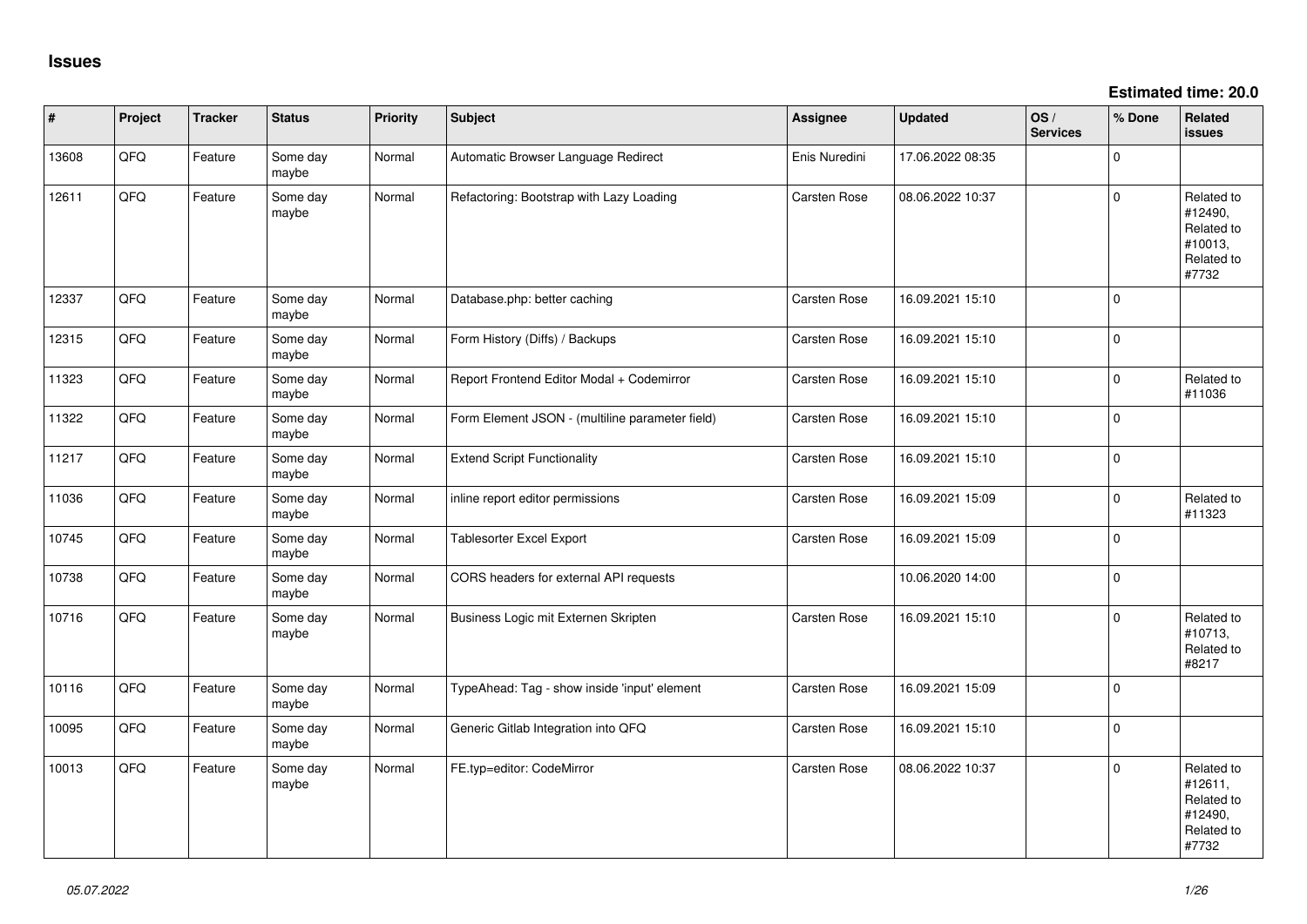| #    | Project | <b>Tracker</b> | <b>Status</b>     | <b>Priority</b> | <b>Subject</b>                                           | Assignee            | <b>Updated</b>   | OS/<br><b>Services</b> | % Done      | Related<br>issues                                                      |
|------|---------|----------------|-------------------|-----------------|----------------------------------------------------------|---------------------|------------------|------------------------|-------------|------------------------------------------------------------------------|
| 9704 | QFQ     | Feature        | Some day<br>maybe | Normal          | Thumbnails Generieren beim Splitten von PDF Files        | Carsten Rose        | 11.12.2019 16:01 |                        | $\mathbf 0$ |                                                                        |
| 9579 | QFQ     | Feature        | Some day<br>maybe | Normal          | Multiform with Process Row                               | Carsten Rose        | 11.12.2019 16:01 |                        | $\mathbf 0$ |                                                                        |
| 9130 | QFQ     | Feature        | Some day<br>maybe | Normal          | tablesorter: Automatic Row numbering / Zeilenummer       | Benjamin Baer       | 01.02.2020 23:22 |                        | $\mathbf 0$ |                                                                        |
| 8894 | QFQ     | Feature        | Some day<br>maybe | Normal          | Documentation Tags Usable in QFQ Application             | Carsten Rose        | 11.12.2019 16:01 |                        | l 0         |                                                                        |
| 8892 | QFQ     | Feature        | Some day<br>maybe | Normal          | Display and Edit SQL Comments in Form Editor             | <b>Carsten Rose</b> | 11.12.2019 16:01 |                        | l O         |                                                                        |
| 8586 | QFQ     | Feature        | Some day<br>maybe | Normal          | QFQ: Enhance Error message for 'record not found'        | Carsten Rose        | 16.09.2021 15:10 |                        | $\Omega$    |                                                                        |
| 8522 | QFQ     | Feature        | Some day<br>maybe | Normal          | build QFQ - npm warnings                                 | Benjamin Baer       | 01.02.2020 23:19 |                        | 50          |                                                                        |
| 8520 | QFQ     | Feature        | Some day<br>maybe | Normal          | Bring QFQ to Composer                                    | Carsten Rose        | 16.09.2021 15:10 |                        | 0           |                                                                        |
| 8101 | QFQ     | Feature        | Some day<br>maybe | Normal          | Password hash: support further hashing methods           | Carsten Rose        | 16.09.2021 15:10 |                        | 0           |                                                                        |
| 8056 | QFQ     | Feature        | Some day<br>maybe | Normal          | Termin Organisation (Reservation)                        |                     | 01.02.2020 23:19 |                        | $\mathbf 0$ | Related to<br>#8658                                                    |
| 7921 | QFQ     | Feature        | Some day<br>maybe | Normal          | Rest API Export: URL kuerzer machen                      |                     | 01.02.2020 23:19 |                        | l 0         |                                                                        |
| 7732 | QFQ     | Feature        | Some day<br>maybe | Normal          | Javascript: Lazy Loading der add on libs                 | Benjamin Baer       | 08.06.2022 10:38 |                        | l 0         | Related to<br>#12611,<br>Related to<br>#12490,<br>Related to<br>#10013 |
| 7453 | QFQ     | Feature        | Some day<br>maybe | Normal          | import / export forms QFQ                                | <b>Carsten Rose</b> | 16.09.2021 15:10 |                        | 0           |                                                                        |
| 7452 | QFQ     | Feature        | Some day<br>maybe | Normal          | automate deployment new QFQ version                      | Carsten Rose        | 16.09.2021 15:10 |                        | l 0         |                                                                        |
| 7336 | QFQ     | Feature        | Some day<br>maybe | Normal          | PDF Upload: disallow PDFs with specific Meta information | <b>Carsten Rose</b> | 11.12.2019 16:01 |                        | l 0         |                                                                        |
| 7278 | QFQ     | Feature        | Some day<br>maybe | Normal          | Form: Wert vordefinieren der immer gesetzt wird          |                     | 02.05.2021 09:27 |                        | l 0         |                                                                        |
| 7229 | QFQ     | Feature        | Some day<br>maybe | Normal          | New FormElement.type: Button                             |                     | 01.02.2021 12:32 |                        | 0           |                                                                        |
| 7108 | QFQ     | Feature        | Some day<br>maybe | Normal          | QFQ Wrap Elements                                        |                     | 11.12.2019 16:01 |                        | $\mathbf 0$ |                                                                        |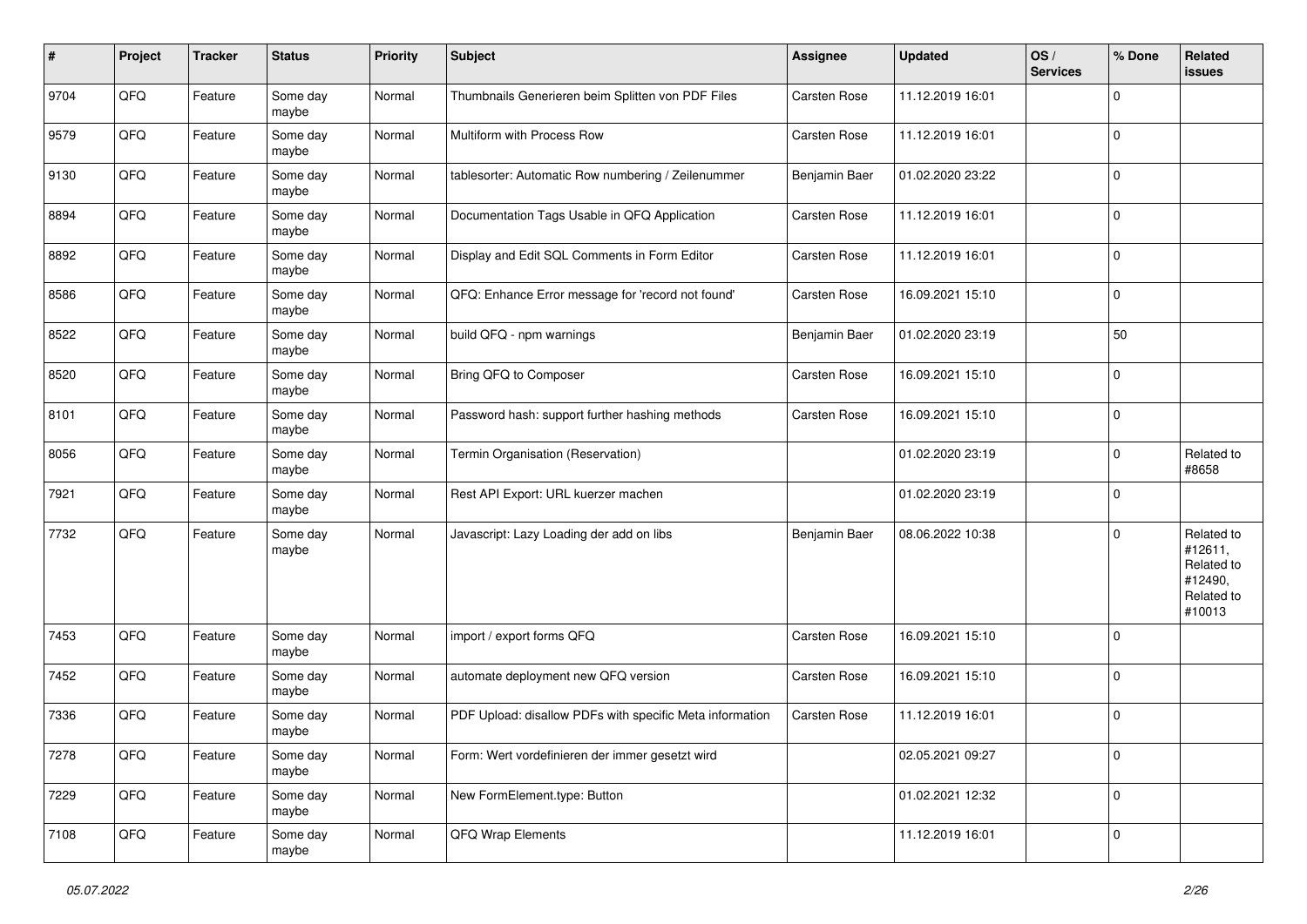| $\pmb{\#}$ | Project | <b>Tracker</b> | <b>Status</b>     | <b>Priority</b> | <b>Subject</b>                                                                                 | Assignee            | <b>Updated</b>   | OS/<br><b>Services</b> | % Done   | Related<br><b>issues</b> |
|------------|---------|----------------|-------------------|-----------------|------------------------------------------------------------------------------------------------|---------------------|------------------|------------------------|----------|--------------------------|
| 7107       | QFQ     | Feature        | Some day<br>maybe | Normal          | Showcase Registration Tool: Anmeldung / Administration :<br>Liste Anmeldungen / Emaileinaldung | Carsten Rose        | 11.12.2019 16:01 |                        | $\Omega$ |                          |
| 7106       | QFQ     | Feature        | Some dav<br>maybe | Normal          | Beispiel Nummerierung von Rows in Report                                                       |                     | 11.12.2019 16:01 |                        | I٥       |                          |
| 7105       | QFQ     | Feature        | Some day<br>maybe | Normal          | Beispiel wie man in einer zweiten Tabelle speichert.                                           |                     | 11.12.2019 16:01 |                        | l O      |                          |
| 7104       | QFQ     | Feature        | Some day<br>maybe | Normal          | Manual: hint about escaping if '\r' appears in mail body                                       |                     | 11.12.2019 16:01 |                        | ١o       |                          |
| 7100       | QFQ     | Feature        | Some day<br>maybe | Normal          | Download: log access, max downloads, time limit                                                |                     | 01.02.2020 23:19 |                        | I٥       |                          |
| 6992       | QFQ     | Feature        | Some day<br>maybe | Normal          | DB exception: Syntax Highlight                                                                 |                     | 11.12.2019 16:01 |                        | I٥       | Related to<br>#5450      |
| 6972       | QFQ     | Feature        | Some day<br>maybe | Normal          | Fabric Clipboard / cross browser tab                                                           | Benjamin Baer       | 01.02.2020 23:21 |                        | l 0      |                          |
| 6970       | QFQ     | Feature        | Some day<br>maybe | Normal          | tablesorter: default fuer 'sortReset' aendern von 'Ctrl' zu 'Alt'                              | Benjamin Baer       | 01.02.2020 23:21 |                        | l o      |                          |
| 6715       | QFQ     | Feature        | Some day<br>maybe | Normal          | Code-Refactoring: dbArray vereinheitlichen                                                     | <b>Carsten Rose</b> | 11.12.2019 16:02 |                        | I٥       |                          |
| 6704       | QFQ     | Feature        | Some day<br>maybe | Normal          | Upload Mode: Bilder in Notizen rechts sollen aktuellen<br>Upload repräsentieren.               |                     | 01.02.2020 23:19 |                        | $\Omega$ | Related to<br>#3264      |
| 6515       | QFQ     | Feature        | Some dav<br>maybe | Normal          | Formular: Felder dynamisch ein/ausblenden                                                      |                     | 11.12.2019 16:02 |                        | I٥       |                          |
| 6299       | QFQ     | Feature        | Some day<br>maybe | Normal          | Attack detection: log table with invalid SIP access                                            |                     | 11.12.2019 16:02 |                        | $\Omega$ | Related to<br>#3947      |
| 6288       | QFQ     | Feature        | Some day<br>maybe | Normal          | Best Practice: Erklaeren wie man ein Formular ganz in<br>'weiss' erstellen kann                |                     | 11.12.2019 16:02 |                        | I٥       |                          |
| 6084       | QFQ     | Feature        | Some day<br>maybe | Normal          | New escape type: 'D' - convert date                                                            |                     | 01.02.2020 23:19 |                        | I٥       |                          |
| 6083       | QFQ     | Feature        | Some day<br>maybe | Normal          | Dynamic Update: Value Check via SQL                                                            |                     | 11.12.2019 16:02 |                        | I٥       |                          |
| 5983       | QFQ     | Feature        | Some day<br>maybe | Normal          | Form Submit (save & update): normalize date/-time FE                                           | <b>Carsten Rose</b> | 01.02.2020 23:19 |                        | ١o       |                          |
| 5923       | QFQ     | Feature        | Some day<br>maybe | Normal          | fillStoreSystemBySqlLate                                                                       |                     | 01.02.2020 23:19 |                        | I٥       |                          |
| 5895       | QFQ     | Feature        | Some day<br>maybe | Normal          | Tutorial: List of all QFQ Features                                                             |                     | 01.02.2020 23:19 |                        | I٥       |                          |
| 5893       | QFQ     | Feature        | Some day<br>maybe | Normal          | Edit on double-click                                                                           |                     | 01.02.2020 23:19 |                        | $\Omega$ | Related to<br>#5894      |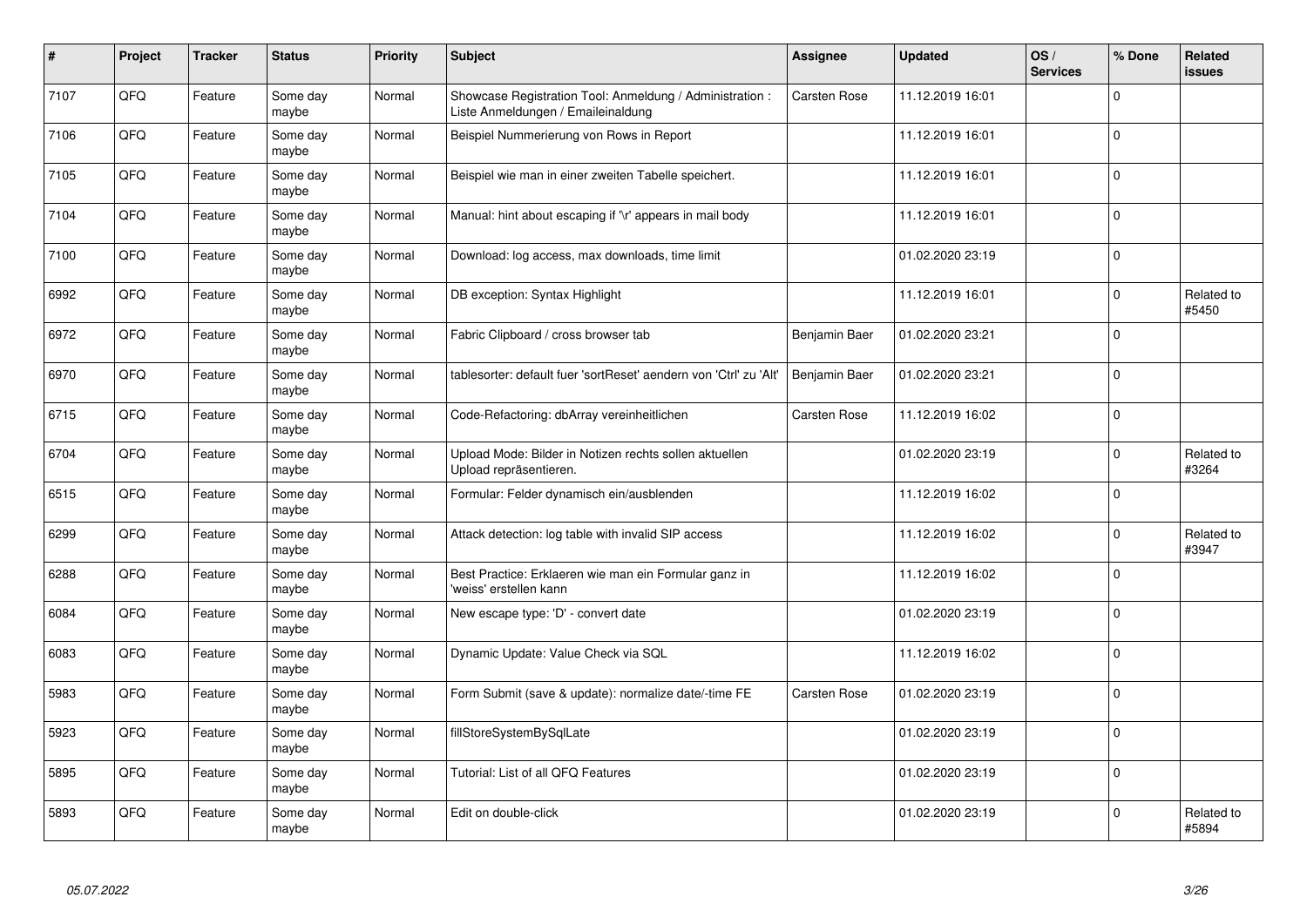| #    | Project | <b>Tracker</b> | <b>Status</b>     | <b>Priority</b> | <b>Subject</b>                                                                    | <b>Assignee</b> | <b>Updated</b>   | OS/<br><b>Services</b> | % Done      | Related<br><b>issues</b>                    |
|------|---------|----------------|-------------------|-----------------|-----------------------------------------------------------------------------------|-----------------|------------------|------------------------|-------------|---------------------------------------------|
| 5892 | QFQ     | Feature        | Some day<br>maybe | Normal          | QFQ should use T3 API to manipulate FE GROUP<br>membership                        |                 | 01.02.2020 23:20 |                        | $\mathbf 0$ |                                             |
| 5852 | QFQ     | Feature        | Some day<br>maybe | Normal          | Logging: mail.log / sql.log - im FE anzeigen und via AJAX<br>aktualisieren        | Carsten Rose    | 01.02.2020 23:19 |                        | $\mathbf 0$ | Related to<br>#5885                         |
| 5851 | QFQ     | Feature        | Some day<br>maybe | Normal          | Queue System implementieren: MQTT, RabbitMQ                                       |                 | 01.02.2020 23:20 |                        | $\Omega$    | Related to<br>#5715                         |
| 5850 | QFQ     | Feature        | Some day<br>maybe | Normal          | Deployment: In QFQ Doc best practice fuer zeitgemaesses<br>Deployment beschreiben |                 | 01.02.2020 23:20 |                        | $\mathbf 0$ |                                             |
| 5805 | QFQ     | Feature        | Some day<br>maybe | Normal          | TypeAHead SQL value instead of key stored                                         |                 | 01.02.2020 23:19 |                        | $\Omega$    | Related to<br>#5444                         |
| 5783 | QFQ     | Feature        | Some day<br>maybe | Normal          | <b>BPMN View/Edit</b>                                                             |                 | 11.12.2019 16:02 |                        | $\mathbf 0$ |                                             |
| 5665 | QFQ     | Feature        | Some day<br>maybe | Normal          | Versuch das '{{!' nicht mehr noetig ist.                                          | Carsten Rose    | 01.02.2020 23:20 |                        | $\Omega$    | Related to<br>#7432,<br>Related to<br>#7434 |
| 5579 | QFQ     | Feature        | Some day<br>maybe | Normal          | Enhance Doc / Presentation: variable type 'link column type'                      | Carsten Rose    | 01.02.2020 23:19 |                        | $\mathbf 0$ |                                             |
| 5548 | QFQ     | Feature        | Some day<br>maybe | Normal          | 801 Textfiles/Scriptfiles als Thumbnail                                           | Carsten Rose    | 07.03.2022 16:26 |                        | $\Omega$    |                                             |
| 5480 | QFQ     | Feature        | Some day<br>maybe | Normal          | QFQ: Dokumentation mit Screenshots versehen                                       | Carsten Rose    | 01.02.2020 23:20 |                        | $\mathbf 0$ | Related to<br>#9879                         |
| 5455 | QFQ     | Feature        | Some day<br>maybe | Normal          | Mail Redirects grld abhaengig                                                     |                 | 01.02.2020 23:20 |                        | 0           |                                             |
| 5452 | QFQ     | Feature        | Some day<br>maybe | Normal          | Thumbnails from PDF: bad quality                                                  |                 | 01.02.2020 23:20 |                        | $\mathbf 0$ |                                             |
| 5428 | QFQ     | Feature        | Some day<br>maybe | Normal          | secure thumbnail: late render on access.                                          | Carsten Rose    | 01.02.2020 23:20 |                        | $\mathbf 0$ |                                             |
| 5389 | QFQ     | Feature        | Some day<br>maybe | Normal          | QFQ Design: Multline label / note                                                 | Benjamin Baer   | 01.02.2020 23:19 |                        | $\mathbf 0$ |                                             |
| 5342 | QFQ     | Feature        | Some day<br>maybe | Normal          | link - with HTML Attributes                                                       |                 | 01.02.2020 23:20 |                        | $\mathbf 0$ | Related to<br>#14077                        |
| 5160 | QFQ     | Feature        | Some day<br>maybe | Normal          | QFQ collaborative / together.js, ShareJS, y-js, collaborative,                    |                 | 11.12.2019 16:02 |                        | $\Omega$    |                                             |
| 5132 | QFQ     | Feature        | Some day<br>maybe | Normal          | Error Message sendmail missing attachment: more details                           | Carsten Rose    | 01.02.2020 23:19 |                        | 0           |                                             |
| 5129 | QFQ     | Feature        | Some day<br>maybe | Normal          | Reports: SQL fuer x Achse und y Achse                                             |                 | 11.12.2019 16:02 |                        | 0           |                                             |
| 5024 | QFQ     | Feature        | Some day<br>maybe | Normal          | Fabric: Generate PDF with edits                                                   | Benjamin Baer   | 01.02.2020 23:20 |                        | $\mathbf 0$ | Related to<br>#10704                        |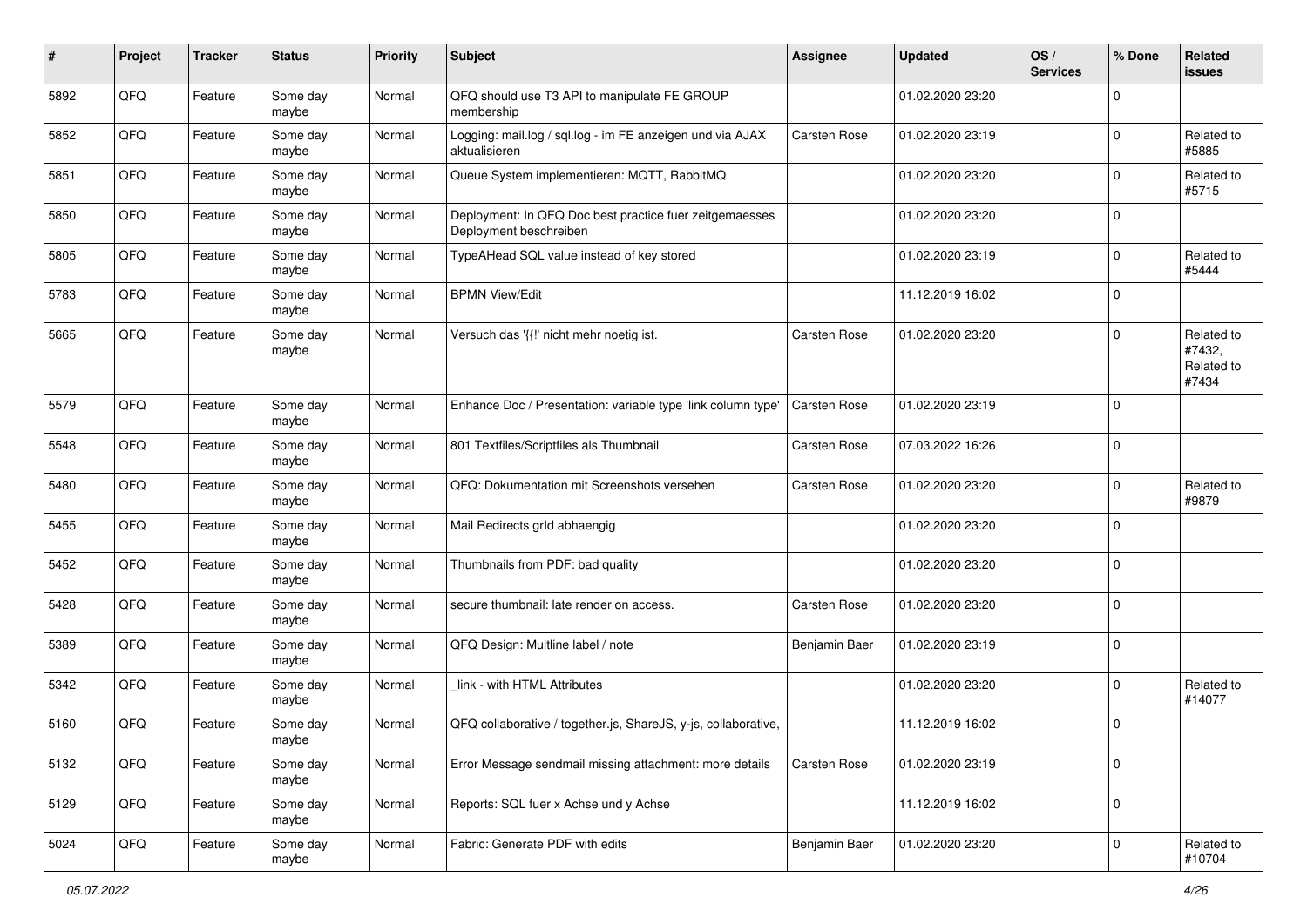| $\pmb{\sharp}$ | <b>Project</b> | <b>Tracker</b> | <b>Status</b>     | <b>Priority</b> | <b>Subject</b>                                                                                                                                                | Assignee     | <b>Updated</b>   | OS/<br><b>Services</b> | % Done      | <b>Related</b><br>issues |
|----------------|----------------|----------------|-------------------|-----------------|---------------------------------------------------------------------------------------------------------------------------------------------------------------|--------------|------------------|------------------------|-------------|--------------------------|
| 4974           | QFQ            | Feature        | Some day<br>maybe | Normal          | Long polling - inform all listening clients of changes                                                                                                        |              | 11.12.2019 16:02 |                        | $\Omega$    |                          |
| 4956           | QFQ            | Feature        | Some day<br>maybe | Normal          | Sendmail: Benutzerdefinierte Headers                                                                                                                          | Carsten Rose | 11.12.2019 16:02 |                        | $\mathbf 0$ |                          |
| 4872           | QFQ            | Feature        | Some day<br>maybe | Normal          | Fields of Typo3 page available in STORE_TYPO3                                                                                                                 | Carsten Rose | 01.02.2020 23:19 |                        | $\mathbf 0$ |                          |
| 4869           | QFQ            | Feature        | Some day<br>maybe | Normal          | Dynamic Update (show, hide, readonly?, required?) for<br><b>Template Group Elements</b>                                                                       | Carsten Rose | 01.02.2020 23:19 |                        | $\Omega$    | Related to<br>#4865      |
| 4839           | QFQ            | Feature        | Some day<br>maybe | Normal          | qfq-handle in <head> Abschnitt</head>                                                                                                                         | Carsten Rose | 11.12.2019 16:02 |                        | $\mathbf 0$ |                          |
| 4816           | QFQ            | Feature        | Some day<br>maybe | Normal          | Templates for QFQ Reports (Tables, Radios, )                                                                                                                  |              | 01.02.2020 23:20 |                        | $\mathbf 0$ |                          |
| 4757           | QFQ            | Feature        | Some day<br>maybe | Normal          | Test subrecord: download links ok? Links ok?                                                                                                                  | Carsten Rose | 01.02.2020 23:20 |                        | $\Omega$    |                          |
| 4719           | QFQ            | Feature        | Some day<br>maybe | Normal          | Custom Message in Client in case of 'Browser tab close,<br>modification will be lost'                                                                         |              | 01.02.2020 23:20 |                        | $\mathbf 0$ |                          |
| 4652           | QFQ            | Feature        | Some day<br>maybe | Normal          | UZH CD: Weiterleitung auf benutzerdefinierte 403/404 Seite                                                                                                    | Carsten Rose | 01.02.2020 23:20 |                        | $\Omega$    |                          |
| 4650           | QFQ            | Feature        | Some day<br>maybe | Normal          | Convert html to doc/rtf                                                                                                                                       | Carsten Rose | 01.02.2020 23:20 |                        | $\Omega$    | Related to<br>#10704     |
| 4640           | QFQ            | Feature        | Some day<br>maybe | Normal          | Rename System Forms                                                                                                                                           |              | 01.02.2020 23:20 |                        | $\mathbf 0$ |                          |
| 4627           | QFQ            | Feature        | Some day<br>maybe | Normal          | dbupdate: all tables - check 'create', 'modified' if it is<br>possible to change to default 'CURRENT TIMESTAMP' and<br>modified 'ON UPDATE CURRENT_TIMESTAMP' |              | 01.02.2020 23:20 |                        | $\mathbf 0$ |                          |
| 4626           | QFQ            | Feature        | Some day<br>maybe | Normal          | Mobile View: 'classBody=qfq-form-right' makes no sense                                                                                                        |              | 01.02.2020 23:20 |                        | $\mathbf 0$ |                          |
| 4606           | QFQ            | Feature        | Some day<br>maybe | Normal          | link: qualifier to render bootstrap button                                                                                                                    | Carsten Rose | 01.02.2020 23:19 |                        | $\mathbf 0$ |                          |
| 4551           | QFQ            | Feature        | Some day<br>maybe | Normal          | Set 'pills' via dynamicUpdate to show/hide/disabled                                                                                                           |              | 01.02.2020 23:20 |                        | $\mathbf 0$ | Related to<br>#3752      |
| 4536           | QFQ            | Feature        | Some day<br>maybe | Normal          | FE upload: problem with delete if mutliple uploads an<br>FE.name="                                                                                            |              | 01.02.2020 23:20 |                        | $\Omega$    |                          |
| 4446           | QFQ            | Feature        | Some day<br>maybe | Normal          | New FE get same feldContainerId as last modifed FE                                                                                                            |              | 01.02.2020 23:20 |                        | $\Omega$    |                          |
| 4445           | QFQ            | Feature        | Some day<br>maybe | Normal          | template group: Option to simulate fieldset                                                                                                                   |              | 28.06.2021 14:11 |                        | $\mathbf 0$ |                          |
| 4444           | QFQ            | Feature        | Some day<br>maybe | Normal          | FE.type=upload: detect mime type                                                                                                                              |              | 11.12.2019 16:02 |                        | $\Omega$    | Related to<br>#4303      |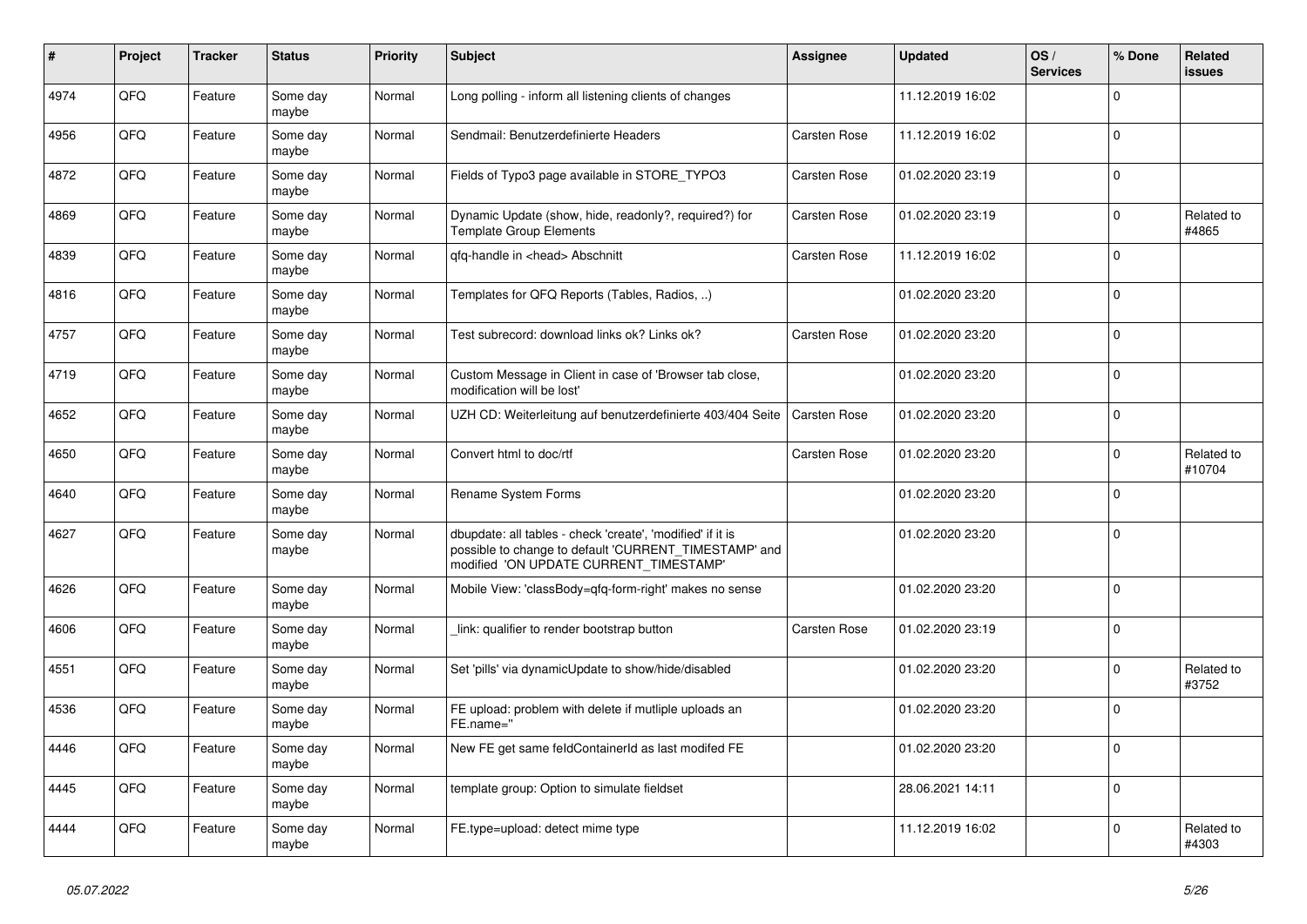| #    | Project | <b>Tracker</b> | <b>Status</b>     | <b>Priority</b> | <b>Subject</b>                                                                                                          | <b>Assignee</b> | <b>Updated</b>   | OS/<br><b>Services</b> | % Done      | Related<br><b>issues</b>                    |
|------|---------|----------------|-------------------|-----------------|-------------------------------------------------------------------------------------------------------------------------|-----------------|------------------|------------------------|-------------|---------------------------------------------|
| 4443 | QFQ     | Feature        | Some day<br>maybe | Normal          | Form: multiple secondary tables                                                                                         |                 | 01.02.2020 23:20 |                        | $\mathbf 0$ |                                             |
| 4442 | QFQ     | Feature        | Some day<br>maybe | Normal          | Special Column Name: _link - new symbol G (Glyph) to<br>choose any available symbol                                     |                 | 11.12.2019 16:02 |                        | $\mathbf 0$ |                                             |
| 4440 | QFQ     | Feature        | Some day<br>maybe | Normal          | Manual.rst: explain how to. expand PHP Session to 4h                                                                    |                 | 11.12.2019 16:02 |                        | $\mathbf 0$ |                                             |
| 4439 | QFQ     | Feature        | Some day<br>maybe | Normal          | Log: report all actions fired by an FE Element, incl. the<br>original directive (slaveld, sqllnsert, )                  |                 | 01.02.2020 23:20 |                        | $\mathbf 0$ | Related to<br>#4432,<br>Related to<br>#5458 |
| 4435 | QFQ     | Feature        | Some day<br>maybe | Normal          | Report: striptags - specify allowed tags                                                                                |                 | 01.02.2020 23:20 |                        | $\mathbf 0$ |                                             |
| 4433 | QFQ     | Feature        | Some day<br>maybe | Normal          | Log when SIP will be destroyed by QFQ for any (security)<br>reason                                                      |                 | 01.02.2020 23:20 |                        | $\mathbf 0$ | Related to<br>#4432,<br>Related to<br>#5458 |
| 4420 | QFQ     | Feature        | Some day<br>maybe | Normal          | Client: Local Storage - store the changes of a form, local in<br>the browser.                                           | Benjamin Baer   | 11.12.2019 16:02 |                        | $\mathbf 0$ |                                             |
| 4365 | QFQ     | Feature        | Some day<br>maybe | Normal          | Multi Language: new way of config                                                                                       | Carsten Rose    | 01.02.2020 23:20 |                        | $\mathbf 0$ |                                             |
| 4349 | QFQ     | Feature        | Some day<br>maybe | Normal          | link download: downloaded external URL to<br>deliver/concatenate - check mimetipe and handle it correctly               | Carsten Rose    | 11.12.2019 16:02 |                        | $\mathbf 0$ |                                             |
| 4343 | QFQ     | Feature        | Some day<br>maybe | Normal          | Link: Classifier to add 'attributes'                                                                                    | Carsten Rose    | 01.02.2020 23:20 |                        | $\mathbf 0$ | Related to<br>#14077                        |
| 4330 | QFQ     | Feature        | Some day<br>maybe | Normal          | Error Message: report missing {{ / }} in sqlUpdate, sqlInsert,<br>sqlDelete, sqlAfter, sqlBefore in FE action elements. | Carsten Rose    | 01.02.2020 23:20 |                        | $\mathbf 0$ |                                             |
| 4259 | QFQ     | Feature        | Some day<br>maybe | Normal          | Instant trigger a cron job                                                                                              | Carsten Rose    | 11.12.2019 16:03 |                        | $\mathbf 0$ |                                             |
| 4258 | QFQ     | Feature        | Some day<br>maybe | High            | System Defaults: Forms                                                                                                  | Carsten Rose    | 03.05.2021 21:14 |                        | $\mathbf 0$ |                                             |
| 4197 | QFQ     | Feature        | Some day<br>maybe | Normal          | Unit Test fuer JSON Stream von QuickFormQuery.php ><br>doForm()                                                         | Carsten Rose    | 11.12.2019 16:03 |                        | $\mathbf 0$ |                                             |
| 4027 | QFQ     | Feature        | Some day<br>maybe | Normal          | Missing: orange 'check' / 'bullet'                                                                                      |                 | 11.12.2019 16:03 |                        | $\mathbf 0$ |                                             |
| 4026 | QFQ     | Feature        | Some day<br>maybe | Normal          | salLog.sal: log number of FE.id                                                                                         | Carsten Rose    | 11.12.2019 16:03 |                        | $\mathbf 0$ | Related to<br>#5458                         |
| 3991 | QFQ     | Feature        | Some day<br>maybe | Normal          | report: Columnname '_skipWrap' skips 'fbeg', 'fend'                                                                     | Carsten Rose    | 11.12.2019 16:03 |                        | $\mathbf 0$ |                                             |
| 3990 | QFQ     | Feature        | Some day<br>maybe | High            | custom class definition: add space automatically                                                                        | Carsten Rose    | 03.05.2021 21:14 |                        | $\mathbf 0$ |                                             |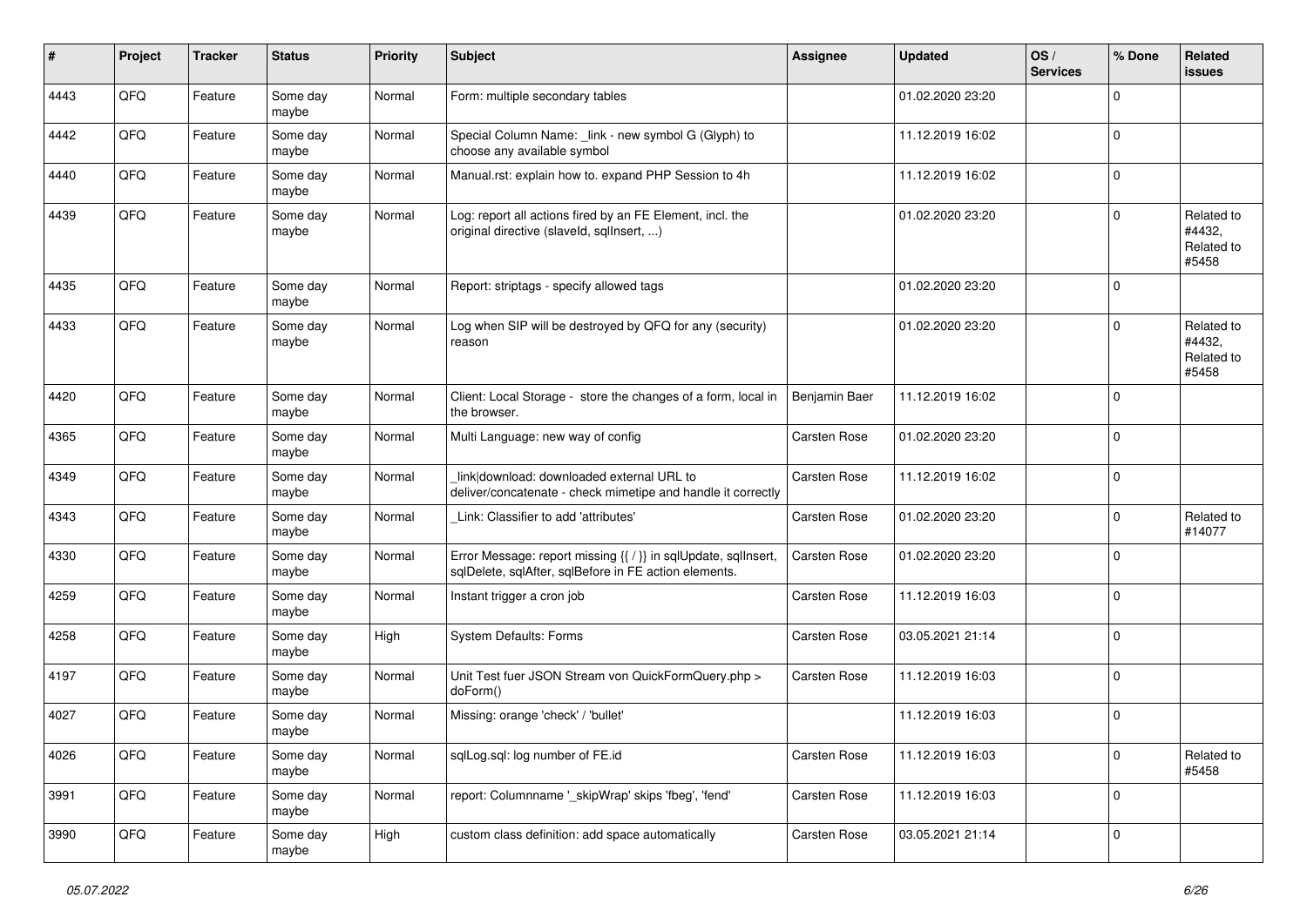| $\#$ | Project | <b>Tracker</b> | <b>Status</b>     | <b>Priority</b> | <b>Subject</b>                                                                                                                                           | <b>Assignee</b> | <b>Updated</b>   | OS/<br><b>Services</b> | % Done      | Related<br><b>issues</b>                    |
|------|---------|----------------|-------------------|-----------------|----------------------------------------------------------------------------------------------------------------------------------------------------------|-----------------|------------------|------------------------|-------------|---------------------------------------------|
| 3967 | QFQ     | Feature        | Some day<br>maybe | High            | Report: Checkbox, Radio, Dropdown, Input welches ohne<br>Submit funktioniert - 'Inline-Form'                                                             | Carsten Rose    | 03.05.2021 21:14 |                        | $\Omega$    |                                             |
| 3947 | QFQ     | Feature        | Some day<br>maybe | Normal          | Attack detectect: logout current user                                                                                                                    | Carsten Rose    | 11.12.2019 16:03 |                        | $\mathbf 0$ | Related to<br>#5458,<br>Related to<br>#6299 |
| 3942 | QFQ     | Feature        | Some day<br>maybe | Normal          | Action Elemente: neu generierte IDs via FE weitergeben                                                                                                   | Carsten Rose    | 11.12.2019 16:03 |                        | $\mathbf 0$ | Related to<br>#3941                         |
| 3941 | QFQ     | Feature        | Some day<br>maybe | Normal          | sqlAfter: es sollten mehrere moeglich sein                                                                                                               | Carsten Rose    | 11.12.2019 16:03 |                        | $\mathbf 0$ | Related to<br>#3942                         |
| 3905 | QFQ     | Feature        | Some day<br>maybe | Normal          | Documentation: Best Practice anhand eines Online<br>Bewerbungstools                                                                                      | Carsten Rose    | 11.12.2019 16:03 |                        | $\mathbf 0$ |                                             |
| 3900 | QFQ     | Feature        | Some day<br>maybe | Normal          | Extend documentation of 'Copy / Paste'                                                                                                                   | Carsten Rose    | 11.12.2019 16:03 |                        | $\mathbf 0$ | Related to<br>#3899                         |
| 3880 | QFQ     | Feature        | Some day<br>maybe | Normal          | Form 'Form': anlegen einer Tabelle                                                                                                                       |                 | 14.01.2021 10:12 |                        | $\mathbf 0$ |                                             |
| 3879 | QFQ     | Feature        | Some day<br>maybe | Normal          | Form 'FormElement': Beim Feld 'name' rechts in der Notiz<br>einen Link einblenden - a) aktuelle Definition anzeigen, b)<br>Spalte in der Tabelle anlegen |                 | 11.12.2019 16:03 |                        | $\mathbf 0$ |                                             |
| 3878 | QFQ     | Feature        | Some day<br>maybe | Normal          | Form 'FormElement': Spalte 'name' typeAhead mit<br>Spaltennamen der Primarytable.                                                                        |                 | 11.12.2019 16:03 |                        | $\mathbf 0$ |                                             |
| 3877 | QFQ     | Feature        | Some day<br>maybe | Normal          | FormEditor: die Felder die aktuell nicht gebraucht werden<br>nur auf readonly/disabled setzen (nicht ausblenden > das<br>irritiert.                      | Carsten Rose    | 11.12.2019 16:03 |                        | $\mathbf 0$ |                                             |
| 3848 | QFQ     | Feature        | Some day<br>maybe | High            | Antivirus check fuer Upload files in qfq?                                                                                                                | Carsten Rose    | 03.05.2021 21:14 |                        | $\Omega$    | Related to<br>#4131                         |
| 3708 | QFQ     | Feature        | Some day<br>maybe | Normal          | Form: input - 'specialchars', 'none'  gewisse tags<br>erlauben, andere verbieten                                                                         | Carsten Rose    | 11.12.2019 16:02 |                        | $\mathbf 0$ | Related to<br>#14320                        |
| 3692 | QFQ     | Feature        | Some day<br>maybe | Normal          | QFQ Webseite                                                                                                                                             | Benjamin Baer   | 11.12.2019 16:02 |                        | $\mathbf 0$ | Related to<br>#5033                         |
| 3677 | QFQ     | Feature        | Some day<br>maybe | Normal          | wkhtmltopdf: FE User access prohibited, if client IP changes<br>- \$TYPO3_CONF_VARS[FE][lockIP]                                                          | Carsten Rose    | 11.12.2019 16:02 |                        | $\mathbf 0$ |                                             |
| 3666 | QFQ     | Feature        | Some day<br>maybe | Normal          | a) Performance Messung: mysql_real_escape_string() im<br>Vergleich zu str_replace(), b) doppeltes Aufrufen von<br>mysql_real_escape_string()             | Carsten Rose    | 11.12.2019 16:02 |                        | $\mathbf 0$ |                                             |
| 3646 | QFQ     | Feature        | Some day<br>maybe | Normal          | Moeglichkeit HTML Tags in Reports auszugeben (zu<br>enkodieren: htmlspecialchars)                                                                        |                 | 11.12.2019 16:02 |                        | $\mathbf 0$ | Related to<br>#14320                        |
| 3617 | QFQ     | Feature        | Some day<br>maybe | Normal          | Load javascripts at bottom                                                                                                                               |                 | 11.12.2019 16:02 |                        | $\mathbf 0$ |                                             |
| 3567 | QFQ     | Feature        | Some day<br>maybe | Low             | 'Save', 'Close', 'New' als FormElement                                                                                                                   |                 | 11.12.2019 16:02 |                        | $\mathbf 0$ |                                             |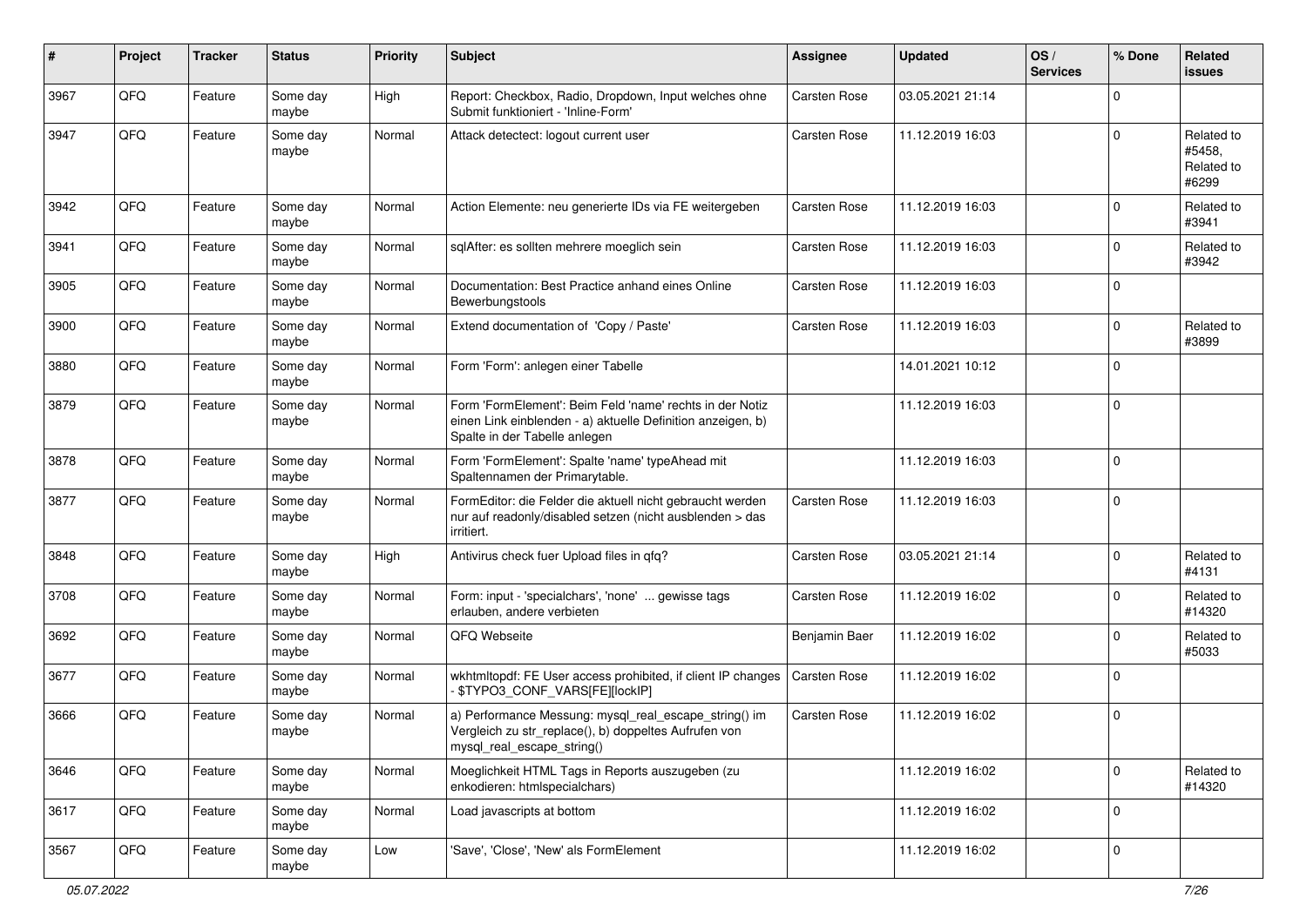| #    | Project | <b>Tracker</b> | <b>Status</b>     | <b>Priority</b> | <b>Subject</b>                                                                                                                    | <b>Assignee</b>     | <b>Updated</b>   | OS/<br><b>Services</b> | % Done      | Related<br>issues                           |
|------|---------|----------------|-------------------|-----------------|-----------------------------------------------------------------------------------------------------------------------------------|---------------------|------------------|------------------------|-------------|---------------------------------------------|
| 3537 | QFQ     | Feature        | Some day<br>maybe | Low             | SHOW COLUMNS FROM tableName - Extend '{{!'<br>definition                                                                          | <b>Carsten Rose</b> | 11.12.2019 16:02 |                        | $\Omega$    |                                             |
| 3495 | QFQ     | Feature        | Some day<br>maybe | Normal          | Predifined Parameter werden nicht in '+' (add new record)<br>SIP gerendert.                                                       |                     | 11.12.2019 16:02 |                        | $\mathbf 0$ |                                             |
| 3458 | QFQ     | Feature        | Some dav<br>maybe | Normal          | Display 'Edit Form Element'-Checkbox on form: should<br>depend on FE Group                                                        | <b>Carsten Rose</b> | 11.12.2019 16:02 |                        | $\Omega$    | Related to<br>#3447                         |
| 3457 | QFQ     | Feature        | Some day<br>maybe | Normal          | LDAP: concat multi values to one single entry                                                                                     | Carsten Rose        | 11.12.2019 16:02 |                        | l 0         |                                             |
| 3415 | QFQ     | Feature        | Some day<br>maybe | Normal          | FE Login Box Templatefile                                                                                                         | Benjamin Baer       | 11.12.2019 16:02 |                        | $\mathbf 0$ |                                             |
| 3402 | QFQ     | Feature        | Some day<br>maybe | Normal          | Syntax Highlighting via CodeMirror                                                                                                | Carsten Rose        | 11.12.2019 16:02 |                        | 100         | Related to<br>#3207                         |
| 3385 | QFQ     | Feature        | Some day<br>maybe | Normal          | templateGroup: insert/update/delete non primary records                                                                           | <b>Carsten Rose</b> | 11.12.2019 16:02 |                        | $\mathbf 0$ |                                             |
| 3350 | QFQ     | Feature        | Some day<br>maybe | Normal          | FormEditor: Hilfetext hinter 'checktype'                                                                                          | <b>Carsten Rose</b> | 11.12.2019 16:02 |                        | l 0         |                                             |
| 3332 | QFQ     | Feature        | Some day<br>maybe | Normal          | Uploads: Thumbnails, Details zum hochgeladenen File                                                                               | Carsten Rose        | 11.12.2019 16:02 |                        | $\mathbf 0$ | Related to<br>#3264,<br>Related to<br>#5333 |
| 3331 | QFQ     | Feature        | Some day<br>maybe | Normal          | Default Tooltip fuer _page? Links: mit Form und Record ID                                                                         | Carsten Rose        | 11.12.2019 16:02 |                        | l 0         |                                             |
| 3291 | QFQ     | Feature        | Some day<br>maybe | Normal          | AutoCron websiteToken                                                                                                             | <b>Carsten Rose</b> | 11.12.2019 16:02 |                        | l 0         | Related to<br>#4250                         |
| 3285 | QFQ     | Feature        | Some day<br>maybe | Normal          | Zeichenlimit pro Feld: textarea / editor                                                                                          | Carsten Rose        | 11.12.2019 16:02 |                        | $\Omega$    |                                             |
| 3273 | QFQ     | Feature        | Some day<br>maybe | Low             | Dirty Flag in Form                                                                                                                | Carsten Rose        | 11.12.2019 16:02 |                        | I٥          |                                             |
| 3267 | QFQ     | Feature        | Some day<br>maybe | Normal          | 2 Forms auf einer Seite: real + Read only                                                                                         | Carsten Rose        | 11.12.2019 16:03 |                        | $\Omega$    |                                             |
| 3216 | QFQ     | Feature        | Some day<br>maybe | Normal          | dynamic update für checkbox label2                                                                                                | Carsten Rose        | 11.12.2019 16:03 |                        | $\Omega$    | Related to<br>#2081                         |
| 2995 | QFQ     | Feature        | Some day<br>maybe | Normal          | Dropdown JQuery Plugin: 'chosen' - Moeglichkeit um Select   Carsten Rose<br>Listen mehr Funktion zu geben. Kein Bootstrap noetig. |                     | 11.12.2019 16:03 |                        | $\Omega$    |                                             |
| 2950 | QFG     | Feature        | Some day<br>maybe | Normal          | Inhalt QFQ Records als File                                                                                                       |                     | 11.12.2019 16:03 |                        | l O         |                                             |
| 2084 | QFG     | Feature        | Some day<br>maybe | Normal          | Mailto mit encryption: Subrecord                                                                                                  | Carsten Rose        | 11.12.2019 16:03 |                        | l 0         | Related to<br>#2082                         |
| 1946 | QFG     | Feature        | Some day<br>maybe | Normal          | Kontrolle ob der ReadOnly Modus bei den<br>Formularelementen korrekt implementiert ist                                            | Carsten Rose        | 11.12.2019 16:03 |                        | l O         |                                             |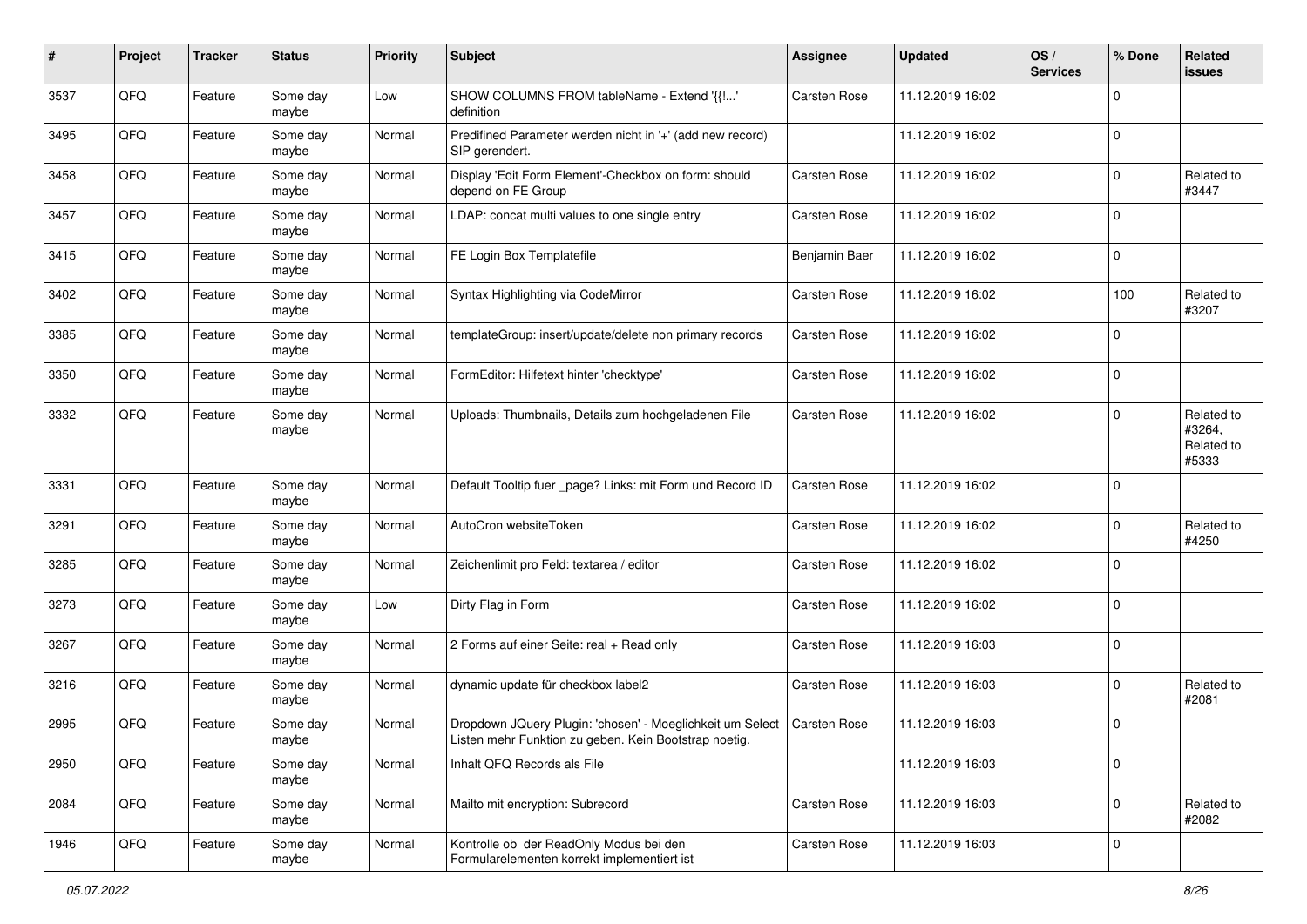| #     | Project | <b>Tracker</b> | <b>Status</b>              | <b>Priority</b> | <b>Subject</b>                                                                                              | <b>Assignee</b>     | <b>Updated</b>   | OS/<br><b>Services</b> | % Done       | Related<br><b>issues</b>                    |
|-------|---------|----------------|----------------------------|-----------------|-------------------------------------------------------------------------------------------------------------|---------------------|------------------|------------------------|--------------|---------------------------------------------|
| 1635  | QFQ     | Feature        | Some day<br>maybe          | Normal          | QFQ Extension content record: weitere Optionen<br>einblenden.                                               | <b>Carsten Rose</b> | 11.12.2019 16:03 |                        | $\Omega$     |                                             |
| 1623  | QFQ     | Feature        | Some day<br>maybe          | Normal          | RealURL                                                                                                     |                     | 11.12.2019 16:03 |                        | 30           |                                             |
| 1510  | QFQ     | Feature        | Some day<br>maybe          | Normal          | jquery von google laden, falls das nicht geht lokal                                                         |                     | 11.12.2019 16:03 |                        | $\Omega$     |                                             |
| 1253  | QFQ     | Feature        | Some day<br>maybe          | Normal          | QF: Colorpicker                                                                                             |                     | 11.12.2019 16:03 |                        | $\Omega$     |                                             |
| 1251  | QFQ     | Feature        | Some day<br>maybe          | Normal          | QF: Combo                                                                                                   |                     | 11.12.2019 16:03 |                        | $\mathbf{0}$ |                                             |
| 1234  | QFQ     | Feature        | Some day<br>maybe          | Normal          | QF: Record numbering: Im Grid soll in Spalte 1optional die<br>laufende Nummer der Records angezeigt werden. |                     | 01.02.2020 23:20 |                        | $\mathbf{0}$ |                                             |
| 955   | QFQ     | Feature        | Some day<br>maybe          | Normal          | QF: Notizen vor/nach dem Form                                                                               |                     | 01.02.2020 23:20 |                        | $\Omega$     |                                             |
| 880   | QFQ     | Feature        | Some day<br>maybe          | Urgent          | Security: PHP, SQL Injection, XSS                                                                           |                     | 03.05.2021 21:14 |                        | $\mathbf 0$  | Related to<br>#14320                        |
| 13572 | QFQ     | Feature        | Feedback                   | Normal          | Form Load: misleading error message on trying to load non<br>existent primary record                        | Enis Nuredini       | 16.05.2022 23:16 |                        | 100          |                                             |
| 12584 | QFQ     | Feature        | Feedback                   | Normal          | T3 v10 migration script: replace alias-patterns (v11)                                                       | Carsten Rose        | 28.05.2022 11:12 |                        | 100          |                                             |
| 10782 | QFQ     | Feature        | Feedback                   | Normal          | Tiny MCE: Image Upload                                                                                      | Enis Nuredini       | 16.05.2022 23:16 |                        | $\Omega$     | Related to<br>#12452                        |
| 10124 | QFQ     | Feature        | Feedback                   | Normal          | qfq AAI-Login                                                                                               | Karin Niffeler      | 07.05.2020 09:36 |                        | $\Omega$     |                                             |
| 9548  | QFQ     | Feature        | Feedback                   | High            | FormElement: Pattern mismatch - optional report only on<br>focus lost                                       | Benjamin Baer       | 03.05.2021 21:14 |                        | $\Omega$     |                                             |
| 9052  | QFQ     | Feature        | Feedback                   | High            | Report: CodeMirror with SQL Syntax Highlight in FE                                                          | Enis Nuredini       | 08.06.2022 10:25 |                        | $\mathbf 0$  |                                             |
| 5894  | QFQ     | Feature        | Feedback                   | Normal          | Typeahead in Report: show/hide rows dynamically                                                             | Carsten Rose        | 18.02.2022 08:50 |                        | $\Omega$     | Related to<br>#5893,<br>Related to<br>#5885 |
| 13566 | QFQ     | Feature        | Ready to sync<br>(develop) | Normal          | Delete config-example.qfq.php file                                                                          | <b>Carsten Rose</b> | 23.12.2021 09:25 |                        | l 0          |                                             |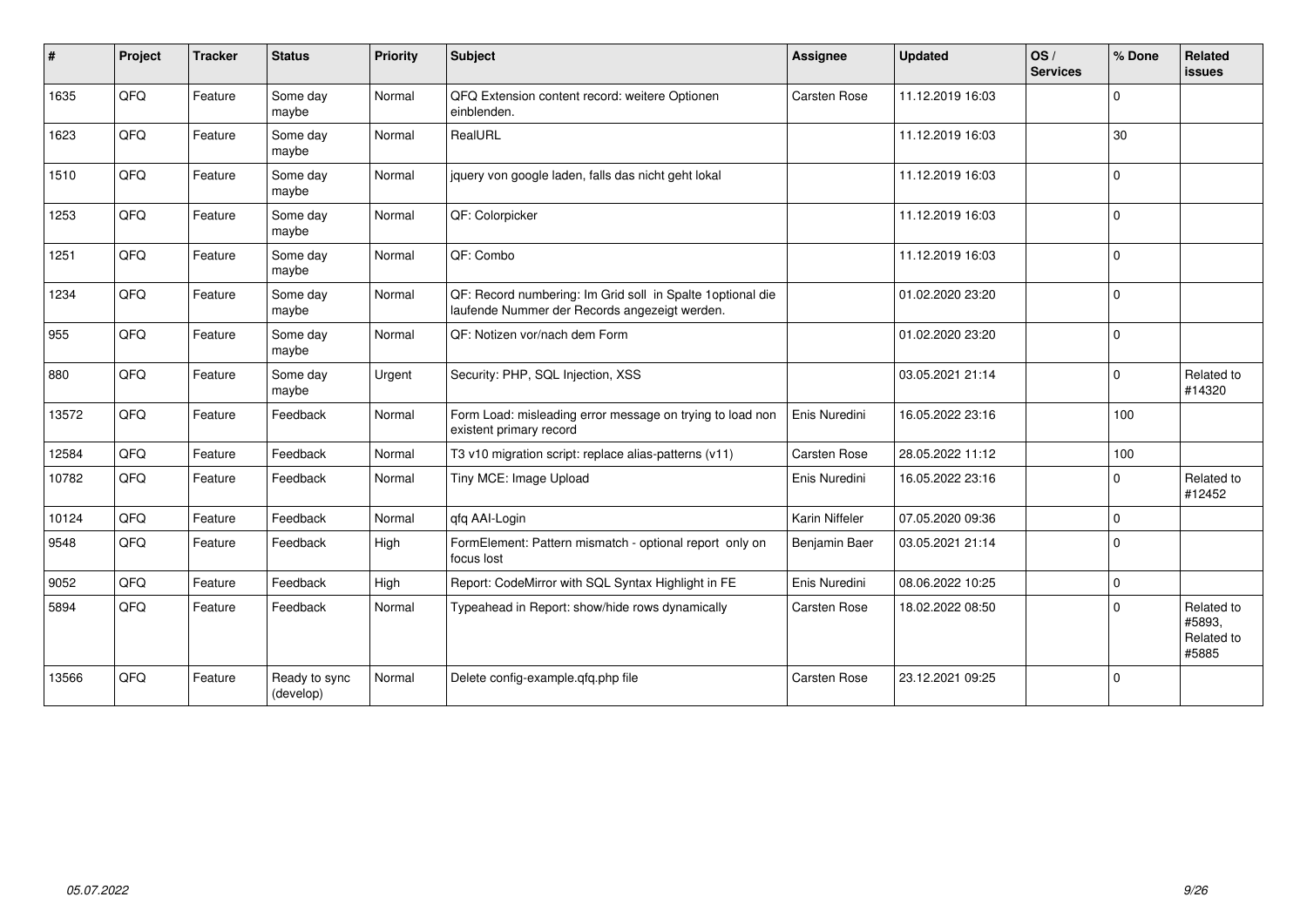| #     | Project | <b>Tracker</b> | <b>Status</b> | Priority | <b>Subject</b>                                            | <b>Assignee</b> | <b>Updated</b>   | OS/<br><b>Services</b> | % Done      | Related<br>issues                                                                                                                                                     |
|-------|---------|----------------|---------------|----------|-----------------------------------------------------------|-----------------|------------------|------------------------|-------------|-----------------------------------------------------------------------------------------------------------------------------------------------------------------------|
| 14320 | QFQ     | Feature        | In Progress   | Normal   | Allow specific HTML Tags and Attributes: general, TinyMCE | Enis Nuredini   | 04.07.2022 14:09 |                        | $\Omega$    | Related to<br>#12664,<br>Related to<br>#12039,<br>Related to<br>#11702,<br>Related to<br>#7239,<br>Related to<br>#3708,<br>Related to<br>#3646,<br>Related to<br>#880 |
| 13330 | QFQ     | Feature        | In Progress   | Normal   | Multi Form: Upload                                        | Carsten Rose    | 07.11.2021 12:40 |                        | 50          | Related to<br>#9706                                                                                                                                                   |
| 12440 | QFQ     | Feature        | In Progress   | Normal   | Typo3 V10 upgrade (durchfuehren und testen)               | Carsten Rose    | 21.03.2022 09:53 |                        | 50          | Related to<br>#12357,<br>Related to<br>#12067,<br>Related to<br>#10661                                                                                                |
| 12439 | QFQ     | Feature        | In Progress   | Normal   | TinyMCE Paste from Word & Character Count/Limit           | Carsten Rose    | 05.05.2021 22:15 |                        | 0           |                                                                                                                                                                       |
| 11980 | QFQ     | Feature        | In Progress   | Normal   | protected verzeichnis MUSS geschützt werden               | Carsten Rose    | 07.09.2021 13:30 |                        | $\mathbf 0$ |                                                                                                                                                                       |
| 11076 | QFQ     | Feature        | In Progress   | Normal   | SELECT  AS _websocket                                     | Carsten Rose    | 30.08.2020 17:49 |                        | 0           |                                                                                                                                                                       |
| 10793 | QFQ     | Feature        | In Progress   | Normal   | <b>Update NPM Packages</b>                                | Carsten Rose    | 07.09.2021 13:25 |                        | $30\,$      |                                                                                                                                                                       |
| 10443 | QFQ     | Feature        | In Progress   | Normal   | Konzept_api / _live                                       | Carsten Rose    | 07.05.2020 09:39 |                        | 0           |                                                                                                                                                                       |
| 9517  | QFQ     | Feature        | In Progress   | High     | Input multiple tags with typeahead                        | Carsten Rose    | 03.05.2021 21:14 |                        | 40          | Related to<br>#10150                                                                                                                                                  |
| 6250  | QFQ     | Feature        | In Progress   | Normal   | Enhance layout: a) Subrecord, b) Subrecord-Title          | Carsten Rose    | 01.02.2020 23:22 |                        | $\mathbf 0$ | Related to<br>#5391                                                                                                                                                   |
| 5695  | QFQ     | Feature        | In Progress   | Normal   | Multiform                                                 | Carsten Rose    | 02.01.2021 18:38 |                        | $\pmb{0}$   |                                                                                                                                                                       |
| 4194  | QFQ     | Feature        | In Progress   | Normal   | Bootstrap 4 ist jetzt offiziel                            |                 | 03.05.2021 20:47 |                        | $\mathbf 0$ | Related to<br>#10114                                                                                                                                                  |
| 12262 | QFQ     | Feature        | ToDo          | Normal   | Form buttons on top: more customable                      | Enis Nuredini   | 17.06.2022 10:44 |                        | $\mathbf 0$ | Related to<br>#13945, Has<br>duplicate<br>#4046, Has<br>duplicate<br>#10080                                                                                           |
| 7602  | QFQ     | Feature        | ToDo          | High     | Multi Select: with checkboxes                             | Benjamin Baer   | 22.03.2022 09:07 |                        | $\mathbf 0$ |                                                                                                                                                                       |
| 14371 | QFG     | Feature        | Priorize      | Normal   | LDAP via REPORT                                           | Carsten Rose    | 19.06.2022 16:37 |                        | $\pmb{0}$   |                                                                                                                                                                       |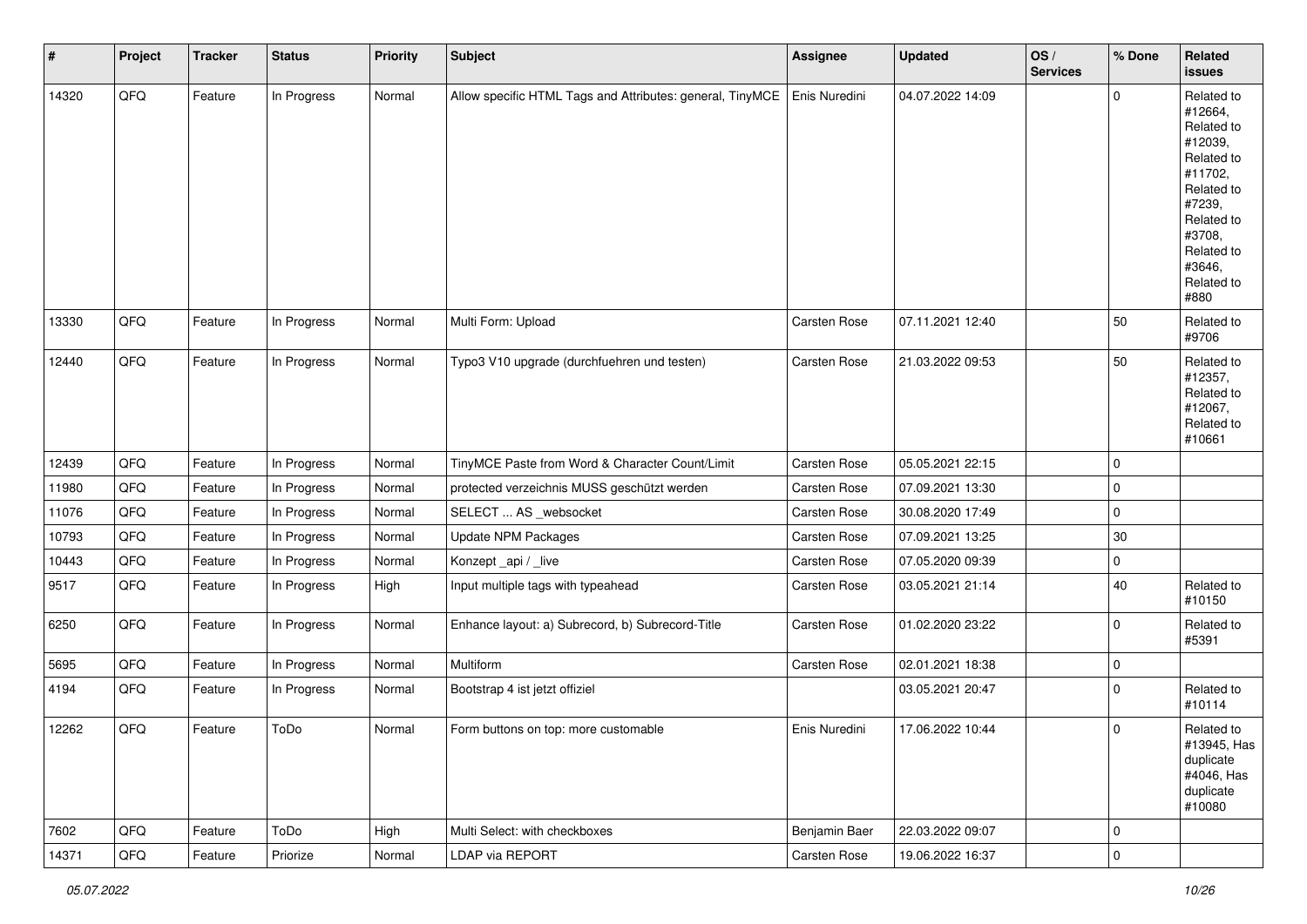| $\vert$ # | Project | <b>Tracker</b> | <b>Status</b> | <b>Priority</b> | Subject                                                                                            | <b>Assignee</b> | <b>Updated</b>   | OS/<br><b>Services</b> | % Done      | Related<br><b>issues</b>                                               |
|-----------|---------|----------------|---------------|-----------------|----------------------------------------------------------------------------------------------------|-----------------|------------------|------------------------|-------------|------------------------------------------------------------------------|
| 14290     | QFQ     | Feature        | Priorize      | Normal          | FormEditor: Show Table Definition                                                                  | Carsten Rose    | 19.06.2022 16:37 |                        | $\mathbf 0$ |                                                                        |
| 13900     | QFQ     | Feature        | Priorize      | Normal          | Selenium: Check das Cookie/PDF funktioniert                                                        | Enis Nuredini   | 25.03.2022 12:45 |                        | $\mathbf 0$ |                                                                        |
| 12504     | QFQ     | Feature        | Priorize      | Normal          | sql.log: report fe.id                                                                              | Carsten Rose    | 05.05.2021 22:09 |                        | $\mathbf 0$ |                                                                        |
| 12503     | QFQ     | Feature        | Priorize      | Normal          | Detect dangerous UPDATE statement with missing WHERE                                               | Carsten Rose    | 05.05.2021 22:09 |                        | $\mathbf 0$ |                                                                        |
| 12452     | QFQ     | Feature        | Priorize      | Normal          | BaseURL: alsways with '/' at the end                                                               | Carsten Rose    | 19.06.2022 13:45 |                        | $\mathbf 0$ | Related to<br>#10782                                                   |
| 11320     | QFQ     | Feature        | Priorize      | Normal          | Typo3 Version 10 support                                                                           | Carsten Rose    | 05.05.2021 22:09 |                        | $\mathbf 0$ |                                                                        |
| 10569     | QFQ     | Feature        | Priorize      | Normal          | link blank more safe                                                                               | Enis Nuredini   | 25.03.2022 12:44 |                        | $\mathbf 0$ |                                                                        |
| 10015     | QFQ     | Feature        | Priorize      | Normal          | Monospace in Textarea                                                                              | Carsten Rose    | 03.02.2020 13:40 |                        | $\mathbf 0$ |                                                                        |
| 10012     | QFQ     | Feature        | Priorize      | Normal          | redirectAllMailTo: {{beEmail:T}}                                                                   | Carsten Rose    | 08.05.2021 09:54 |                        | $\mathbf 0$ | Related to<br>#12412,<br>Related to<br>#12413,<br>Related to<br>#10011 |
| 10011     | QFQ     | Feature        | Priorize      | Normal          | Offer new STORE_TYPO3 Variable 'beUser', 'beEmail'                                                 | Carsten Rose    | 08.05.2021 09:51 |                        | $\mathbf 0$ | Related to<br>#10012,<br>Related to<br>#12511                          |
| 10005     | QFQ     | Feature        | Priorize      | Normal          | Report / special column name:  AS _calendar                                                        | Carsten Rose    | 03.06.2020 17:28 |                        | $\mathbf 0$ |                                                                        |
| 10003     | QFQ     | Feature        | Priorize      | Normal          | fieldset: stronger visualize group                                                                 | Benjamin Baer   | 12.02.2020 08:13 |                        | $\mathbf 0$ |                                                                        |
| 9968      | QFQ     | Feature        | Priorize      | Normal          | Tooltip in Links for Developer                                                                     | Carsten Rose    | 01.02.2020 23:17 |                        | $\mathbf 0$ |                                                                        |
| 9928      | QFQ     | Feature        | Priorize      | Normal          | SpecialColumnName: a) Deprecated: ' AS "_+tag " ', b)<br>New: ' AS "_ <tag1><tag2>"'</tag2></tag1> | Carsten Rose    | 01.02.2020 23:17 |                        | $\mathbf 0$ | Related to<br>#9929                                                    |
| 9900      | QFQ     | Feature        | Priorize      | Normal          | Generic API Call: tt-content record >> JSON                                                        | Carsten Rose    | 01.02.2020 10:13 |                        | $\mathbf 0$ |                                                                        |
| 9668      | QFQ     | Feature        | Priorize      | Normal          | Form.mode: rename 'hidden' to 'hide'                                                               | Carsten Rose    | 05.05.2021 22:14 |                        | $\mathbf 0$ | Related to<br>#6437                                                    |
| 9394      | QFQ     | Feature        | Priorize      | Normal          | REST: allow for non numerical ids in get requests                                                  | Carsten Rose    | 05.05.2021 22:10 |                        | $\mathbf 0$ |                                                                        |
| 9346      | QFQ     | Feature        | Priorize      | Normal          | beforeSave: check if an upload is given                                                            | Carsten Rose    | 11.06.2021 21:18 |                        | $\mathbf 0$ |                                                                        |
| 9135      | QFQ     | Feature        | Priorize      | Normal          | Progress Bar generic / replace old hourglass download<br>popup                                     | Benjamin Baer   | 03.01.2022 07:43 |                        | $\mathbf 0$ |                                                                        |
| 8963      | QFQ     | Feature        | Priorize      | Normal          | Setting values in a store: flexible way                                                            | Carsten Rose    | 05.05.2021 22:10 |                        | 0           | Related to<br>#8975                                                    |
| 8585      | QFQ     | Feature        | Priorize      | Normal          | Enhance Error message for 'unknown form'                                                           | Carsten Rose    | 01.02.2020 10:13 |                        | $\mathbf 0$ |                                                                        |
| 8584      | QFQ     | Feature        | Priorize      | Normal          | FE 'Action' - never assign to Container (except Template<br>Group)                                 | Carsten Rose    | 01.02.2020 10:13 |                        | $\mathbf 0$ |                                                                        |
| 8277      | QFQ     | Feature        | Priorize      | Normal          | fe.parameter.default=                                                                              | Carsten Rose    | 01.02.2020 23:17 |                        | $\mathbf 0$ | Related to<br>#8113                                                    |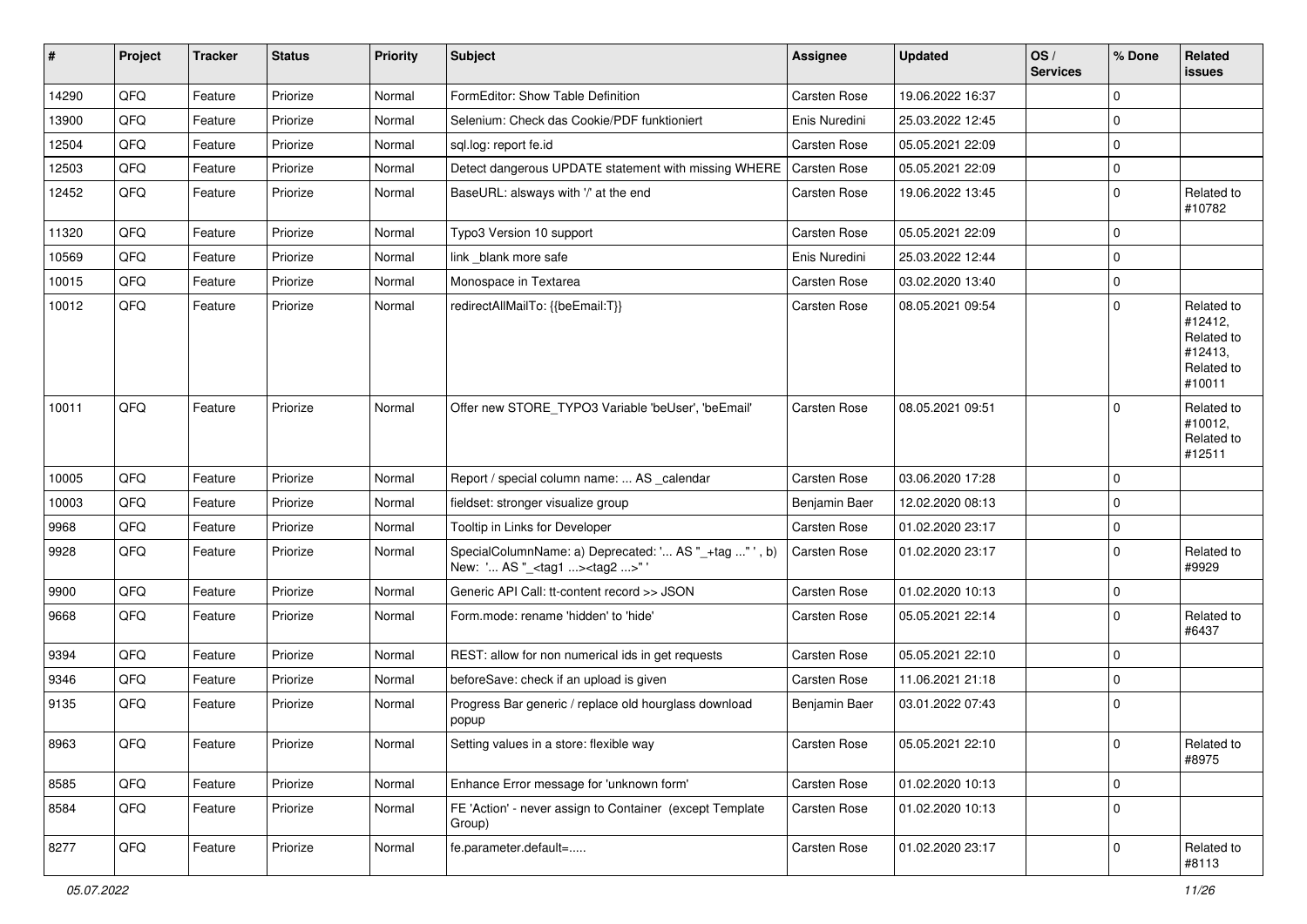| ∦     | Project        | <b>Tracker</b> | <b>Status</b> | Priority | Subject                                                                   | <b>Assignee</b> | <b>Updated</b>   | OS/<br><b>Services</b> | % Done      | Related<br><b>issues</b>                                               |
|-------|----------------|----------------|---------------|----------|---------------------------------------------------------------------------|-----------------|------------------|------------------------|-------------|------------------------------------------------------------------------|
| 8204  | QFQ            | Feature        | Priorize      | High     | Position 'required mark'                                                  | Carsten Rose    | 16.06.2021 13:44 |                        | $\Omega$    |                                                                        |
| 8082  | QFQ            | Feature        | Priorize      | High     | Contact form without saving record                                        | Carsten Rose    | 07.12.2021 15:20 |                        | 0           | Related to<br>#8587,<br><b>Blocks</b><br>#11850                        |
| 8044  | QFQ            | Feature        | Priorize      | Normal   | Transaction: a) Form, b) Report                                           | Carsten Rose    | 05.05.2021 22:14 |                        | $\mathbf 0$ | Related to<br>#8043                                                    |
| 8034  | QFQ            | Feature        | Priorize      | Normal   | FormElement 'data': 22.22.2222 should not be accepted                     | Carsten Rose    | 01.02.2020 10:13 |                        | 0           |                                                                        |
| 7965  | QFQ            | Feature        | Priorize      | Normal   | Input type 'text' with visual format - currency                           | Benjamin Baer   | 03.01.2022 07:45 |                        | $\mathbf 0$ |                                                                        |
| 7730  | QFQ            | Feature        | Priorize      | Normal   | SELECT Box: title in between                                              | Benjamin Baer   | 01.02.2020 23:22 |                        | $\mathbf 0$ |                                                                        |
| 7630  | QFQ            | Feature        | Priorize      | Normal   | detailed error message for simple upload                                  | Carsten Rose    | 01.02.2020 10:13 |                        | $\mathbf 0$ |                                                                        |
| 7522  | QFQ            | Feature        | Priorize      | Normal   | Inserting default index.html to folder (Avoid Apache<br>Indexing)         | Carsten Rose    | 01.02.2020 10:13 |                        | $\Omega$    |                                                                        |
| 7290  | QFQ            | Feature        | Priorize      | Normal   | FormEditor: title as textarea if LEN(title)>60                            | Carsten Rose    | 01.02.2020 10:13 |                        | $\mathbf 0$ | Blocked by<br>#7682                                                    |
| 7217  | QFQ            | Feature        | Priorize      | Normal   | Download: notice User if `_sip=?` is missing                              | Carsten Rose    | 01.02.2020 10:13 |                        | $\mathbf 0$ |                                                                        |
| 6998  | QFQ            | Feature        | Priorize      | Normal   | Form: with debug=on show column information as tooltip of<br>column label | Carsten Rose    | 01.02.2020 10:13 |                        | $\mathbf 0$ |                                                                        |
| 6870  | QFQ            | Feature        | Priorize      | Normal   | Click on '_link' triggers an API call                                     | Benjamin Baer   | 03.01.2022 08:25 |                        | $\Omega$    |                                                                        |
| 6801  | QFQ            | Feature        | Priorize      | Normal   | Fabric: Maximize / FullIscreen                                            | Benjamin Baer   | 21.03.2022 09:56 |                        | $\mathbf 0$ |                                                                        |
| 6224  | QFQ            | Feature        | Priorize      | Normal   | Dynamic update: fade in/out fields                                        | Benjamin Baer   | 21.03.2022 09:50 |                        | $\mathbf 0$ |                                                                        |
| 5942  | QFQ            | Feature        | Priorize      | Normal   | 'L' and 'type': append to links, generate via '_link' by using<br>'u:' .  | Carsten Rose    | 01.02.2020 10:13 |                        | $\mathbf 0$ |                                                                        |
| 5562  | QFQ            | Feature        | Priorize      | Normal   | Drag'n'Drop fuer Uploads                                                  | Benjamin Baer   | 21.03.2022 09:52 |                        | 0           | Related to<br>#9706                                                    |
| 5366  | QFQ            | Feature        | Priorize      | Normal   | Saving with keyboard shortcuts                                            | Benjamin Baer   | 21.03.2022 09:47 |                        | $\mathbf 0$ |                                                                        |
| 3867  | QFQ            | Feature        | Priorize      | Normal   | Readonly Formular: Template Groups add/delete<br>ausbeldnen               | Carsten Rose    | 05.05.2021 22:12 |                        | $\Omega$    |                                                                        |
| 14376 | QFQ            | Feature        | New           | Normal   | QFQ Bootstrap: if missing, create stored procedures                       | Enis Nuredini   | 19.06.2022 16:37 |                        | 0           |                                                                        |
| 14227 | QFQ            | Feature        | New           | Normal   | Selenium Konkurrenz: cypress.io                                           | Enis Nuredini   | 28.05.2022 11:02 |                        | $\mathbf 0$ |                                                                        |
| 14187 | QFG            | Feature        | New           | High     | qfq.log: show current URL                                                 | Carsten Rose    | 28.05.2022 11:02 |                        | $\Omega$    | Related to<br>#13933,<br>Related to<br>#12532,<br>Related to<br>#11893 |
| 14185 | QFQ            | Feature        | New           | Normal   | External/Autocron.php - better suitable directory                         | Support: System | 28.05.2022 11:03 |                        | $\mathbf 0$ |                                                                        |
| 14090 | $\mathsf{QFQ}$ | Feature        | New           | Normal   | Nützliche _script funktionen                                              | Carsten Rose    | 28.05.2022 11:03 |                        | $\mathbf 0$ |                                                                        |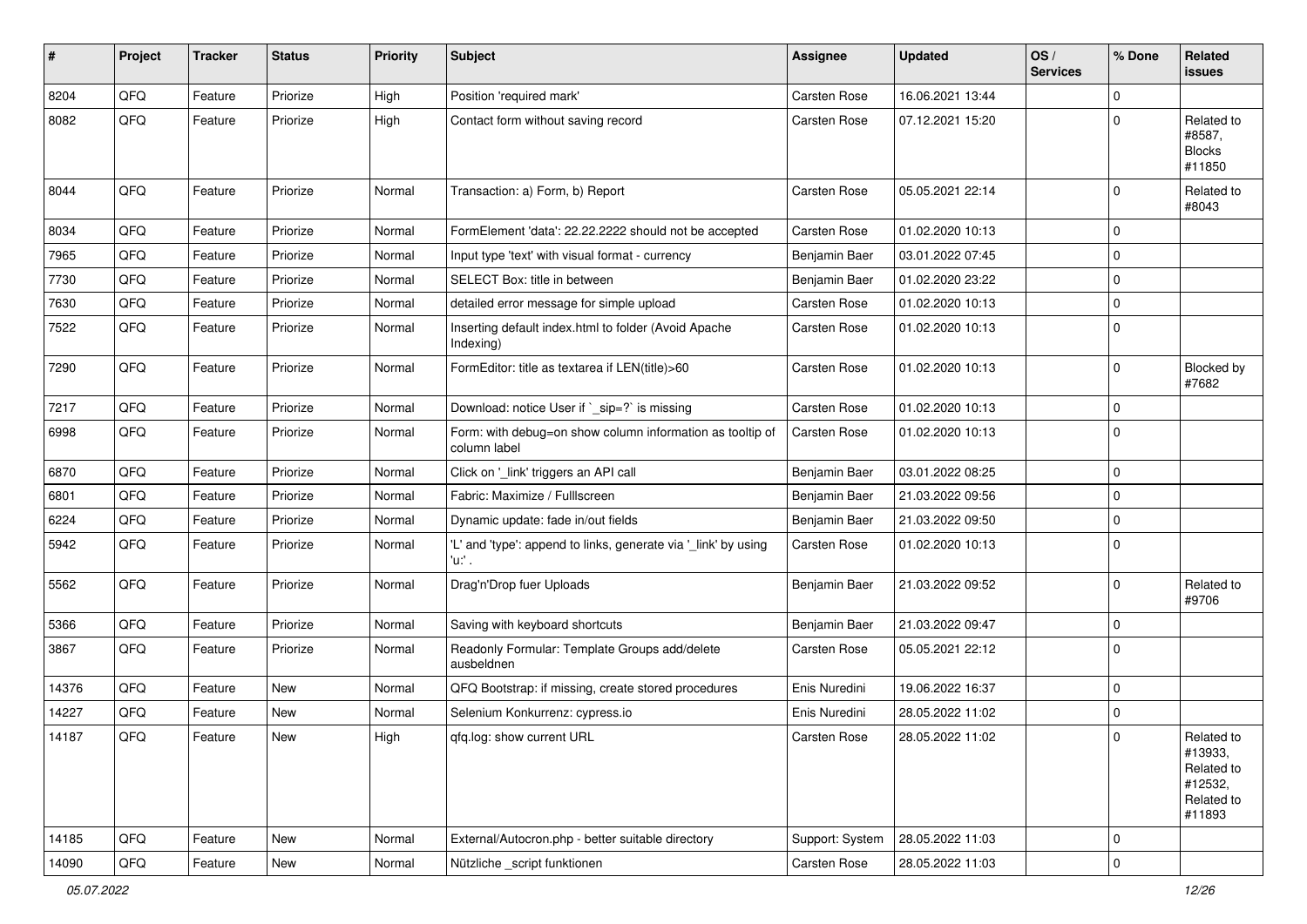| #     | Project | <b>Tracker</b> | <b>Status</b> | Priority | <b>Subject</b>                                                                                                                        | Assignee               | <b>Updated</b>   | OS/<br><b>Services</b> | % Done      | Related<br><b>issues</b>                                              |
|-------|---------|----------------|---------------|----------|---------------------------------------------------------------------------------------------------------------------------------------|------------------------|------------------|------------------------|-------------|-----------------------------------------------------------------------|
| 14028 | QFQ     | Feature        | <b>New</b>    | Normal   | Required notification: visual nicer                                                                                                   | Enis Nuredini          | 28.05.2022 11:01 |                        | $\Omega$    |                                                                       |
| 13945 | QFQ     | Feature        | New           | Normal   | As link: content before/after link                                                                                                    | Enis Nuredini          | 28.05.2022 11:01 |                        | $\mathbf 0$ | Related to<br>#12262                                                  |
| 13843 | QFQ     | Feature        | <b>New</b>    | Normal   | Create JWT via QFQ                                                                                                                    | Carsten Rose           | 19.03.2022 17:42 |                        | $\mathbf 0$ |                                                                       |
| 13841 | QFQ     | Feature        | New           | Normal   | Create PDF via iText - evaluate                                                                                                       | Carsten Rose           | 19.03.2022 17:42 |                        | $\mathbf 0$ |                                                                       |
| 13757 | QFQ     | Feature        | New           | High     | QR / Bar-Code Plugin                                                                                                                  | Enis Nuredini          | 19.03.2022 17:43 |                        | $\pmb{0}$   |                                                                       |
| 13700 | QFQ     | Feature        | New           | Normal   | Redesign qfq.io Seite                                                                                                                 | Carsten Rose           | 19.03.2022 17:43 |                        | $\mathbf 0$ |                                                                       |
| 13609 | QFQ     | Feature        | New           | Normal   | QFQ Introduction: Seite aufloesen                                                                                                     | Philipp<br>Gröbelbauer | 28.05.2022 11:02 |                        | $\mathbf 0$ |                                                                       |
| 13467 | QFQ     | Feature        | <b>New</b>    | Normal   | ChangeLog Generator                                                                                                                   | Carsten Rose           | 19.03.2022 17:46 |                        | $\mathbf 0$ | Related to<br>#11460                                                  |
| 13354 | QFQ     | Feature        | New           | Normal   | Using Websocket in QFQ                                                                                                                | Carsten Rose           | 10.11.2021 15:47 |                        | $\mathbf 0$ |                                                                       |
| 12679 | QFQ     | Feature        | <b>New</b>    | Normal   | tablesorter: custom column width                                                                                                      | <b>Carsten Rose</b>    | 16.06.2021 11:10 |                        | $\mathbf 0$ |                                                                       |
| 12664 | QFQ     | Feature        | <b>New</b>    | Normal   | TinyMCE: report/remove malicous HTML/JS Code                                                                                          | Carsten Rose           | 19.03.2022 17:47 |                        | $\mathbf 0$ | Related to<br>#14320                                                  |
| 12632 | QFQ     | Feature        | <b>New</b>    | Normal   | TinyMCE: Prepare CSS classes for images                                                                                               | Carsten Rose           | 04.06.2021 14:35 |                        | 100         | Blocked by<br>#12186                                                  |
| 12603 | QFQ     | Feature        | New           | Normal   | Dropdown (Select), Radio, checkbox:<br>itemListAlways={{!SELECT key, value}}                                                          | Carsten Rose           | 19.03.2022 17:47 |                        | $\mathbf 0$ |                                                                       |
| 12556 | QFQ     | Feature        | New           | Normal   | Pills Title: colored = static or dynamic on allrequiredgiven                                                                          | Benjamin Baer          | 19.03.2022 17:49 |                        | $\pmb{0}$   |                                                                       |
| 12544 | QFQ     | Feature        | <b>New</b>    | High     | a) ' AS _link' new also as ' AS _format', b) sortierung via<br>'display: none;', c) '_format' benoeitgt nicht zwingend<br>u/U/p/m/z/d | <b>Carsten Rose</b>    | 14.12.2021 16:03 |                        | $\mathbf 0$ |                                                                       |
| 12532 | QFQ     | Feature        | <b>New</b>    | High     | SIP-Parameter bei Seitenaufruf in Browser-Console<br>anzeigen                                                                         | Carsten Rose           | 07.12.2021 17:19 |                        | $\Omega$    | Related to<br>#11893,<br>Related to<br>#14187                         |
| 12490 | QFQ     | Feature        | New           | Normal   | Loading Plugins in QFQ - see what tinymce does. (lazy<br>loading)                                                                     | Benjamin Baer          | 08.06.2022 10:37 |                        | $\mathbf 0$ | Related to<br>#12611,<br>Related to<br>#10013,<br>Related to<br>#7732 |
| 12480 | QFQ     | Feature        | <b>New</b>    | Normal   | If QFQ upgrade is running, block further request                                                                                      | Carsten Rose           | 03.05.2021 20:45 |                        | $\mathbf 0$ |                                                                       |
| 12477 | QFQ     | Feature        | New           | Normal   | Support for refactoring: Form, FormElement, diverse<br>Tabellen/Spalten, tt-content Records                                           | Carsten Rose           | 03.05.2021 20:45 |                        | $\Omega$    |                                                                       |
| 12476 | QFQ     | Feature        | <b>New</b>    | Normal   | clearMe: a) should trigger 'dirty', b) sticky on textarea resize                                                                      | Benjamin Baer          | 04.01.2022 08:40 |                        | $\Omega$    | Related to<br>#9528                                                   |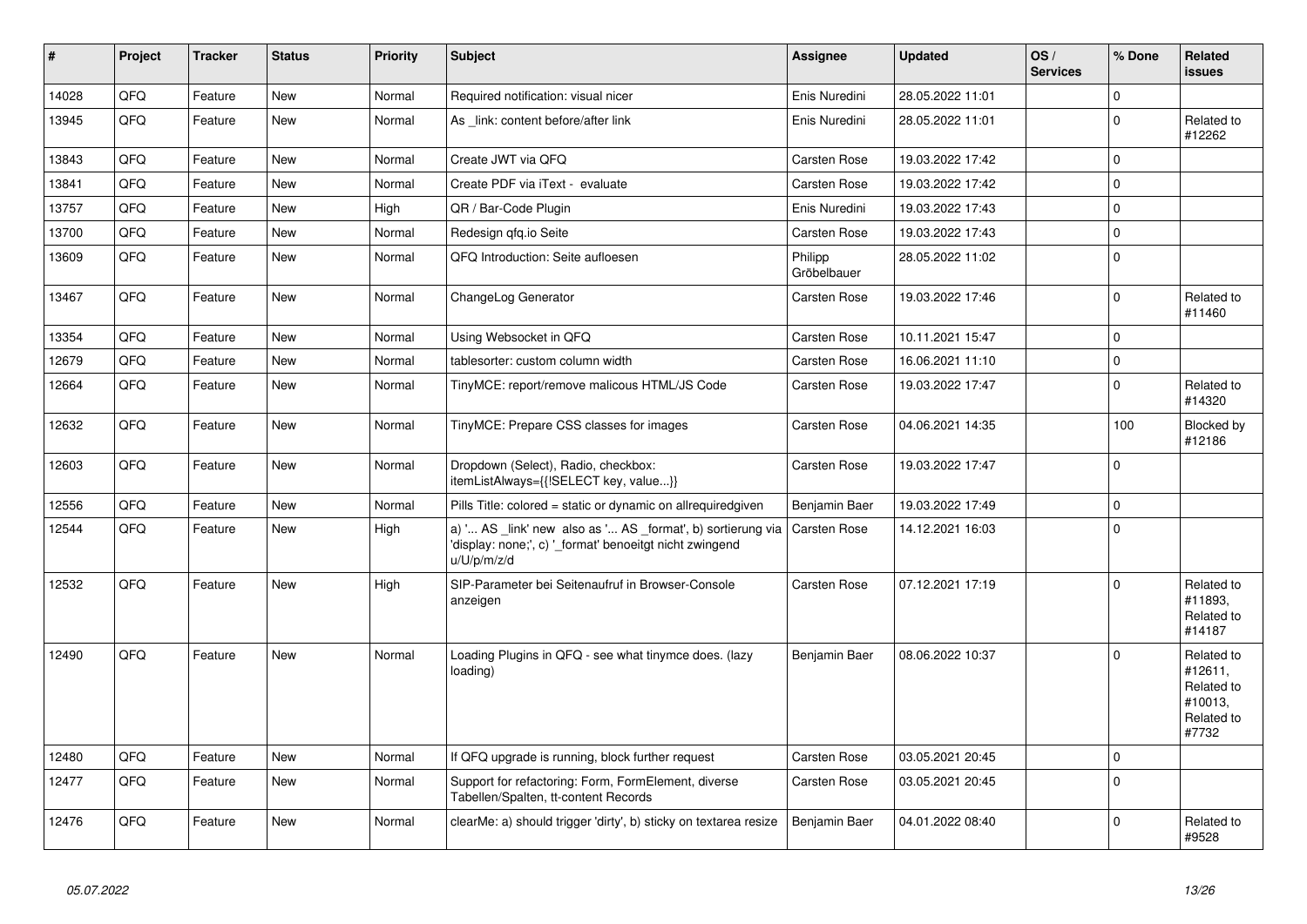| #     | Project | <b>Tracker</b> | <b>Status</b> | <b>Priority</b> | <b>Subject</b>                                                                                                 | Assignee                                               | <b>Updated</b>   | OS/<br><b>Services</b> | % Done      | Related<br><b>issues</b>                      |                      |
|-------|---------|----------------|---------------|-----------------|----------------------------------------------------------------------------------------------------------------|--------------------------------------------------------|------------------|------------------------|-------------|-----------------------------------------------|----------------------|
| 12474 | QFQ     | Feature        | New           | Normal          | Check BaseConfigURL if it is given and the the last char is                                                    | Carsten Rose                                           | 03.05.2021 20:45 |                        | $\Omega$    |                                               |                      |
| 12465 | QFQ     | Feature        | <b>New</b>    | Normal          | QFQ Function: use in FE to fill StoreRecord                                                                    | <b>Carsten Rose</b>                                    | 05.05.2021 21:58 |                        | $\mathbf 0$ |                                               |                      |
| 12413 | QFQ     | Feature        | New           | Normal          | STORE TYPO3: enhance for {{be users.email:T}},<br>{{fe users.email:T}}                                         | Carsten Rose                                           | 03.05.2021 20:45 |                        | $\Omega$    | Related to<br>#12412,<br>Related to<br>#10012 |                      |
| 12412 | QFQ     | Feature        | <b>New</b>    | Normal          | Action/Escape qualifier 'e' (empty), '0': if given, an empty<br>string (or '0') will be treated as 'not found' | Carsten Rose                                           | 08.05.2021 09:40 |                        | $\mathbf 0$ | Related to<br>#12413,<br>Related to<br>#10012 |                      |
| 12400 | QFQ     | Feature        | <b>New</b>    | Normal          | Tutorial ist in QFQ Doku, Wird in der Suche gefunden, es<br>gibt aber kein Menupunkt - Inhalt ueberpruefen     | Carsten Rose                                           | 03.05.2021 20:45 |                        | $\Omega$    |                                               |                      |
| 12330 | QFQ     | Feature        | <b>New</b>    | Normal          | Copy to input field / text area / TinyMCE                                                                      | <b>Carsten Rose</b>                                    | 07.04.2021 09:01 |                        | $\Omega$    |                                               |                      |
| 12269 | QFQ     | Feature        | <b>New</b>    | Normal          | 2FA - Login                                                                                                    | <b>Carsten Rose</b>                                    | 03.05.2021 20:45 |                        | $\mathbf 0$ |                                               |                      |
| 12186 | QFQ     | Feature        | New           | High            | TinyMCE Config für Objekte                                                                                     | Carsten Rose                                           | 07.12.2021 17:19 |                        | $\mathbf 0$ | <b>Blocks</b><br>#12632                       |                      |
| 12163 | QFQ     | Feature        | <b>New</b>    | Normal          | Checkbox: table wrap                                                                                           | Carsten Rose                                           | 03.05.2021 20:51 |                        | $\mathbf 0$ |                                               |                      |
| 12162 | QFQ     | Feature        | New           | Normal          | FE.type=sendmail: personalized mailing (several mails) via<br>template                                         | Carsten Rose                                           | 03.05.2021 20:45 |                        | $\mathbf 0$ |                                               |                      |
| 12156 | QFQ     | Feature        | <b>New</b>    | Normal          | Form: Optional disable 'leave page'                                                                            |                                                        | 03.05.2021 20:45 |                        | $\mathbf 0$ |                                               |                      |
| 12146 | QFQ     | Feature        | New           | Normal          | Autocron Job: Anzeigen wann der naechste Job<br>ausgefuehrt wird, resp das er nicht ausgefuehrt wird           | Carsten Rose                                           | 15.03.2021 15:23 |                        | $\mathbf 0$ |                                               |                      |
| 12135 | QFQ     | Feature        | <b>New</b>    | Normal          | Subrecord: Notiz                                                                                               |                                                        | 24.04.2021 16:58 |                        | $\mathbf 0$ |                                               |                      |
| 12119 | QFQ     | Feature        | New           | Normal          | AS paged: error message missing if there ist no 'r'<br>argument.                                               | Carsten Rose                                           | 03.05.2021 20:51 |                        | $\mathbf 0$ |                                               |                      |
| 12109 | QFQ     | Feature        | New           | Normal          | Donwload Link: Plain, SIP, Persistent Link, Peristent SIP -<br>new notation                                    | Carsten Rose                                           | 03.05.2021 20:45 |                        | $\Omega$    | Related to<br>#12085                          |                      |
| 12039 | QFQ     | Feature        | <b>New</b>    | Normal          | Missing htmlSpecialChar() in pre processing on form submit                                                     |                                                        | 18.02.2021 00:09 |                        | $\Omega$    | Related to<br>#14320                          |                      |
| 12038 | QFQ     | Feature        | <b>New</b>    | Normal          | a) STORE_VAR: filenameOnlyStripUniq, b) SP:<br>QSTRIPUNIQ()                                                    |                                                        | 17.02.2021 23:55 |                        | $\Omega$    |                                               |                      |
| 12024 | QFQ     | Feature        | New           | Normal          | Excel Export: text columns by default decode<br>htmlspeciachar()                                               | Carsten Rose                                           | 17.02.2021 23:55 |                        | $\mathbf 0$ | Related to<br>#12022                          |                      |
| 12023 | QFQ     | Feature        | New           | Normal          | MySQL Stored Precdure: QDECODESPECIALCHAR()                                                                    | Carsten Rose                                           | 16.02.2021 11:16 |                        | $\mathbf 0$ | Related to<br>#12022                          |                      |
| 11955 | QFQ     | Feature        | New           | Normal          | subrecord: new title option to set <th> attributes - e.g. to<br/>customize tablesorter options.</th>           | attributes - e.g. to<br>customize tablesorter options. | Carsten Rose     | 03.05.2021 20:47       |             | $\Omega$                                      | Related to<br>#11775 |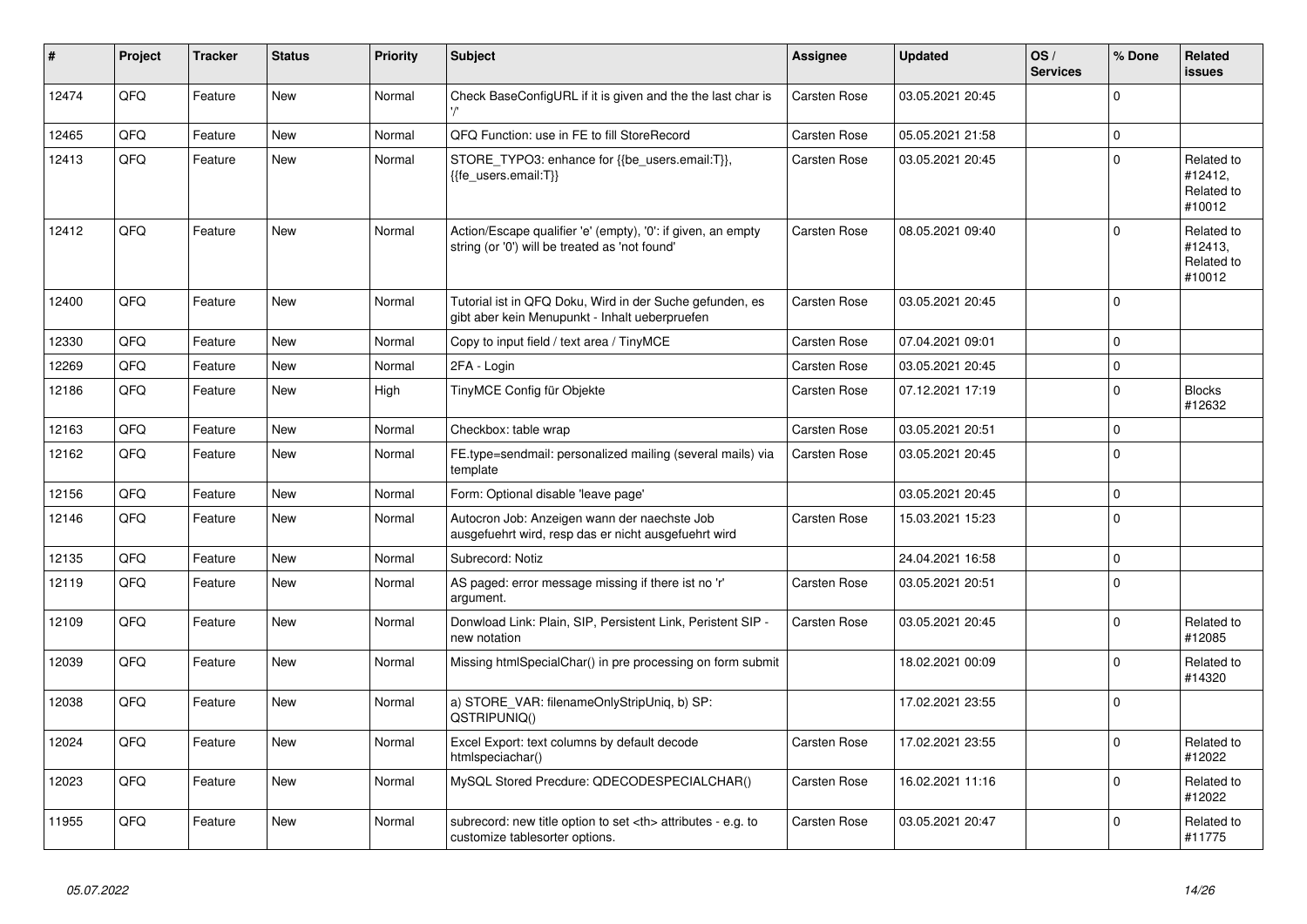| $\vert$ # | Project | <b>Tracker</b> | <b>Status</b> | <b>Priority</b> | <b>Subject</b>                                                                        | Assignee            | <b>Updated</b>   | OS/<br><b>Services</b> | % Done      | Related<br>issues                             |
|-----------|---------|----------------|---------------|-----------------|---------------------------------------------------------------------------------------|---------------------|------------------|------------------------|-------------|-----------------------------------------------|
| 11893     | QFQ     | Feature        | <b>New</b>    | High            | Broken SIP: a) only report one time, b) only report in main<br>column                 | Carsten Rose        | 12.05.2021 12:13 |                        | $\Omega$    | Related to<br>#12532,<br>Related to<br>#14187 |
| 11892     | QFQ     | Feature        | <b>New</b>    | Normal          | tablesorter: columns with links are hard to order - new<br>qualifier 'Y: <ord>'</ord> | Enis Nuredini       | 23.03.2022 09:22 |                        | $\mathbf 0$ |                                               |
| 11850     | QFQ     | Feature        | <b>New</b>    | Urgent          | Wizard Form: basierend auf einer Tabelle eine Form<br>anlegen.                        |                     | 03.05.2021 21:12 |                        | $\Omega$    | Blocked by<br>#8082                           |
| 11775     | QFQ     | Feature        | New           | Normal          | Subrecord Tooltip pro Feld                                                            | Carsten Rose        | 18.12.2020 15:22 |                        | $\mathbf 0$ | Related to<br>#11955                          |
| 11747     | QFQ     | Feature        | New           | Normal          | Maintenance Page with Redirect                                                        | <b>Carsten Rose</b> | 03.05.2021 20:47 |                        | $\mathbf 0$ | Related to<br>#11741                          |
| 11716     | QFQ     | Feature        | New           | Normal          | Form an beliebiger Stelle im Report anzeigen                                          |                     | 09.12.2020 09:47 |                        | $\pmb{0}$   |                                               |
| 11702     | QFQ     | Feature        | New           | Normal          | HTML Special Char makes no sense for 'allbut' if '&' is<br>forbidden                  | Carsten Rose        | 07.12.2021 16:35 |                        | $\Omega$    | Related to<br>#5112,<br>Related to<br>#14320  |
| 11535     | QFQ     | Feature        | New           | Normal          | Ability to create SQL columns in frontend QFQ forms                                   |                     | 17.11.2020 12:11 |                        | $\mathbf 0$ |                                               |
| 11534     | QFQ     | Feature        | New           | Normal          | Report: Action on selected rows - Table batchprocessing<br>feature                    |                     | 18.11.2020 08:15 |                        | $\mathbf 0$ |                                               |
| 11523     | QFQ     | Feature        | New           | Normal          | Mit dynamic Update erkennen, ob Upload gemacht wurde                                  | Carsten Rose        | 13.11.2020 15:07 |                        | $\Omega$    | Related to<br>#9533                           |
| 11516     | QFQ     | Feature        | New           | Normal          | Multi Page Form (Previous/Next Buttons)                                               | <b>Carsten Rose</b> | 16.03.2021 17:52 |                        | $\mathbf 0$ |                                               |
| 11504     | QFQ     | Feature        | <b>New</b>    | Normal          | Dynamic Update: Button text update for 'Save',' Close' &<br>'Delete'                  | Carsten Rose        | 12.11.2020 23:44 |                        | $\Omega$    |                                               |
| 11460     | QFQ     | Feature        | <b>New</b>    | Normal          | Easier creation of changelog: gitchangelog                                            | <b>Carsten Rose</b> | 12.06.2021 10:20 |                        | $\mathbf 0$ | Related to<br>#13467                          |
| 11080     | QFQ     | Feature        | New           | Normal          | Send MQTT messages                                                                    | Carsten Rose        | 29.08.2020 19:49 |                        | $\mathbf 0$ |                                               |
| 10996     | QFQ     | Feature        | New           | Normal          | Download video via sip: no seek                                                       | <b>Carsten Rose</b> | 12.08.2020 14:18 |                        | $\mathbf 0$ |                                               |
| 10979     | QFQ     | Feature        | New           | Normal          | Ajax Calls an API - dataReport                                                        | Carsten Rose        | 11.05.2022 12:15 |                        | $\mathbf 0$ |                                               |
| 10976     | QFQ     | Feature        | <b>New</b>    | Normal          | Excel Export Verbesserungen                                                           | Carsten Rose        | 06.08.2020 10:56 |                        | $\mathbf 0$ |                                               |
| 10874     | QFQ     | Feature        | <b>New</b>    | Normal          | Erstellen eines Foreign Keys in der Tabelle "FormElement"                             |                     | 13.07.2020 10:11 |                        | $\mathbf 0$ |                                               |
| 10819     | QFQ     | Feature        | New           | Normal          | Persistent SIP - second try                                                           | <b>Carsten Rose</b> | 29.06.2020 23:02 |                        | $\mathbf 0$ | Related to<br>#6261                           |
| 10763     | QFQ     | Feature        | New           | Normal          | form accessed and submitted despite logout?                                           |                     | 16.06.2020 11:43 |                        | $\mathbf 0$ |                                               |
| 10714     | QFQ     | Feature        | New           | Normal          | multi Table Form                                                                      | <b>Carsten Rose</b> | 16.03.2021 18:44 |                        | $\mathbf 0$ |                                               |
| 10593     | QFQ     | Feature        | New           | Normal          | label2: text behind input element                                                     | <b>Carsten Rose</b> | 16.05.2020 10:57 |                        | $\pmb{0}$   |                                               |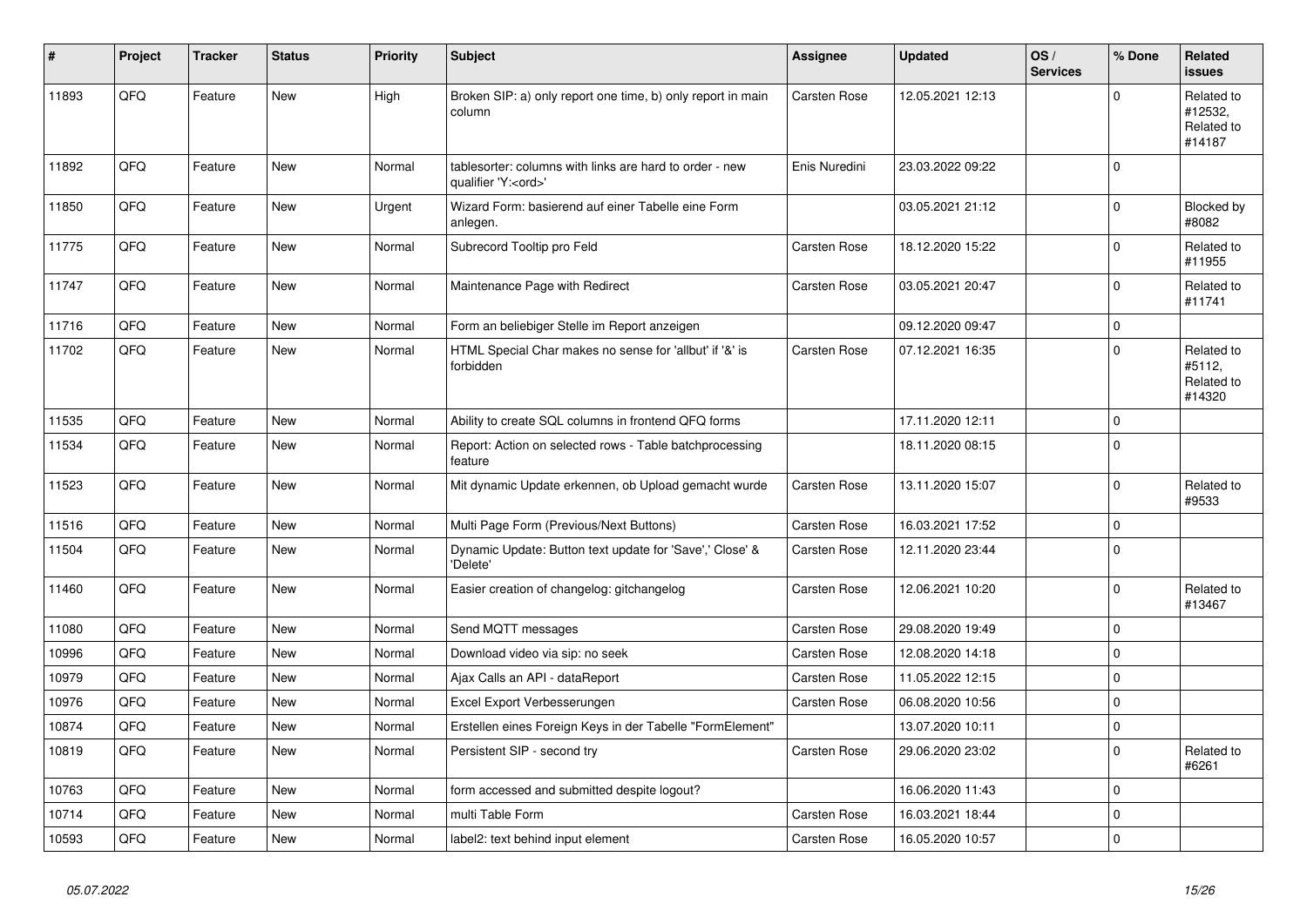| #     | Project | <b>Tracker</b> | <b>Status</b> | <b>Priority</b> | Subject                                                                                                                               | Assignee            | <b>Updated</b>   | OS/<br><b>Services</b> | % Done      | Related<br><b>issues</b>                                             |
|-------|---------|----------------|---------------|-----------------|---------------------------------------------------------------------------------------------------------------------------------------|---------------------|------------------|------------------------|-------------|----------------------------------------------------------------------|
| 10463 | QFQ     | Feature        | <b>New</b>    | Normal          | Report link: expliztes setzen von HTML Tags (Bedarf fuer<br>'data-selenium' & 'id')                                                   | Enis Nuredini       | 23.03.2022 09:23 |                        | $\Omega$    | Related to<br>#7648                                                  |
| 10384 | QFQ     | Feature        | New           | Normal          | Parameter Exchange QFQ Instances                                                                                                      |                     | 07.05.2020 09:38 |                        | $\mathbf 0$ |                                                                      |
| 10345 | QFQ     | Feature        | <b>New</b>    | Normal          | Templates - Patterns QFQ Style                                                                                                        |                     | 03.05.2021 21:01 |                        | $\Omega$    | Related to<br>#10713                                                 |
| 10119 | QFQ     | Feature        | <b>New</b>    | Normal          | Dropdown (selectlist) & TypeAhead: format and catagorize<br>list                                                                      | <b>Carsten Rose</b> | 07.05.2020 09:36 |                        | $\Omega$    |                                                                      |
| 10115 | QFQ     | Feature        | <b>New</b>    | Normal          | TypeAhead: static list                                                                                                                | Carsten Rose        | 26.02.2020 16:42 |                        | 100         |                                                                      |
| 10114 | QFQ     | Feature        | New           | High            | Symbol (Link): 'G:' (Glyphicon) replaced by 'i:' (icon)                                                                               |                     | 07.12.2021 17:19 |                        | $\Omega$    | Related to<br>#3797,<br>Related to<br>#4194                          |
| 10080 | QFQ     | Feature        | <b>New</b>    | Normal          | Popup on 'save' / 'close': configure dialog (answer<br>yes/no/cancle/)                                                                | Carsten Rose        | 28.03.2021 20:52 |                        | $\mathbf 0$ | Is duplicate<br>of #12262                                            |
| 10014 | QFQ     | Feature        | <b>New</b>    | Normal          | Manual.rst: describe behaviour and process order of<br>fillStoreVar, slaveId, sqlBefore,                                              | <b>Carsten Rose</b> | 01.02.2020 22:31 |                        | $\mathbf 0$ |                                                                      |
| 9983  | QFQ     | Feature        | <b>New</b>    | Normal          | Report Notation: new keyword 'range'                                                                                                  | <b>Carsten Rose</b> | 01.02.2020 15:55 |                        | $\mathbf 0$ |                                                                      |
| 9927  | QFQ     | Feature        | <b>New</b>    | Normal          | QFQ Update: a) Update nur machen wenn BE User<br>eingeloggt ist., b) Bei Fehler genaue Meldung welcher<br>Updateschritt Probleme hat. | Carsten Rose        | 22.01.2020 12:59 |                        | $\mathbf 0$ |                                                                      |
| 9853  | QFQ     | Feature        | <b>New</b>    | Normal          | Check das SQL / QFQ / Mail Logfile geschrieben wird                                                                                   |                     | 09.01.2020 11:15 |                        | $\mathbf 0$ |                                                                      |
| 9811  | QFQ     | Feature        | New           | Normal          | Report: tag every n'th row                                                                                                            | <b>Carsten Rose</b> | 01.02.2020 23:22 |                        | $\mathbf 0$ |                                                                      |
| 9781  | QFQ     | Feature        | New           | Normal          | Button: CSS class to make buttons smaller                                                                                             | Carsten Rose        | 01.02.2020 23:22 |                        | $\mathbf 0$ |                                                                      |
| 9777  | QFQ     | Feature        | <b>New</b>    | Normal          | Logging QFQ Variables                                                                                                                 | <b>Carsten Rose</b> | 16.12.2019 17:17 |                        | $\mathbf 0$ |                                                                      |
| 9707  | QFQ     | Feature        | New           | Normal          | SIP security: encode pageId and check pageId on decode                                                                                | Carsten Rose        | 01.02.2020 23:22 |                        | $\mathbf 0$ |                                                                      |
| 9706  | QFQ     | Feature        | New           | Normal          | Multi File Upload (hidden template group)                                                                                             | Carsten Rose        | 01.02.2020 23:22 |                        | $\Omega$    | Related to<br>#7521,<br>Related to<br>#5562.<br>Related to<br>#13330 |
| 9602  | QFQ     | Feature        | <b>New</b>    | Normal          | Form definition as JSON                                                                                                               | Carsten Rose        | 01.02.2020 23:21 |                        | $\Omega$    | Related to<br>#9600                                                  |
| 9537  | QFQ     | Feature        | <b>New</b>    | Normal          | FormEditor: Edit fieldset in FrontEnd                                                                                                 | Carsten Rose        | 01.02.2020 23:22 |                        | 0           |                                                                      |
| 9352  | QFQ     | Feature        | New           | Normal          | FE 'Native' fire slaveld, sqlAfter, sqlIns                                                                                            | Carsten Rose        | 01.02.2020 23:22 |                        | 0           |                                                                      |
| 9348  | QFQ     | Feature        | New           | Normal          | defaultThumbnailSize: pre render thumbnails                                                                                           | Carsten Rose        | 12.06.2021 09:05 |                        | 0           |                                                                      |
| 9221  | QFQ     | Feature        | New           | Normal          | typeAhead: Zeichenlimite ausschalten                                                                                                  | Carsten Rose        | 29.06.2022 22:36 |                        | 0           |                                                                      |
| 9208  | QFQ     | Feature        | New           | Normal          | Manage 'recent' records                                                                                                               | Carsten Rose        | 01.02.2020 23:22 |                        | $\pmb{0}$   |                                                                      |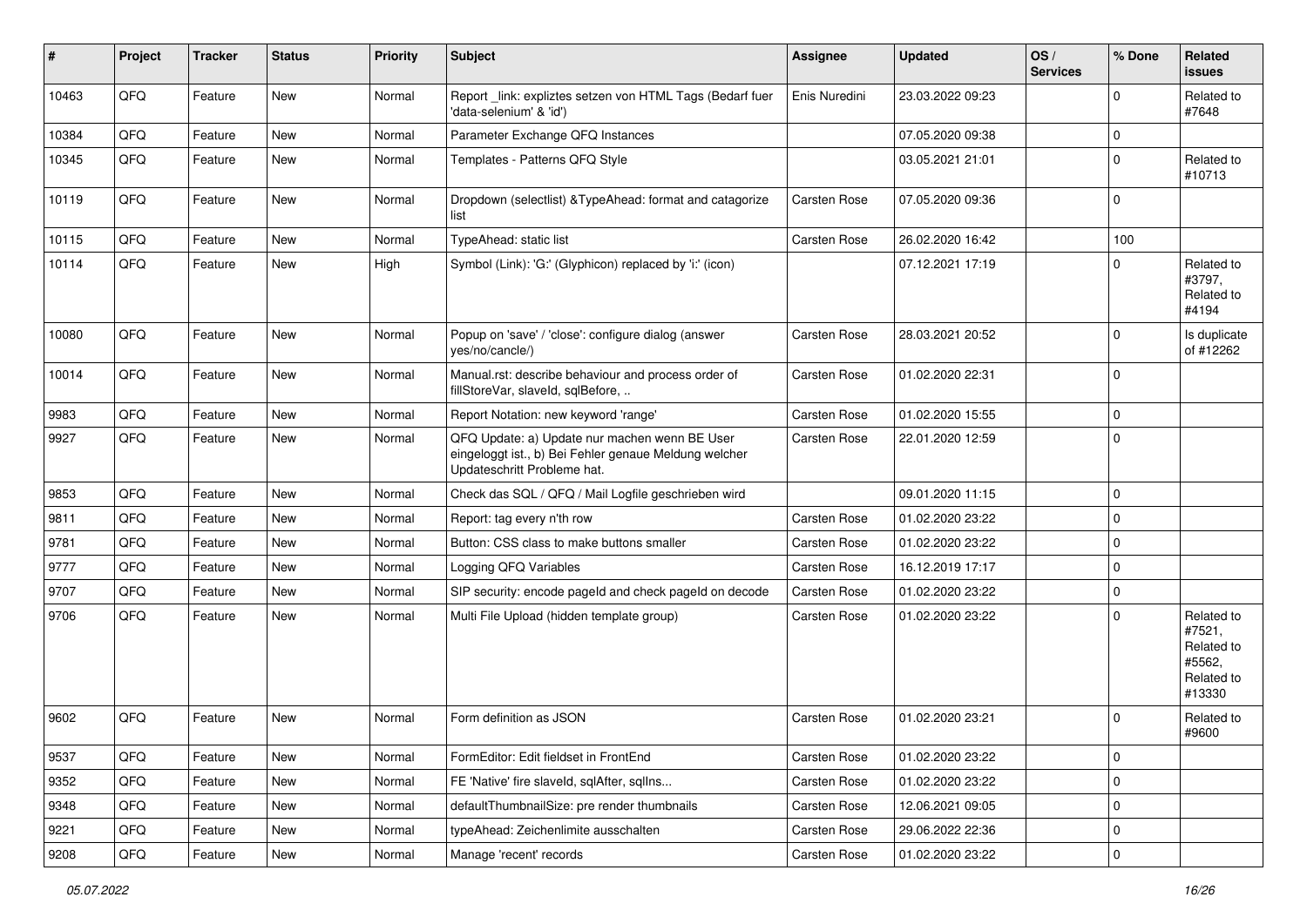| ∦    | Project        | <b>Tracker</b> | <b>Status</b> | Priority | <b>Subject</b>                                                                                         | <b>Assignee</b>     | <b>Updated</b>   | OS/<br><b>Services</b> | % Done      | Related<br><b>issues</b> |
|------|----------------|----------------|---------------|----------|--------------------------------------------------------------------------------------------------------|---------------------|------------------|------------------------|-------------|--------------------------|
| 9136 | QFQ            | Feature        | New           | Normal   | Create ZIP files with dynamic PDFs                                                                     | Carsten Rose        | 01.02.2020 23:22 |                        | $\Omega$    |                          |
| 9129 | QFQ            | Feature        | <b>New</b>    | Normal   | sqlValidate: Message as notification, not as error                                                     | Carsten Rose        | 01.02.2020 23:22 |                        | 0           | Related to<br>#9128      |
| 9128 | QFQ            | Feature        | New           | Normal   | Error Message: not replaced variables- a) replace back to<br>'{{', b) underline                        | Carsten Rose        | 01.02.2020 23:22 |                        | $\Omega$    | Related to<br>#9129      |
| 8975 | QFQ            | Feature        | New           | Normal   | Report Notation: 2.0                                                                                   | Carsten Rose        | 01.02.2020 23:22 |                        | $\mathbf 0$ | Related to<br>#8963      |
| 8962 | QFQ            | Feature        | New           | High     | allow for form fields with identical names                                                             | Carsten Rose        | 03.05.2021 21:14 |                        | $\Omega$    |                          |
| 8806 | QFQ            | Feature        | New           | Normal   | SQL Function nl2br                                                                                     | Carsten Rose        | 01.02.2020 23:22 |                        | $\mathbf 0$ |                          |
| 8719 | QFQ            | Feature        | New           | Normal   | extraButtonLock: add support for 0/1                                                                   | Carsten Rose        | 01.02.2020 23:22 |                        | $\mathbf 0$ |                          |
| 8702 | QFQ            | Feature        | New           | Normal   | Load Record which is locked: missing user info                                                         | Carsten Rose        | 11.12.2019 16:16 |                        | $\mathbf 0$ | Related to<br>#9789      |
| 8336 | QFQ            | Feature        | New           | Normal   | Form > modified > Close New: a) Optional disable popup, b)<br>custom text, c) mode on save: closelstay | <b>Carsten Rose</b> | 01.02.2020 23:22 |                        | $\Omega$    | Related to<br>#8335      |
| 8217 | QFQ            | Feature        | New           | Normal   | if-elseif-else construct                                                                               | Carsten Rose        | 16.03.2021 18:41 |                        | $\Omega$    | Related to<br>#10716     |
| 8187 | QFQ            | Feature        | New           | Normal   | Subrecord: enable/hide new button - make new/edit/delete<br>customizeable.                             | Carsten Rose        | 06.03.2021 18:44 |                        | $\mathbf 0$ | Related to<br>#11326     |
| 8089 | QFQ            | Feature        | New           | Normal   | Copy/Paste for FormElements                                                                            | Carsten Rose        | 01.02.2020 23:22 |                        | $\Omega$    |                          |
| 7924 | QFQ            | Feature        | New           | Normal   | Radio/Checkbox with Tooltip                                                                            | Carsten Rose        | 01.02.2020 23:22 |                        | $\mathbf 0$ |                          |
| 7920 | QFQ            | Feature        | <b>New</b>    | Normal   | FE: Syntax Highlight, Zeinlenumbruch                                                                   | Carsten Rose        | 01.02.2020 10:03 |                        | $\mathbf 0$ |                          |
| 7850 | QFQ            | Feature        | New           | High     | Upload records: non 'pathFileName' column                                                              | Carsten Rose        | 03.05.2021 21:14 |                        | $\mathbf 0$ |                          |
| 7812 | QFQ            | Feature        | New           | Normal   | FE 'Subrecord' - new option 'subrecordShowFilter',<br>'subrecordPaging'                                | Carsten Rose        | 01.02.2020 23:22 |                        | $\Omega$    |                          |
| 7683 | QFQ            | Feature        | New           | Normal   | Special column names in '{{ SELECT  AS _link }}' should<br>be detected                                 | Carsten Rose        | 01.02.2020 23:21 |                        | $\Omega$    |                          |
| 7681 | QFQ            | Feature        | New           | Normal   | Optional switch off 'check for modified record'                                                        | Carsten Rose        | 01.02.2020 23:21 |                        | $\Omega$    |                          |
| 7660 | QFQ            | Feature        | New           | Normal   | IMAP: import mails to DB, move / delete mails                                                          | Carsten Rose        | 01.02.2020 09:52 |                        | $\mathbf 0$ |                          |
| 7521 | QFQ            | Feature        | New           | Normal   | TemplateGroup: fe.type=upload                                                                          | Carsten Rose        | 01.02.2020 23:21 |                        | $\mathbf 0$ | Related to<br>#9706      |
| 7520 | $\mathsf{QFQ}$ | Feature        | New           | Normal   | QR Code:  AS _qr ( AS _link)                                                                           | Carsten Rose        | 01.02.2020 23:22 |                        | $\mathbf 0$ |                          |
| 7519 | QFQ            | Feature        | New           | Normal   | Select: Multi                                                                                          | Carsten Rose        | 01.02.2020 23:22 |                        | $\mathbf 0$ |                          |
| 7481 | QFQ            | Feature        | New           | Normal   | Detect 'BaseUrl' automatically                                                                         | Carsten Rose        | 01.02.2020 23:21 |                        | $\mathbf 0$ |                          |
| 7480 | QFQ            | Feature        | New           | Normal   | Record History (Undo / Redo)                                                                           | Carsten Rose        | 11.12.2019 16:16 |                        | 0           | Related to<br>#2361      |
| 7342 | QFQ            | Feature        | New           | Normal   | add content = hide_this                                                                                | Carsten Rose        | 01.02.2020 23:21 |                        | $\mathbf 0$ |                          |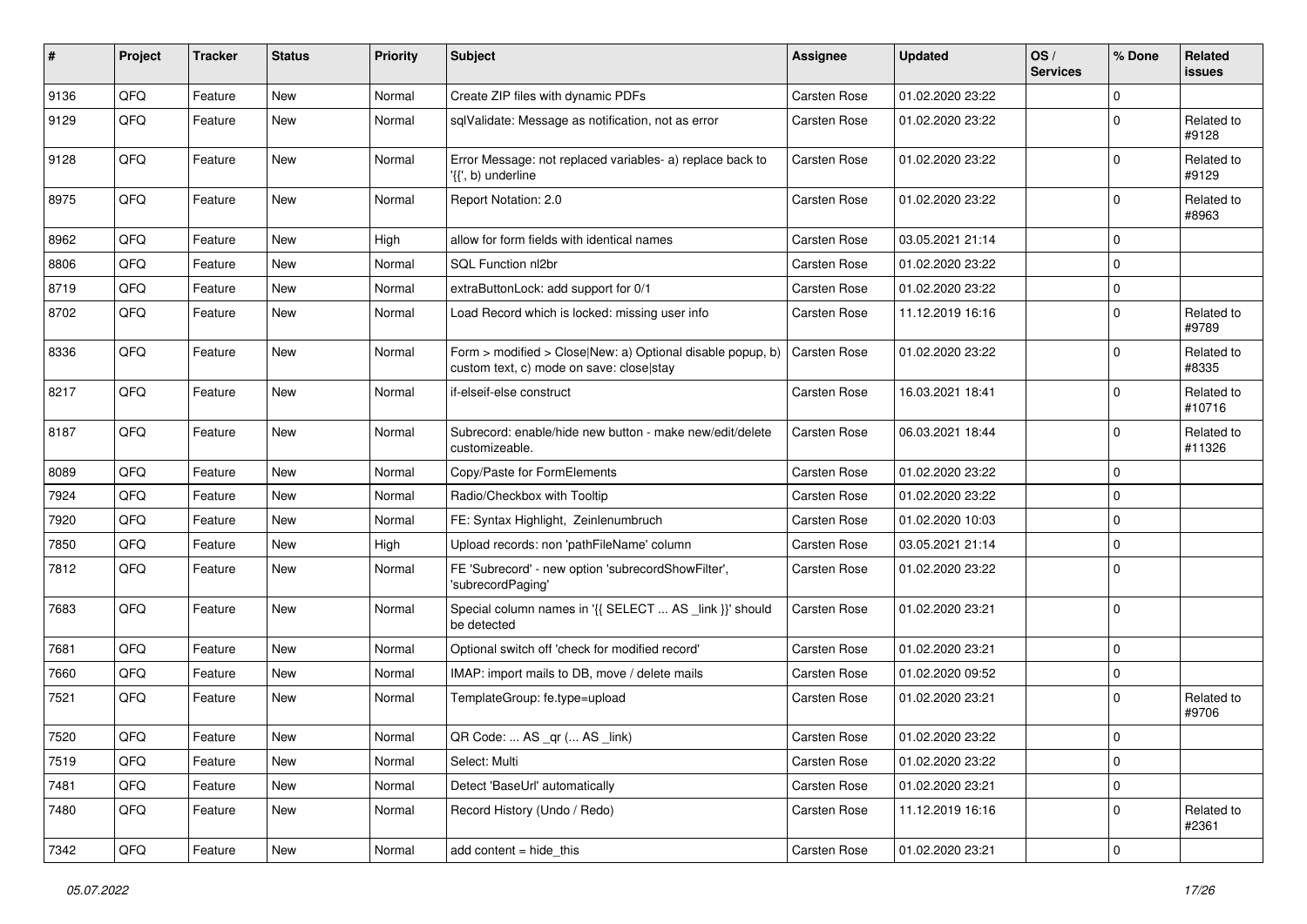| $\vert$ # | Project | <b>Tracker</b> | <b>Status</b> | <b>Priority</b> | <b>Subject</b>                                                                                                             | <b>Assignee</b>     | <b>Updated</b>   | OS/<br><b>Services</b> | % Done      | <b>Related</b><br><b>issues</b>             |
|-----------|---------|----------------|---------------|-----------------|----------------------------------------------------------------------------------------------------------------------------|---------------------|------------------|------------------------|-------------|---------------------------------------------|
| 7280      | QFQ     | Feature        | <b>New</b>    | Normal          | recently used table                                                                                                        | Carsten Rose        | 01.02.2020 23:21 |                        | $\Omega$    |                                             |
| 7239      | QFQ     | Feature        | New           | Normal          | TinyMCE: html tag whitelist                                                                                                | Carsten Rose        | 01.02.2020 23:21 |                        | $\mathbf 0$ | Related to<br>#14320                        |
| 7175      | QFQ     | Feature        | New           | Normal          | Upload: md5 hash as filename                                                                                               | Carsten Rose        | 01.02.2020 23:21 |                        | $\mathbf 0$ |                                             |
| 7119      | QFQ     | Feature        | <b>New</b>    | Normal          | Upload: scaleDownWidth, scaleDownHeight                                                                                    | <b>Carsten Rose</b> | 01.02.2020 23:21 |                        | $\mathbf 0$ |                                             |
| 7109      | QFQ     | Feature        | New           | Normal          | Dynamic Updates: row/element hide                                                                                          | Carsten Rose        | 01.02.2020 23:22 |                        | $\mathbf 0$ | Has<br>duplicate<br>#4081                   |
| 7102      | QFQ     | Feature        | New           | Normal          | Comment sign in report: '#' and '--'                                                                                       | Carsten Rose        | 01.02.2020 23:21 |                        | $\mathbf 0$ |                                             |
| 7099      | QFQ     | Feature        | <b>New</b>    | Normal          | Redesign FormEditor                                                                                                        | <b>Carsten Rose</b> | 01.02.2020 23:21 |                        | $\mathbf 0$ |                                             |
| 6855      | QFQ     | Feature        | New           | Normal          | With {{feUser:U}}!={{feUser:T}}: Save / Delete: only possible<br>with {{feUserSave:U}}='yes' and '{{feUserDelete:U}}='yes' | Carsten Rose        | 01.02.2020 23:21 |                        | $\mathbf 0$ |                                             |
| 6765      | QFQ     | Feature        | New           | Normal          | Moeglichkeit via QFQ eigene Logs zu schreiben                                                                              | Carsten Rose        | 01.02.2020 23:21 |                        | $\mathbf 0$ |                                             |
| 6723      | QFQ     | Feature        | <b>New</b>    | Normal          | Report QFQ Installation and Version                                                                                        | Carsten Rose        | 12.06.2021 09:07 |                        | $\mathbf 0$ |                                             |
| 6609      | QFQ     | Feature        | New           | Normal          | Formlet: JSON API erweitern                                                                                                | Carsten Rose        | 01.02.2020 23:21 |                        | 50          |                                             |
| 6602      | QFQ     | Feature        | New           | Normal          | Formlet: in Report auf Mausklick ein mini-form oeffnen                                                                     | Carsten Rose        | 11.12.2019 16:16 |                        | $\mathbf 0$ |                                             |
| 6594      | QFQ     | Feature        | New           | Normal          | Excel: on download, check if there is a valid sip                                                                          | Carsten Rose        | 01.02.2020 23:21 |                        | $\mathbf 0$ |                                             |
| 6437      | QFQ     | Feature        | New           | Normal          | Neuer Mode Button bei FormElementen                                                                                        | Carsten Rose        | 01.02.2020 23:21 |                        | $\mathbf 0$ | Related to<br>#9668,<br>Blocked by<br>#9678 |
| 6292      | QFQ     | Feature        | New           | Normal          | Download: File speichern mit Hash aber original Filename in<br>der Datenbank vermerken fuer Downloads                      | <b>Carsten Rose</b> | 01.02.2020 23:21 |                        | $\mathbf 0$ |                                             |
| 6289      | QFQ     | Feature        | <b>New</b>    | Normal          | Form: Log                                                                                                                  | Carsten Rose        | 01.02.2020 23:21 |                        | $\mathbf 0$ |                                             |
| 6261      | QFQ     | Feature        | New           | Normal          | Persistent SIP                                                                                                             | Carsten Rose        | 12.06.2021 09:07 |                        | $\mathbf 0$ | Related to<br>#10819                        |
| 5782      | QFQ     | Feature        | New           | Normal          | NextCloud API                                                                                                              | Carsten Rose        | 01.02.2020 10:02 |                        | $\mathbf 0$ |                                             |
| 5715      | QFQ     | Feature        | <b>New</b>    | High            | <b>PDF Caching</b>                                                                                                         | Carsten Rose        | 03.05.2021 21:14 |                        | $\Omega$    | Related to<br>#5851,<br>Related to<br>#6357 |
| 5345      | QFQ     | Feature        | <b>New</b>    | Normal          | Report: UPDATE / INSERT / DELETE statements should<br>trigger subqueries, depending on the result.                         | Carsten Rose        | 27.05.2020 16:11 |                        | $\mathbf 0$ |                                             |
| 5131      | QFQ     | Feature        | <b>New</b>    | Normal          | Activate Spin Gear ('wait/busy' indicator) via LINK attribute                                                              | Carsten Rose        | 01.02.2020 23:21 |                        | $\mathbf 0$ |                                             |
| 4413      | QFQ     | Feature        | New           | Normal          | fieldset: show/hidden, modeSql, dynamicUpdate                                                                              | Carsten Rose        | 09.02.2022 15:19 |                        | $\mathbf 0$ |                                             |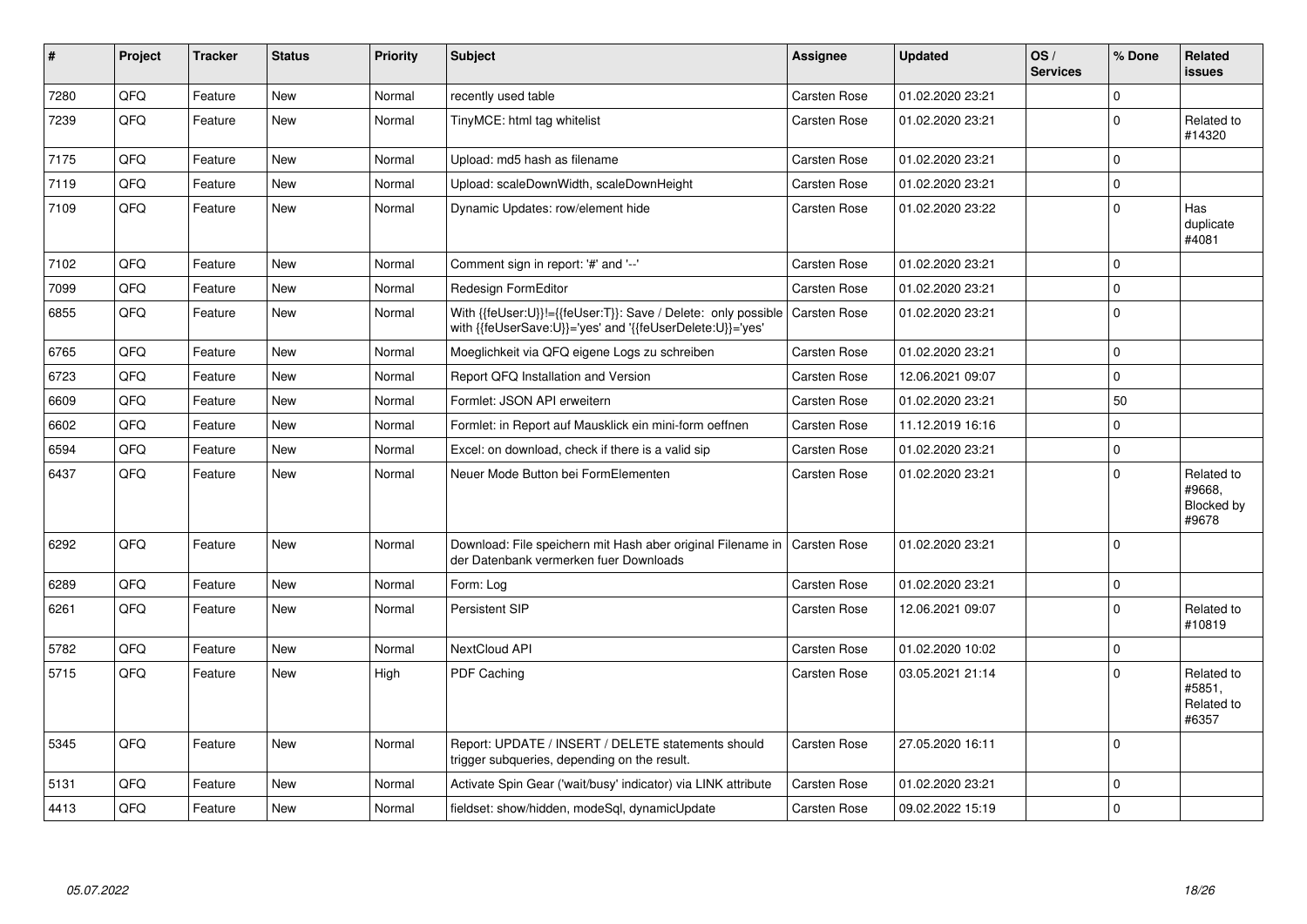| #    | Project | <b>Tracker</b> | <b>Status</b>     | Priority | <b>Subject</b>                                                                                         | <b>Assignee</b> | <b>Updated</b>   | OS/<br><b>Services</b> | % Done      | Related<br><b>issues</b>                    |
|------|---------|----------------|-------------------|----------|--------------------------------------------------------------------------------------------------------|-----------------|------------------|------------------------|-------------|---------------------------------------------|
| 4250 | QFQ     | Feature        | <b>New</b>        | Normal   | AutoCron in QFQ via PHP                                                                                | Carsten Rose    | 01.02.2020 23:21 |                        | $\Omega$    | Related to<br>#3292,<br>Related to<br>#3291 |
| 4082 | QFQ     | Feature        | <b>New</b>        | Normal   | Dynamic Update: modeSql - useful default                                                               | Carsten Rose    | 01.02.2020 23:22 |                        | $\mathbf 0$ |                                             |
| 4050 | QFQ     | Feature        | New               | Normal   | sql.log: 1) FormElement ID which causes a specific action,<br>2) Result in the same row.               | Carsten Rose    | 15.04.2020 11:35 |                        | $\Omega$    | Related to<br>#5458                         |
| 4023 | QFQ     | Feature        | <b>New</b>        | Normal   | prepared statements - FE action: salveld, sqllnsert,<br>sqlUpdate, sqlDelete, sqlBefore, sqlAfter      | Carsten Rose    | 11.12.2019 16:15 |                        | $\mathbf 0$ |                                             |
| 4018 | QFQ     | Feature        | New               | Normal   | typeahead: long query parameter / answer triggers 'Attack<br>detected' and purges current SIP storage. | Carsten Rose    | 29.06.2022 22:46 |                        | $\Omega$    | Related to<br>#9077                         |
| 3864 | QFQ     | Feature        | <b>New</b>        | Normal   | Encrypt / decrypt field                                                                                | Enis Nuredini   | 30.06.2022 16:29 |                        | $\Omega$    |                                             |
| 3727 | QFQ     | Feature        | New               | High     | Security: Session Hijacking erschweren                                                                 | Carsten Rose    | 03.05.2021 21:14 |                        | $\mathbf 0$ |                                             |
| 3504 | QFQ     | Feature        | New               | Normal   | Logging: welche Action FEs werden wann wie ausgefuehrt                                                 | Carsten Rose    | 01.02.2020 23:21 |                        | $\mathbf 0$ | Related to<br>#5458,<br>Related to<br>#4092 |
| 3432 | QFQ     | Feature        | <b>New</b>        | Normal   | subrecord: dynamicUpdate                                                                               | Carsten Rose    | 11.06.2020 21:10 |                        | $\Omega$    | Related to<br>#5691                         |
| 2361 | QFQ     | Feature        | New               | Normal   | Logging wer/wann/wo welches Formular aufgerufen hat                                                    | Carsten Rose    | 11.12.2019 16:15 |                        | $\Omega$    | Related to<br>#4432,<br>Related to<br>#7480 |
| 9669 | QFQ     | Bug            | Some day<br>maybe | Normal   | Checkbox / Template Group: radio/checkbox visible broken<br>after 'add'                                | Carsten Rose    | 16.06.2021 13:47 |                        | $\Omega$    | Related to<br>#8091                         |
| 9281 | QFQ     | <b>Bug</b>     | Some day<br>maybe | Normal   | Allow STRICT_TRANS_TABLES                                                                              | Carsten Rose    | 02.01.2021 18:43 |                        | $\Omega$    |                                             |
| 9126 | QFQ     | Bug            | Some day<br>maybe | Normal   | hidden Form elements are present in page source                                                        |                 | 02.01.2021 18:41 |                        | $\mathbf 0$ |                                             |
| 9024 | QFQ     | <b>Bug</b>     | Some day<br>maybe | Normal   | QFQ Einarbeitung                                                                                       |                 | 01.02.2020 15:56 |                        | $\mathbf 0$ |                                             |
| 9020 | QFQ     | <b>Bug</b>     | Some day<br>maybe | Normal   | radio mit buttonClass und dynamicUpdate lassen sich nicht<br>kombinieren                               |                 | 11.12.2019 16:01 |                        | $\Omega$    |                                             |
| 8106 | QFQ     | Bug            | Some day<br>maybe | Normal   | Dynamic Update: Feld kann nicht auf empty zurückgesetzt<br>werden                                      | Carsten Rose    | 11.12.2019 16:01 |                        | $\mathbf 0$ |                                             |
| 7456 | QFQ     | <b>Bug</b>     | Some day<br>maybe | Low      | Todos in Code: solve or make ticket                                                                    | Carsten Rose    | 16.09.2021 15:10 |                        | $\mathbf 0$ |                                             |
| 7402 | QFQ     | <b>Bug</b>     | Some day<br>maybe | Normal   | thumbnail cache: outdated picture when permission denied<br>and permission resolved.                   |                 | 01.02.2020 23:20 |                        | $\mathbf 0$ |                                             |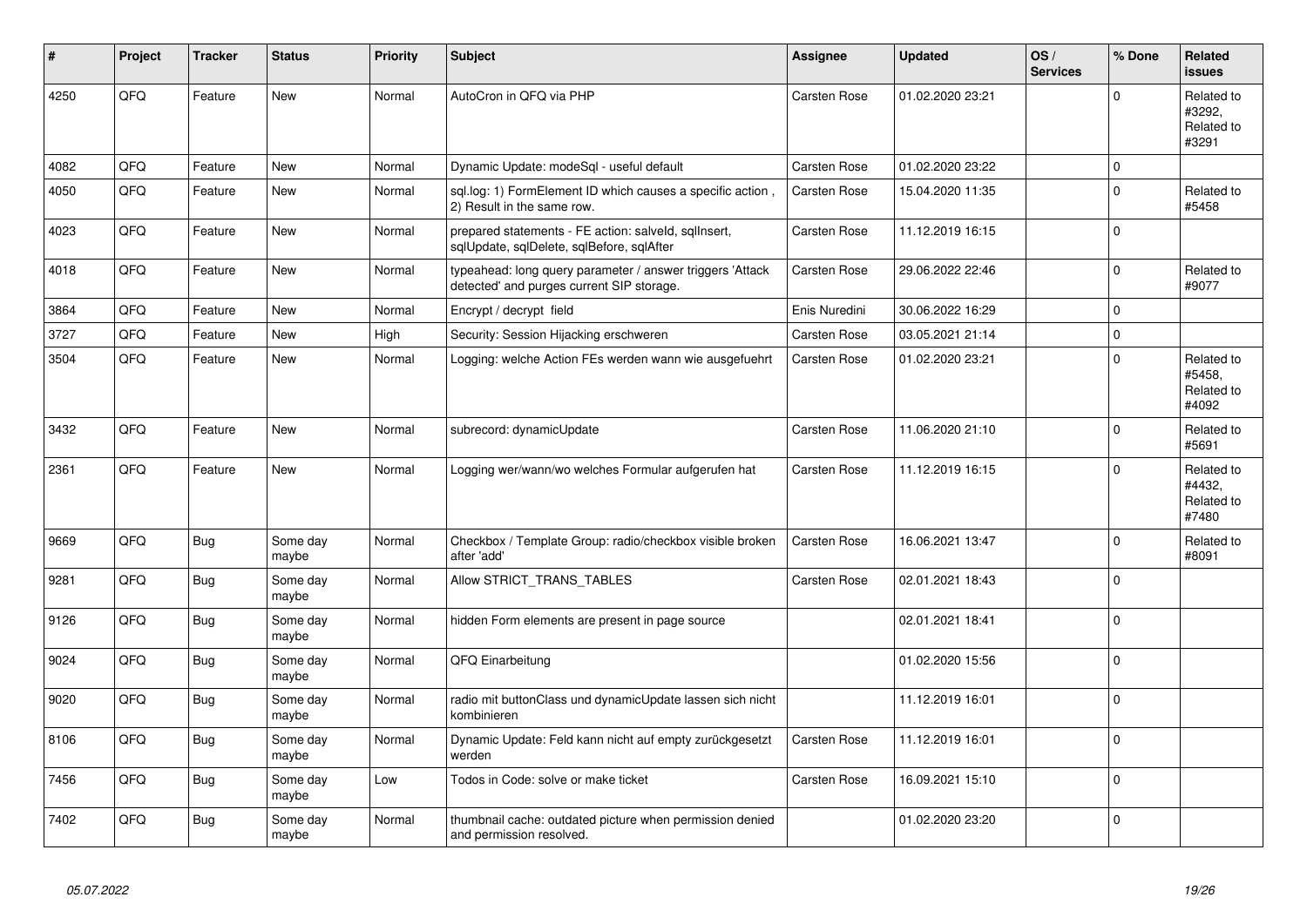| ∦    | Project | <b>Tracker</b> | <b>Status</b>     | <b>Priority</b> | Subject                                                                                                                                                  | <b>Assignee</b>     | <b>Updated</b>   | OS/<br><b>Services</b> | % Done      | Related<br><b>issues</b>                       |
|------|---------|----------------|-------------------|-----------------|----------------------------------------------------------------------------------------------------------------------------------------------------------|---------------------|------------------|------------------------|-------------|------------------------------------------------|
| 7281 | QFQ     | <b>Bug</b>     | Some day<br>maybe | Normal          | Subrecords: on large screen separator line too short                                                                                                     |                     | 01.02.2020 23:19 |                        | $\Omega$    |                                                |
| 7101 | QFQ     | Bug            | Some day<br>maybe | Normal          | 'form' in SIP and 'report' - breaks                                                                                                                      |                     | 01.02.2020 23:20 |                        | 0           |                                                |
| 5991 | QFQ     | Bug            | Some day<br>maybe | Normal          | URLs with ' ' or long parameter are problematic                                                                                                          | <b>Carsten Rose</b> | 01.02.2020 23:19 |                        | $\mathbf 0$ |                                                |
| 5877 | QFQ     | <b>Bug</b>     | Some day<br>maybe | Normal          | FE.type=note:bsColumn strange behaviour                                                                                                                  |                     | 01.02.2020 23:19 |                        | $\mathbf 0$ |                                                |
| 5768 | QFQ     | Bug            | Some day<br>maybe | Normal          | {{pageLanguage:T}}' missing if QFQ is called via api                                                                                                     | <b>Carsten Rose</b> | 01.02.2020 23:19 |                        | $\mathbf 0$ |                                                |
| 5706 | QFQ     | <b>Bug</b>     | Some day<br>maybe | Normal          | upload: fileDestination needs to be sanatized                                                                                                            | <b>Carsten Rose</b> | 01.02.2020 23:19 |                        | $\Omega$    |                                                |
| 5557 | QFQ     | <b>Bug</b>     | Some day<br>maybe | Normal          | Form load: STORE_RECORD filled, but should be empty                                                                                                      | <b>Carsten Rose</b> | 01.02.2020 23:19 |                        | $\mathbf 0$ |                                                |
| 5021 | QFQ     | <b>Bug</b>     | Some day<br>maybe | Normal          | FE.typ=extra - during save displays error 'datum2' already<br>filled in STORE_SIP - the value is stored nevertheless                                     | <b>Carsten Rose</b> | 01.02.2020 23:19 |                        | $\mathbf 0$ | Related to<br>#3875                            |
| 4771 | QFQ     | Bug            | Some day<br>maybe | Normal          | qfq: select-down-values empty after save (edit-form for<br>program administrators)                                                                       | <b>Carsten Rose</b> | 01.02.2020 23:20 |                        | $\Omega$    | Related to<br>#4549, Has<br>duplicate<br>#4282 |
| 4659 | QFQ     | <b>Bug</b>     | Some day<br>maybe | Normal          | infoButtonExtra                                                                                                                                          | <b>Carsten Rose</b> | 01.02.2020 23:20 |                        | $\mathbf 0$ |                                                |
| 4651 | QFQ     | Bug            | Some day<br>maybe | Normal          | "Loading document" Modal wird angezeigt bei uzhcd type=2<br>Ansicht                                                                                      | <b>Carsten Rose</b> | 01.02.2020 23:20 |                        | 0           |                                                |
| 4583 | QFQ     | Bug            | Some day<br>maybe | Normal          | Dynamic Update bei TypeAhead Feldern                                                                                                                     | <b>Carsten Rose</b> | 01.02.2020 23:19 |                        | $\mathbf 0$ |                                                |
| 4549 | QFQ     | <b>Bug</b>     | Some day<br>maybe | Normal          | TemplateGroups: FE.type SELECT loose selected value<br>after save                                                                                        | <b>Carsten Rose</b> | 01.02.2020 23:20 |                        | $\mathbf 0$ | Related to<br>#4548,<br>Related to<br>#4771    |
| 4546 | QFQ     | Bug            | Some day<br>maybe | Normal          | NH: SIP storage is destroyed                                                                                                                             |                     | 01.02.2020 23:20 |                        | 0           |                                                |
| 4528 | QFQ     | Bug            | Some day<br>maybe | Normal          | extraButtonLock mit SQLAhead Bug                                                                                                                         | <b>Carsten Rose</b> | 01.02.2020 23:19 |                        | $\mathbf 0$ |                                                |
| 4454 | QFG     | <b>Bug</b>     | Some day<br>maybe | Normal          | Required Elements: multiple elements in a row - whole row<br>marked if only one input is empty.                                                          | Benjamin Baer       | 01.02.2020 23:20 |                        | 0           |                                                |
| 4441 | QFO     | <b>Bug</b>     | Some day<br>maybe | Normal          | \$_SERVER Vars sollten nur aus dem Store genommen<br>werden - Code entsprechend anpassen.                                                                |                     | 11.12.2019 16:02 |                        | 0           |                                                |
| 4398 | QFQ     | <b>Bug</b>     | Some day<br>maybe | Normal          | Typeahead: mouse click in a prefilled input opens a single<br>item dropdown with the current value - click on it seems to<br>set the value, not the key. | Benjamin Baer       | 01.02.2020 23:20 |                        | $\mathbf 0$ | Related to<br>#4457                            |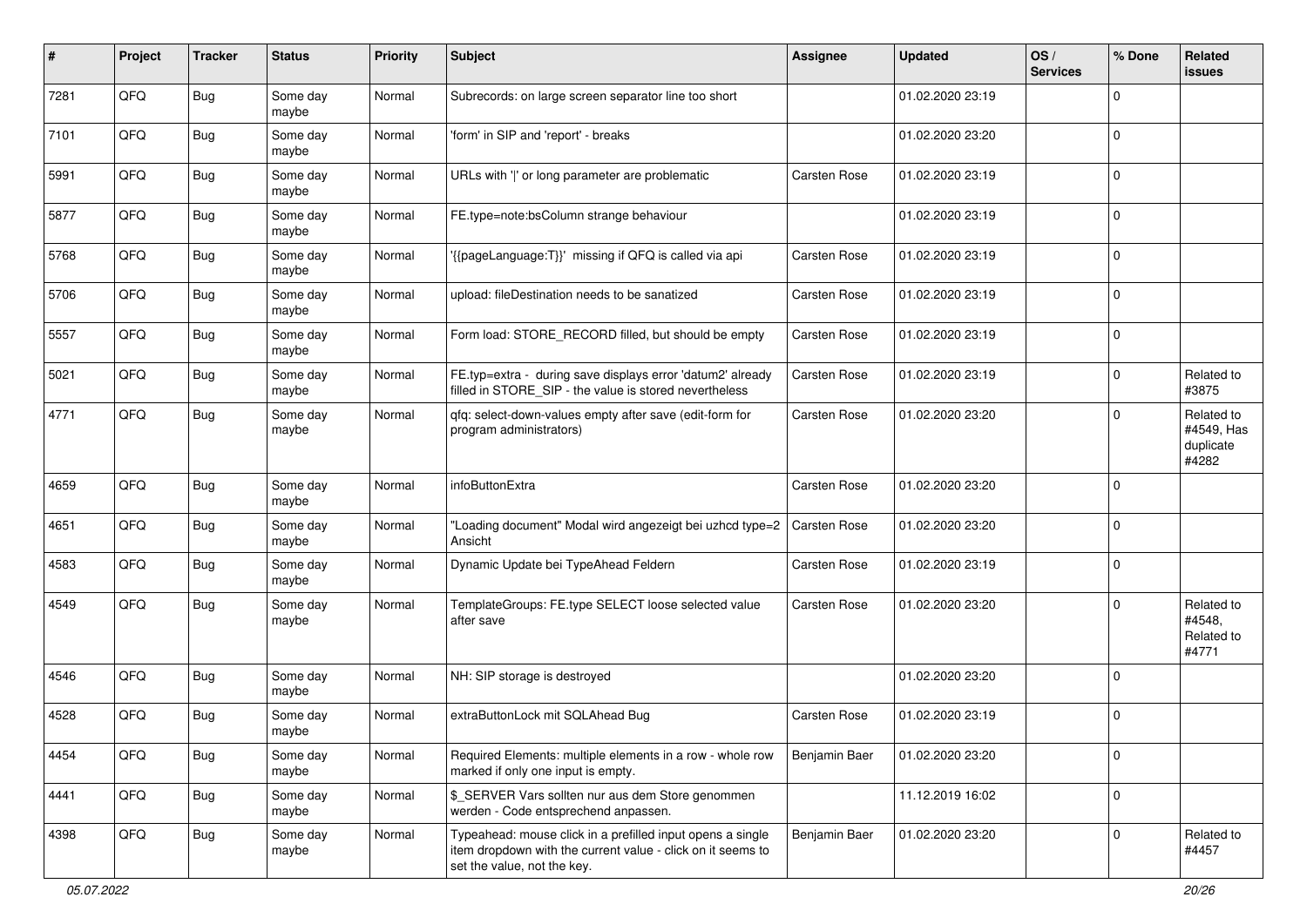| #    | Project | <b>Tracker</b> | <b>Status</b>     | <b>Priority</b> | <b>Subject</b>                                                                                                                | Assignee            | <b>Updated</b>   | OS/<br><b>Services</b> | % Done      | Related<br><b>issues</b> |
|------|---------|----------------|-------------------|-----------------|-------------------------------------------------------------------------------------------------------------------------------|---------------------|------------------|------------------------|-------------|--------------------------|
| 4328 | QFQ     | <b>Bug</b>     | Some day<br>maybe | Normal          | Error Message: Show FE name/number on problems in FE                                                                          | Carsten Rose        | 01.02.2020 23:20 |                        | $\Omega$    |                          |
| 4293 | QFQ     | Bug            | Some day<br>maybe | Normal          | Download broken if token 'd:' is missing - but no error<br>message                                                            | Carsten Rose        | 11.12.2019 16:03 |                        | $\Omega$    | Related to<br>#7514      |
| 4279 | QFQ     | Bug            | Some day<br>maybe | High            | config.linkVars lost                                                                                                          | Carsten Rose        | 03.05.2021 21:14 |                        | $\Omega$    |                          |
| 4138 | QFQ     | Bug            | Some day<br>maybe | Normal          | style fehlt                                                                                                                   |                     | 11.12.2019 16:03 |                        | $\Omega$    |                          |
| 4122 | QFQ     | Bug            | Some day<br>maybe | Normal          | file: Render Mode hat keinen Effekt                                                                                           |                     | 11.12.2019 16:03 |                        | $\Omega$    |                          |
| 4092 | QFQ     | Bug            | Some dav<br>maybe | Normal          | 1) Logging verbessern wann welches FE warum<br>ausgefuehrt wird, 2) Documentation: Best Practice Template<br>Group            | <b>Carsten Rose</b> | 01.02.2020 23:19 |                        | $\Omega$    | Related to<br>#3504      |
| 4008 | QFQ     | <b>Bug</b>     | Some day<br>maybe | Normal          | FormElemen.type=sendmail: wrong 'TO' if 'real<br>name <rea@mail.to>' is used</rea@mail.to>                                    | Carsten Rose        | 11.12.2019 16:03 |                        | $\Omega$    |                          |
| 3895 | QFQ     | Bug            | Some day<br>maybe | Normal          | typeahead pedantic: on lehrkredit Idap webpass - if only one<br>person is in dropdown, such person can't be selected          | <b>Carsten Rose</b> | 11.12.2019 16:03 |                        | $\Omega$    |                          |
| 3882 | QFQ     | Bug            | Some day<br>maybe | Normal          | templateGroup: disable 'add' if limit is reached - funktioniert<br>nicht wenn bereits records existierten                     | <b>Carsten Rose</b> | 11.12.2019 16:03 |                        | $\Omega$    |                          |
| 3811 | QFQ     | Bug            | Some day<br>maybe | Normal          | Dynamic Update: extraButtonInfo - Text aktualisieren                                                                          | Carsten Rose        | 11.12.2019 16:03 |                        | $\Omega$    | Related to<br>#11517     |
| 3750 | QFQ     | <b>Bug</b>     | Some day<br>maybe | Normal          | FE in a row: if one violates check, all are red                                                                               | Carsten Rose        | 11.12.2019 16:03 |                        | $\Omega$    |                          |
| 3682 | QFQ     | <b>Bug</b>     | Some day<br>maybe | Normal          | Dynamic update: Radio buttons                                                                                                 | Carsten Rose        | 11.12.2019 16:02 |                        | $\Omega$    |                          |
| 3613 | QFQ     | Bug            | Some day<br>maybe | Normal          | note /note unchecked -> note div (col-md) wird weiterhin<br>gerendert                                                         | Elias Villiger      | 01.02.2020 23:19 |                        | 100         |                          |
| 3588 | QFQ     | <b>Bug</b>     | Some day<br>maybe | Normal          | templateGroup: versteckte Elemente werden weiterhin<br>gespeichert.                                                           | Carsten Rose        | 11.12.2019 16:02 |                        | $\Omega$    |                          |
| 3570 | QFQ     | <b>Bug</b>     | Some day<br>maybe | High            | Formular mit prmitnew permitEdit=Always wird nicht<br>aufgerufen (ist leer)                                                   | <b>Carsten Rose</b> | 03.05.2021 21:14 |                        | $\mathbf 0$ |                          |
| 3349 | QFQ     | Bug            | Some day<br>maybe | Normal          | config.qfq.ini: a) vertraegt keine '=' im Value (z.B. Passwort).<br>b) Values sollten in ticks einschliessbar sein (spaces, ) | Carsten Rose        | 11.12.2019 16:02 |                        | $\Omega$    |                          |
| 3130 | QFQ     | Bug            | Some day<br>maybe | Normal          | Debug Info's nicht korrekt nach 'New > Save'.                                                                                 | Carsten Rose        | 11.12.2019 16:03 |                        | $\Omega$    | Related to<br>#3253      |
| 3109 | QFQ     | Bug            | Some day<br>maybe | High            | RealUrl: Links werden nicht korrekt gerendert                                                                                 | Carsten Rose        | 03.05.2021 21:14 |                        | $\Omega$    |                          |
| 3061 | QFQ     | Bug            | Some day<br>maybe | High            | winstitute: mysql connection durcheinander - nmhp17<br>(ag7)/QFQ arbeitet mit DB/Tabellen von biostat.                        | Carsten Rose        | 03.05.2021 21:14 |                        | $\Omega$    |                          |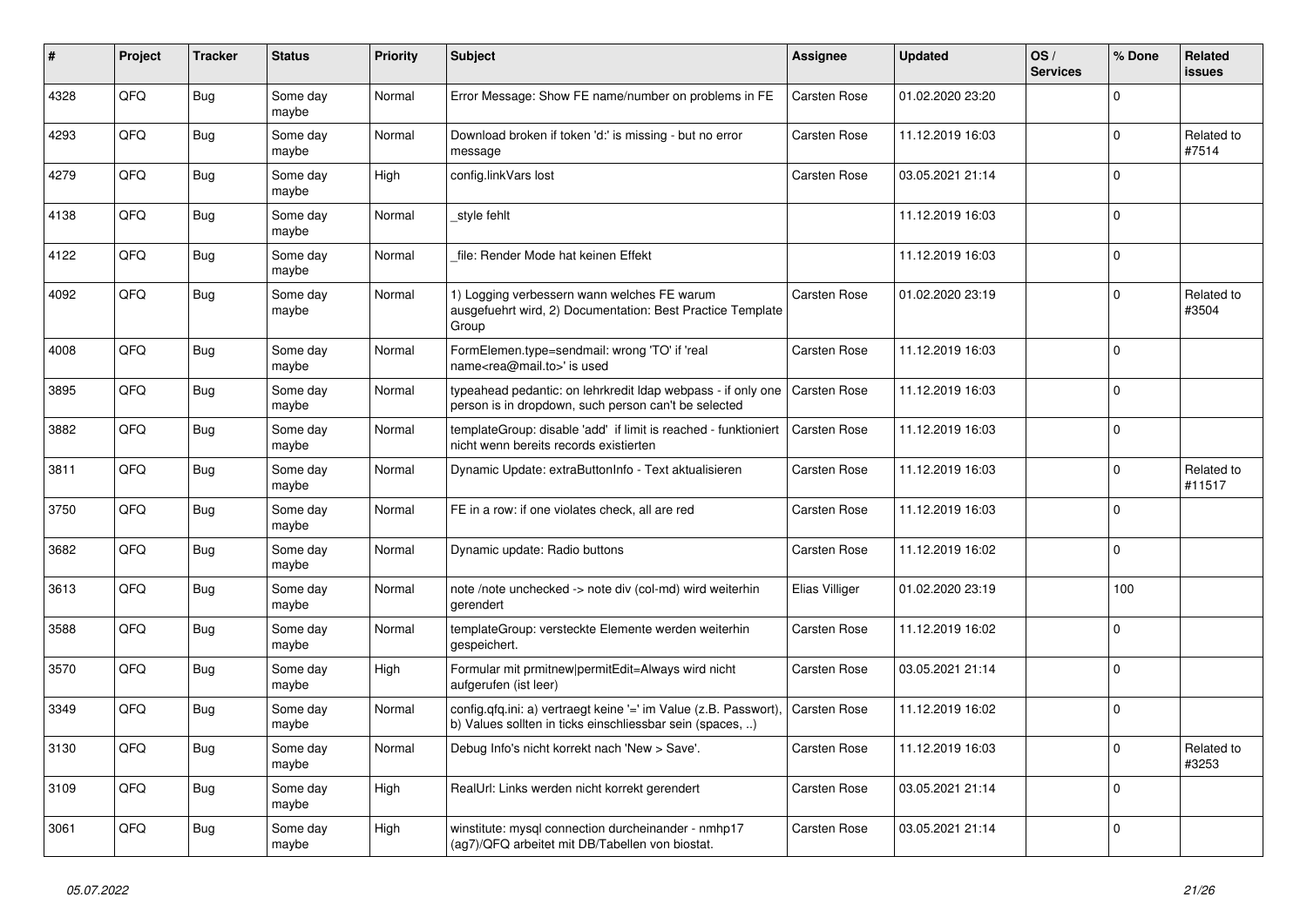| #     | Project | <b>Tracker</b> | <b>Status</b>     | <b>Priority</b> | Subject                                                                                 | Assignee            | <b>Updated</b>   | OS/<br><b>Services</b> | % Done      | Related<br><b>issues</b>                                                                                                       |
|-------|---------|----------------|-------------------|-----------------|-----------------------------------------------------------------------------------------|---------------------|------------------|------------------------|-------------|--------------------------------------------------------------------------------------------------------------------------------|
| 2643  | QFQ     | Bug            | Some day<br>maybe | Normal          | Zend / PHP Webinars anschauen                                                           | Carsten Rose        | 01.02.2020 15:56 |                        | $\mathbf 0$ |                                                                                                                                |
| 2063  | QFQ     | Bug            | Some day<br>maybe | Normal          | Pills auf 'inaktiv' setzen falls keine Element auf dem Pill<br>sichtbar sind.           | Benjamin Baer       | 11.12.2019 16:03 |                        | $\Omega$    | Related to<br>#3752                                                                                                            |
| 13767 | QFQ     | <b>Bug</b>     | Feedback          | Normal          | date/time-picker: required shows up/down button orange                                  | Enis Nuredini       | 16.05.2022 23:16 |                        | $\Omega$    |                                                                                                                                |
| 12546 | QFQ     | <b>Bug</b>     | Feedback          | Normal          | Branch 'Development' - Unit Tests mit dirty workaround<br>angepasst                     | Carsten Rose        | 19.03.2022 17:48 |                        | $\Omega$    |                                                                                                                                |
| 11630 | QFQ     | Bug            | Feedback          | High            | Bitte check ob CALL() in 20.11.0 noch so funktioniert wie in<br>20.4.1                  | Enis Nuredini       | 28.05.2022 13:45 |                        | $\Omega$    | Related to<br>#11325                                                                                                           |
| 11347 | QFQ     | Bug            | Feedback          | Normal          | If Bedingungen funktionieren nicht korrekt                                              | Christoph Fuchs     | 21.03.2021 20:37 |                        | 0           |                                                                                                                                |
| 9898  | QFQ     | <b>Bug</b>     | Feedback          | Normal          | Formular trotz Timeout gespeichert                                                      | Benjamin Baer       | 01.02.2020 15:56 |                        | $\mathbf 0$ |                                                                                                                                |
| 9535  | QFQ     | <b>Bug</b>     | Feedback          | Normal          | Report:  AS '_vertical' - column to wide - vertical >> rot45,<br>rot <sub>90</sub>      | Benjamin Baer       | 01.02.2020 15:56 |                        | $\mathbf 0$ |                                                                                                                                |
| 8316  | QFQ     | Bug            | Feedback          | Normal          | Documentation/Behaviour for Nested Queries and<br>Record-Store confusing                | Nicola Chiapolini   | 20.11.2019 09:14 |                        | 0           |                                                                                                                                |
| 14323 | QFQ     | <b>Bug</b>     | In Progress       | Normal          | Report: render=both single - no impact                                                  | Carsten Rose        | 19.06.2022 18:31 |                        | $\mathbf 0$ |                                                                                                                                |
| 14175 | QFQ     | Bug            | In Progress       | Normal          | Opening a form with no QFQ Session cookie fails                                         | Carsten Rose        | 03.06.2022 10:40 |                        | 0           |                                                                                                                                |
| 12508 | QFQ     | Bug            | In Progress       | High            | qfq Form: sendMail                                                                      | Karin Niffeler      | 19.03.2022 17:48 |                        | 0           |                                                                                                                                |
| 11517 | QFQ     | <b>Bug</b>     | In Progress       | Normal          | extraButtonInfo Broken for multiple FormElements                                        | <b>Carsten Rose</b> | 12.05.2022 13:12 |                        | $\mathbf 0$ | Related to<br>#7890,<br>Related to<br>#3811, Has<br>duplicate<br>#10905, Has<br>duplicate<br>#10553, Has<br>duplicate<br>#6779 |
| 10661 | QFQ     | <b>Bug</b>     | In Progress       | Normal          | Typo3 Warnungen                                                                         | Carsten Rose        | 07.09.2021 13:23 |                        | $\mathbf 0$ | Related to<br>#12440                                                                                                           |
| 9789  | QFQ     | Bug            | In Progress       | High            | Record Lock: release to early on 'leave page'                                           | <b>Carsten Rose</b> | 10.01.2022 09:25 |                        | 100         | Related to<br>#10081,<br>Related to<br>#9173,<br>Related to<br>#8702                                                           |
| 9691  | QFQ     | Bug            | In Progress       | Normal          | Checkbox: dynamic update > readonly                                                     | Carsten Rose        | 01.02.2020 23:22 |                        | 50          | Related to<br>#9834                                                                                                            |
| 13899 | QFQ     | Bug            | ToDo              | Normal          | Selenium: zum laufen bringen                                                            | Enis Nuredini       | 25.03.2022 10:24 |                        | $\mathbf 0$ |                                                                                                                                |
| 12463 | QFQ     | <b>Bug</b>     | ToDo              | High            | QFQ Function: 'function' and 'sql' on same level - output of<br>sql is shown two times. | Carsten Rose        | 15.12.2021 16:31 |                        | 0           |                                                                                                                                |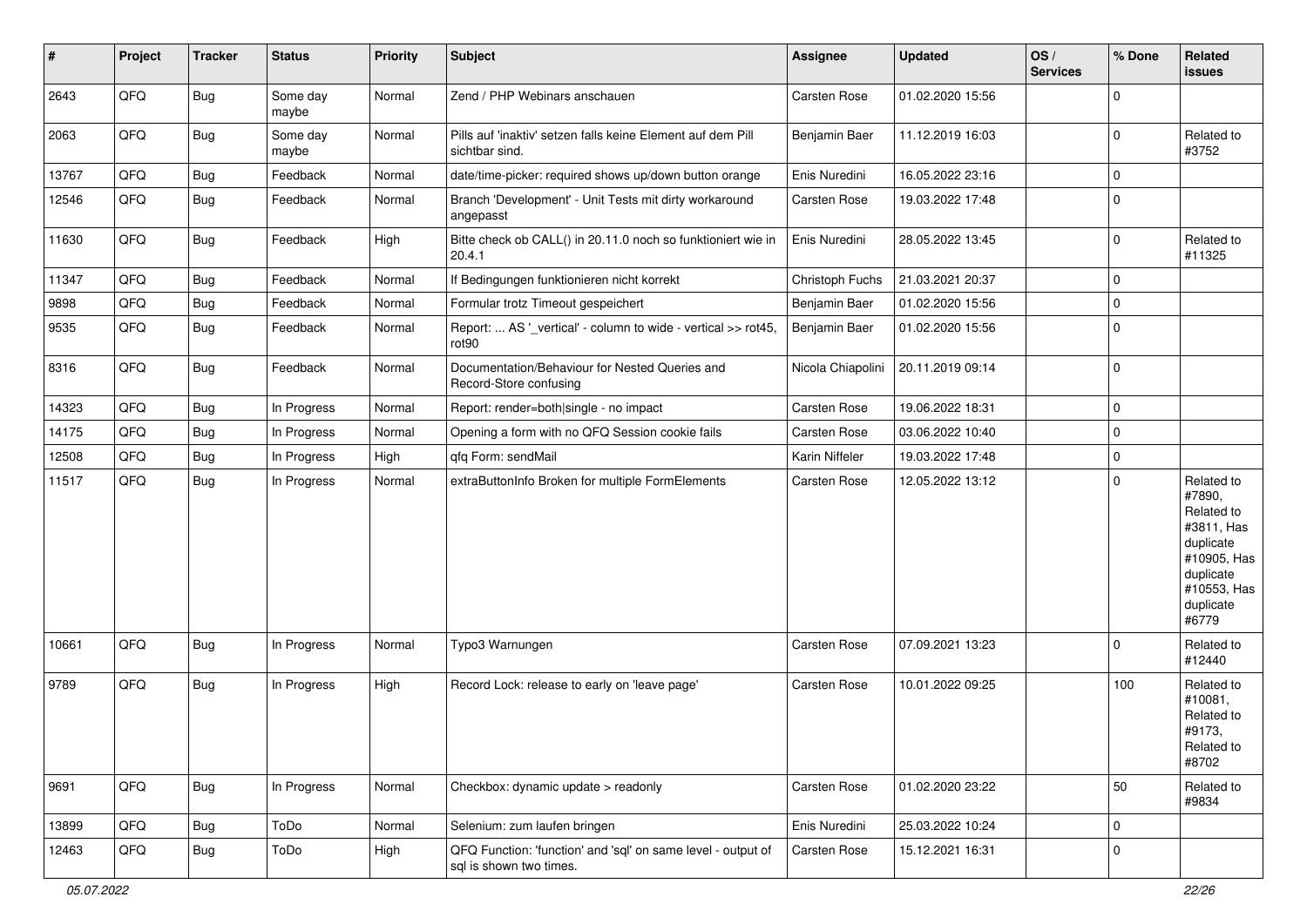| #     | Project | <b>Tracker</b> | <b>Status</b> | <b>Priority</b> | Subject                                                                                                  | Assignee            | <b>Updated</b>   | OS/<br><b>Services</b> | % Done      | Related<br>issues                                                       |
|-------|---------|----------------|---------------|-----------------|----------------------------------------------------------------------------------------------------------|---------------------|------------------|------------------------|-------------|-------------------------------------------------------------------------|
| 12395 | QFQ     | <b>Bug</b>     | ToDo          | High            | QFQ Function: Result two times shown                                                                     | <b>Carsten Rose</b> | 18.02.2022 08:59 |                        | $\mathbf 0$ |                                                                         |
| 14283 | QFQ     | <b>Bug</b>     | Priorize      | Normal          | HEIC / HEIF convert doesn't trigger                                                                      | Carsten Rose        | 19.06.2022 16:37 |                        | $\mathbf 0$ |                                                                         |
| 13943 | QFQ     | <b>Bug</b>     | Priorize      | Normal          | unable to find formgroup                                                                                 | Enis Nuredini       | 28.05.2022 11:03 |                        | $\mathbf 0$ |                                                                         |
| 12325 | QFQ     | Bug            | Priorize      | Normal          | MultiDB form.dblndex not working for report syntax                                                       | Carsten Rose        | 07.09.2021 13:37 |                        | $\mathbf 0$ | Related to<br>#12145,<br>Related to<br>#12314                           |
| 9975  | QFQ     | <b>Bug</b>     | Priorize      | Normal          | Dropdown Menu: 'r:3' broken                                                                              | Carsten Rose        | 01.02.2020 10:13 |                        | $\Omega$    |                                                                         |
| 9958  | QFQ     | <b>Bug</b>     | Priorize      | Normal          | Broken subrecord query: no error message                                                                 | Carsten Rose        | 05.02.2021 15:15 |                        | $\mathbf 0$ |                                                                         |
| 9947  | QFQ     | Bug            | Priorize      | Normal          | Unwanted error message if missing 'typeAheadSqlPrefetch'                                                 | Carsten Rose        | 01.02.2020 10:13 |                        | $\mathbf 0$ |                                                                         |
| 9862  | QFQ     | <b>Bug</b>     | Priorize      | Normal          | Failed writing to sql mail qfq.log should throw an exception                                             | Carsten Rose        | 01.02.2020 10:13 |                        | $\mathbf 0$ |                                                                         |
| 9834  | QFQ     | <b>Bug</b>     | Priorize      | Normal          | Input elements with tag 'disabled' are missing on<br>form-submit: server option 'processReadOnly' broken | Carsten Rose        | 07.12.2021 16:43 |                        | $\mathbf 0$ | Related to<br>#9691,<br>Related to<br>#5305, Has<br>duplicate<br>#12331 |
| 9534  | QFQ     | Bug            | Priorize      | Urgent          | FE.type=upload: 'Unknown Mode: ID"                                                                       | <b>Carsten Rose</b> | 03.05.2021 21:14 |                        | $\mathbf 0$ | Related to<br>#9532                                                     |
| 9173  | QFQ     | Bug            | Priorize      | Urgent          | Stale Record Lock: Firefox                                                                               | Carsten Rose        | 03.05.2021 21:14 |                        | $\mathbf 0$ | Related to<br>#9789                                                     |
| 9121  | QFQ     | Bug            | Priorize      | High            | sip links have r and __dbIndexData set                                                                   | Carsten Rose        | 12.06.2021 10:41 |                        | $\mathbf 0$ |                                                                         |
| 8037  | QFQ     | <b>Bug</b>     | Priorize      | Normal          | FE.type=upload (advanced mode): {{slaveld:V}} missing<br>during dynamic update                           | Carsten Rose        | 01.02.2020 10:13 |                        | $\mathbf 0$ |                                                                         |
| 7656  | QFQ     | Bug            | Priorize      | Normal          | FE with required, 'pattern' and 'extraButtonLock': always<br>complain about missing value                | Carsten Rose        | 01.02.2020 10:13 |                        | $\mathbf 0$ |                                                                         |
| 7616  | QFQ     | Bug            | Priorize      | Normal          | Selectlist with Enum & Dynamic Update                                                                    | Carsten Rose        | 01.02.2020 10:13 |                        | $\mathbf 0$ |                                                                         |
| 6574  | QFQ     | <b>Bug</b>     | Priorize      | Normal          | qfq.log: Fehlermeldung wurde angezeigt, aber nicht geloggt                                               | Carsten Rose        | 01.02.2020 10:13 |                        | $\mathbf 0$ |                                                                         |
| 6566  | QFQ     | Bug            | Priorize      | Normal          | Link Function 'delete': provided parameter missing on page<br>reload                                     | Benjamin Baer       | 03.01.2022 08:08 |                        | $\mathbf 0$ |                                                                         |
| 6140  | QFQ     | Bug            | Priorize      | Normal          | QFQ DnD Sort: Locked fields                                                                              | Benjamin Baer       | 21.03.2022 09:56 |                        | $\mathbf 0$ |                                                                         |
| 6116  | QFQ     | i Bug          | Priorize      | High            | value of checkbox not saved                                                                              | Carsten Rose        | 07.12.2021 17:19 |                        | $\Omega$    |                                                                         |
| 4457  | QFQ     | <b>Bug</b>     | Priorize      | Normal          | typeahead: pressing return to select an item, saves the form<br>and closes the form.                     | Benjamin Baer       | 03.01.2022 08:01 |                        | $\mathbf 0$ | Related to<br>#4398                                                     |
| 3782  | QFQ     | <b>Bug</b>     | Priorize      | Normal          | Bei fehlerhafter Eingabe (z.B. Datum) sollte das erwartete<br>Format angezeigt werden                    | Carsten Rose        | 01.02.2020 10:13 |                        | $\mathbf 0$ |                                                                         |
| 2665  | QFQ     | Bug            | Priorize      | Normal          | Dynamic Update funktioniert nicht, wenn beim<br>entsprechenden FormElement eine size angegeben ist.      | Benjamin Baer       | 03.01.2022 08:12 |                        | $30\,$      |                                                                         |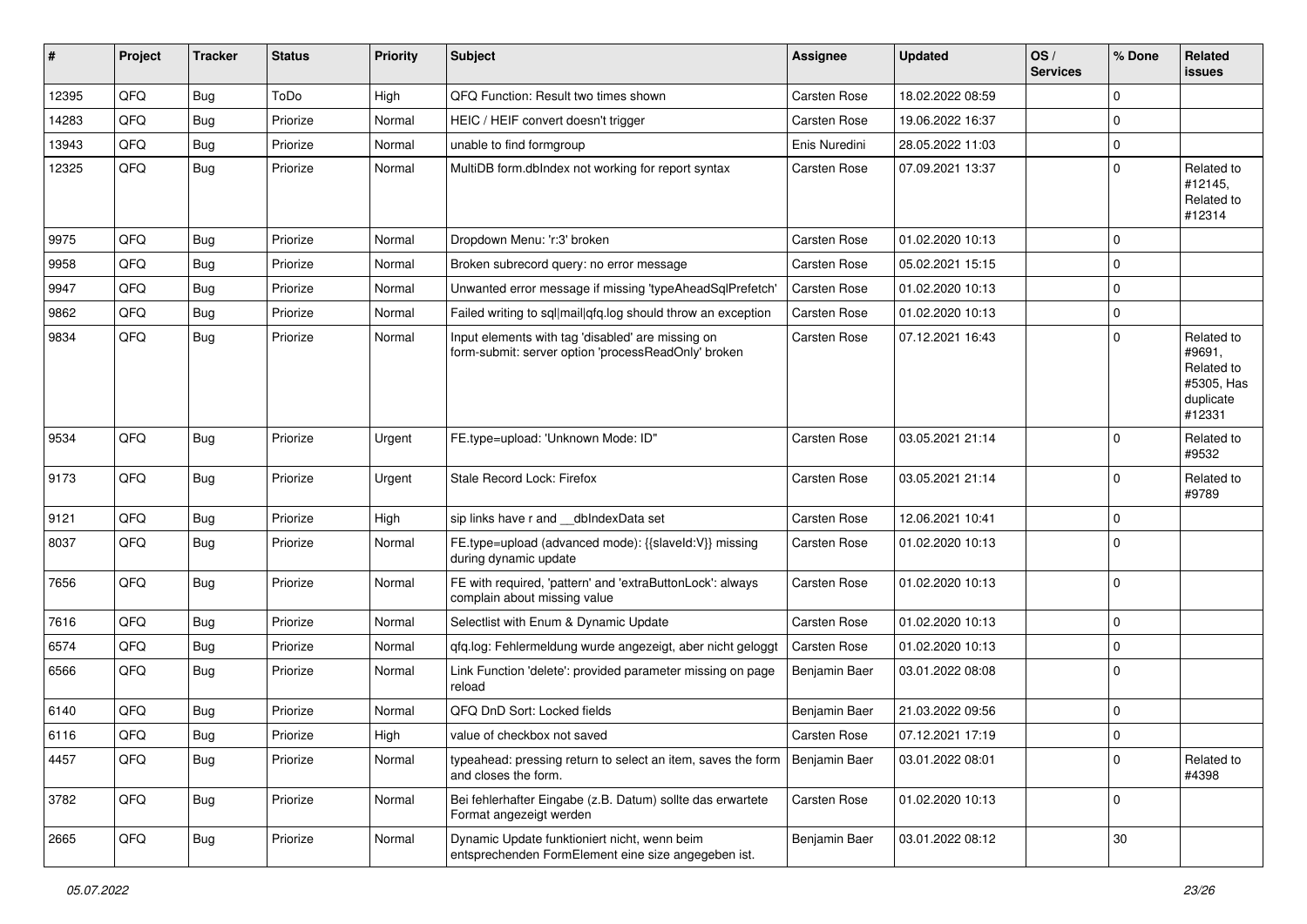| #     | Project | <b>Tracker</b> | <b>Status</b> | <b>Priority</b> | <b>Subject</b>                                                                                                                                      | Assignee            | <b>Updated</b>   | OS/<br><b>Services</b> | % Done              | Related<br><b>issues</b>                     |
|-------|---------|----------------|---------------|-----------------|-----------------------------------------------------------------------------------------------------------------------------------------------------|---------------------|------------------|------------------------|---------------------|----------------------------------------------|
| 14377 | QFQ     | <b>Bug</b>     | <b>New</b>    | Normal          | Documentation > General Tips: white page after migration                                                                                            | Enis Nuredini       | 19.06.2022 16:37 |                        | $\mathbf 0$         |                                              |
| 14322 | QFQ     | <b>Bug</b>     | New           | Normal          | Form Load: by default no scroll (save & close should be<br>visible)                                                                                 | Enis Nuredini       | 15.06.2022 14:12 |                        | $\mathbf 0$         | Related to<br>#14321,<br>Related to<br>#6232 |
| 14305 | QFQ     | Bug            | <b>New</b>    | Normal          | Inline Report editing does not create history entries                                                                                               | Carsten Rose        | 10.06.2022 11:55 |                        | $\mathbf 0$         |                                              |
| 14304 | QFQ     | <b>Bug</b>     | <b>New</b>    | Normal          | table sorter view safer does not work                                                                                                               | <b>Carsten Rose</b> | 10.06.2022 11:49 |                        | $\mathbf 0$         |                                              |
| 14233 | QFQ     | <b>Bug</b>     | <b>New</b>    | Normal          | AS _link: question - HTML is not rendered                                                                                                           | Carsten Rose        | 28.05.2022 11:02 |                        | $\mathbf 0$         |                                              |
| 14091 | QFQ     | <b>Bug</b>     | <b>New</b>    | Normal          | inconsistent template path for twig                                                                                                                 | <b>Carsten Rose</b> | 19.04.2022 18:36 |                        | $\mathbf 0$         |                                              |
| 14077 | QFQ     | <b>Bug</b>     | New           | Normal          | As _link: Attribute 'class' missing by r:1 and r:3 - but should<br>set                                                                              | <b>Carsten Rose</b> | 28.05.2022 11:02 |                        | $\mathbf 0$         | Related to<br>#5342,<br>Related to<br>#4343  |
| 13716 | QFQ     | <b>Bug</b>     | New           | High            | Firefox ask to store username/password                                                                                                              | Enis Nuredini       | 30.05.2022 09:31 |                        | $\mathbf 0$         | Related to<br>#13827                         |
| 13706 | QFQ     | <b>Bug</b>     | <b>New</b>    | Normal          | Wrong CheckType in FieldElement LastStatus of Form Cron                                                                                             | <b>Carsten Rose</b> | 21.01.2022 18:20 |                        | $\mathbf 0$         |                                              |
| 13659 | QFQ     | <b>Bug</b>     | <b>New</b>    | Normal          | wrong sanitize class applied to R-store                                                                                                             | Carsten Rose        | 15.01.2022 14:23 |                        | $\mathbf 0$         |                                              |
| 13647 | QFQ     | <b>Bug</b>     | New           | Normal          | Autofocus funktioniert nicht auf Chrome                                                                                                             | Benjamin Baer       | 19.03.2022 17:44 |                        | $\mathbf 0$         |                                              |
| 13592 | QFQ     | <b>Bug</b>     | New           | Normal          | QFQ Build Queue: das vergeben von Tags klappt nicht. Es<br>werden keine Releases gebaut.                                                            | <b>Carsten Rose</b> | 19.03.2022 17:45 |                        | $\mathbf 0$         |                                              |
| 13528 | QFQ     | <b>Bug</b>     | New           | Normal          | qfq.io > releases: es wird kein neues Release angelegt                                                                                              | Benjamin Baer       | 19.03.2022 17:46 |                        | $\mathbf 0$         |                                              |
| 13460 | QFQ     | <b>Bug</b>     | New           | Normal          | Doc: Password set/reset  password should not processed<br>with 'html encode'                                                                        | <b>Carsten Rose</b> | 19.03.2022 17:46 |                        | $\mathbf 0$         |                                              |
| 13451 | QFQ     | <b>Bug</b>     | <b>New</b>    | Normal          | Character Counter / Max Character: Problem in Safari                                                                                                | <b>Carsten Rose</b> | 15.04.2022 17:18 |                        | $\mathbf 0$         |                                              |
| 13332 | QFQ     | <b>Bug</b>     | <b>New</b>    | Normal          | Multi Form: Required Felder werden visuell nicht markiert.                                                                                          | <b>Carsten Rose</b> | 19.03.2022 17:47 |                        | $\mathbf 0$         |                                              |
| 13331 | QFQ     | <b>Bug</b>     | New           | Normal          | Multi Form: Clear Icon misplaced                                                                                                                    | <b>Carsten Rose</b> | 19.03.2022 17:47 |                        | $\mathbf 0$         |                                              |
| 12989 | QFQ     | <b>Bug</b>     | <b>New</b>    | Normal          | empty string does not trigger dynamic update                                                                                                        | Enis Nuredini       | 28.05.2022 11:09 |                        | $\mathbf 0$         |                                              |
| 12974 | QFQ     | <b>Bug</b>     | <b>New</b>    | High            | Sanitize Queries in Action-Elements                                                                                                                 | <b>Carsten Rose</b> | 07.12.2021 17:19 |                        | $\mathbf 0$         |                                              |
| 12716 | QFQ     | <b>Bug</b>     | New           | Normal          | template group: Pattern only applied to first instance                                                                                              | Carsten Rose        | 19.03.2022 17:47 |                        | $\pmb{0}$           |                                              |
| 12714 | QFQ     | <b>Bug</b>     | New           | Normal          | Conversion of GIF to PDF broken when GIF contains Alpha.                                                                                            | <b>Carsten Rose</b> | 19.03.2022 17:49 |                        | $\mathbf 0$         |                                              |
| 12702 | QFO     | <b>Bug</b>     | New           | High            | templateGroup: broken in multiDb Setup                                                                                                              | <b>Carsten Rose</b> | 14.12.2021 16:02 |                        | 0                   |                                              |
| 12670 | QFQ     | Bug            | New           | High            | Dropdown-Menu classes können nicht mehr angegeben<br>werden                                                                                         | Carsten Rose        | 07.12.2021 17:19 |                        | $\pmb{0}$           |                                              |
| 12581 | QFQ     | <b>Bug</b>     | New           | Normal          | Form.forward=close: Record 'new' in new browser tab ><br>save (& close) >> Form is not reloaded with new created<br>record id and stays in mode=new | Carsten Rose        | 19.03.2022 17:48 |                        | $\mathbf 0$         |                                              |
| 12545 | QFG     | <b>Bug</b>     | New           | Urgent          | sql.log not created / updated                                                                                                                       | Carsten Rose        | 14.12.2021 16:02 |                        | $\mathsf{O}\xspace$ |                                              |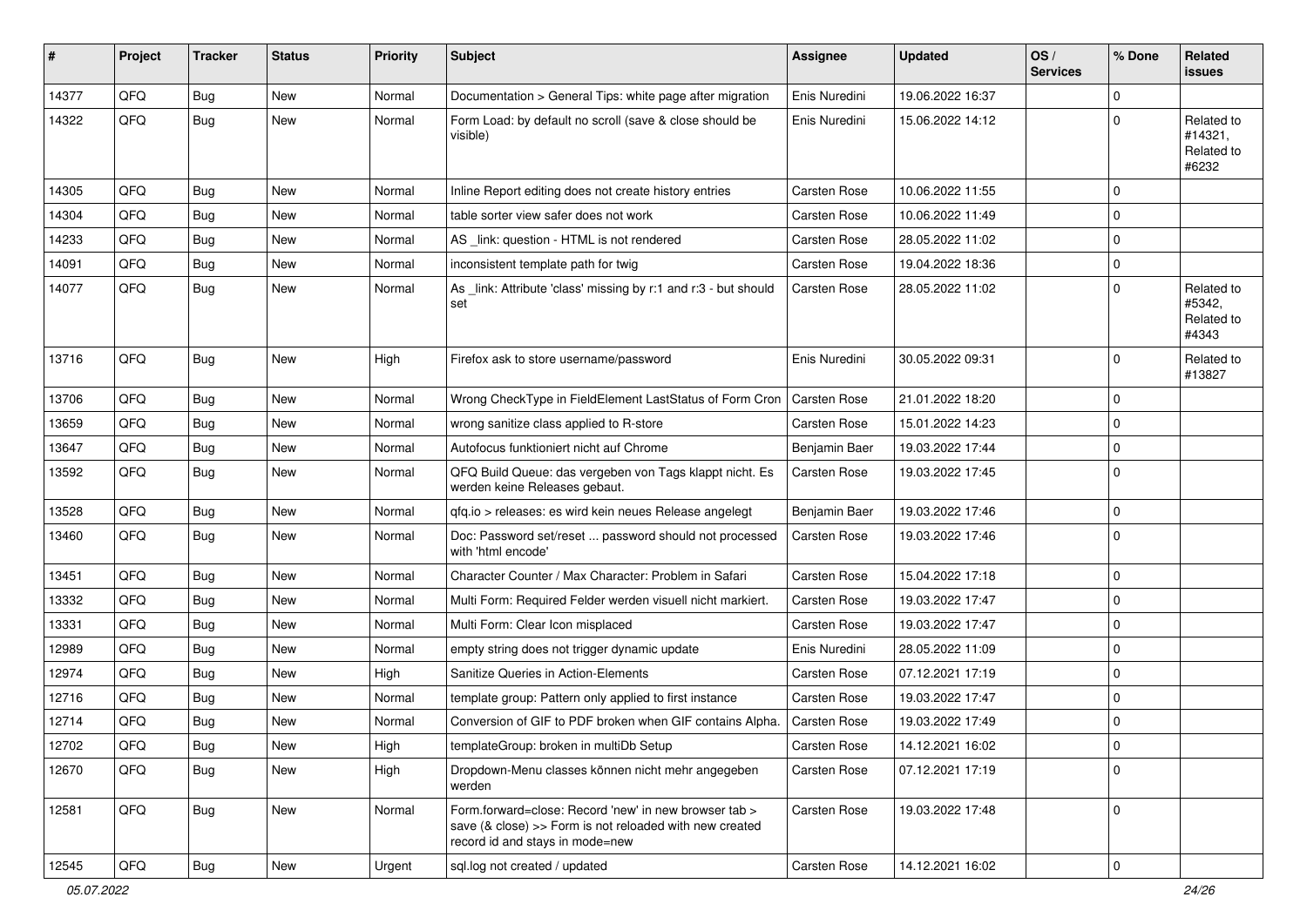| #     | <b>Project</b> | <b>Tracker</b> | <b>Status</b> | <b>Priority</b> | <b>Subject</b>                                                                      | Assignee            | <b>Updated</b>   | OS/<br><b>Services</b> | % Done       | Related<br><b>issues</b> |
|-------|----------------|----------------|---------------|-----------------|-------------------------------------------------------------------------------------|---------------------|------------------|------------------------|--------------|--------------------------|
| 12520 | QFQ            | <b>Bug</b>     | <b>New</b>    | Normal          | Switch FE User: still active even FE User session expired                           | <b>Carsten Rose</b> | 19.03.2022 17:48 |                        | $\Omega$     |                          |
| 12513 | QFQ            | <b>Bug</b>     | <b>New</b>    | High            | Implement server side check of maxlength                                            | <b>Carsten Rose</b> | 07.12.2021 17:19 |                        | 0            |                          |
| 12512 | QFQ            | <b>Bug</b>     | <b>New</b>    | Normal          | Some MySQL Installation can't use 'stored procedures'                               | <b>Carsten Rose</b> | 19.03.2022 17:48 |                        | $\Omega$     |                          |
| 12468 | QFQ            | <b>Bug</b>     | New           | Urgent          | Form: update Form.title after save                                                  | Carsten Rose        | 03.05.2021 21:12 |                        | $\Omega$     |                          |
| 12327 | QFQ            | Bug            | <b>New</b>    | Normal          | Copy to clipboard: Glyphicon can not be changed                                     | <b>Carsten Rose</b> | 27.12.2021 17:59 |                        | $\Omega$     |                          |
| 12187 | QFQ            | <b>Bug</b>     | <b>New</b>    | Normal          | Trigger FormAsFile() via Report: probably problem with<br>multi DB setup            | <b>Carsten Rose</b> | 20.03.2021 21:20 |                        | $\Omega$     |                          |
| 12133 | QFQ            | Bug            | <b>New</b>    | Normal          | NPM, phpSpreadSheet aktualisieren                                                   | <b>Carsten Rose</b> | 15.03.2021 09:04 |                        | $\Omega$     |                          |
| 12066 | QFQ            | Bug            | New           | High            | enterAsSubmit: Forward wird nicht ausgeführt                                        | Enis Nuredini       | 29.05.2022 09:23 |                        | 0            |                          |
| 12045 | QFQ            | <b>Bug</b>     | <b>New</b>    | Normal          | templateGroup afterSave FE: Aufruf ohne<br>sglHonorFormElements funktioniert nicht  | <b>Carsten Rose</b> | 18.02.2021 16:33 |                        | $\Omega$     |                          |
| 12040 | QFQ            | <b>Bug</b>     | <b>New</b>    | Normal          | FE Mode 'hidden' für zwei FEs auf einer Zeile                                       | <b>Carsten Rose</b> | 18.02.2021 10:13 |                        | 0            |                          |
| 11752 | QFQ            | <b>Bug</b>     | <b>New</b>    | Normal          | checkbox renders multiple input elements with same name                             | <b>Carsten Rose</b> | 17.12.2020 14:58 |                        | $\Omega$     | Related to<br>#11750     |
| 11715 | QFQ            | <b>Bug</b>     | <b>New</b>    | Normal          | acceptZeroAsRequired and requiredOffButMark do not<br>coincide                      |                     | 08.12.2020 12:13 |                        | $\Omega$     |                          |
| 11695 | OFO            | Bug            | <b>New</b>    | Normal          | MultiForm required FE Error                                                         | <b>Carsten Rose</b> | 04.12.2020 13:34 |                        | $\Omega$     |                          |
| 11668 | QFQ            | <b>Bug</b>     | <b>New</b>    | Normal          | Play function.sgl - problem with mysgl                                              | <b>Carsten Rose</b> | 03.05.2021 20:48 |                        | $\Omega$     |                          |
| 11667 | QFQ            | <b>Bug</b>     | <b>New</b>    | Normal          | MySQL mariadb-server-10.3: Incorrect datetime value                                 | <b>Carsten Rose</b> | 03.05.2021 20:48 |                        | $\Omega$     |                          |
| 11522 | QFQ            | <b>Bug</b>     | <b>New</b>    | Normal          | Aus/Einblenden von Reitern                                                          |                     | 13.11.2020 14:58 |                        | $\Omega$     |                          |
| 11239 | QFQ            | <b>Bug</b>     | <b>New</b>    | Normal          | Radiobutton (plain): horizontales Rendern abhängig vom<br>Datentyp in der Datenbank | <b>Carsten Rose</b> | 30.09.2020 18:37 |                        | $\Omega$     |                          |
| 11237 | QFQ            | <b>Bug</b>     | <b>New</b>    | High            | Radiobutton / parameter.buttonClass= btn-default - kein<br>dirty Trigger            | Benjamin Baer       | 03.05.2021 21:12 |                        | <sup>o</sup> | Related to<br>#10766     |
| 11195 | OFO            | <b>Bug</b>     | <b>New</b>    | Low             | Dynamic Update: Note not updated if new text is empty<br>(v20.4)                    |                     | 25.09.2020 11:14 |                        | $\Omega$     |                          |
| 11057 | QFQ            | <b>Bug</b>     | <b>New</b>    | High            | Checkboxes ohne span.checkmark im Report werden<br>ausgeblendet                     | Benjamin Baer       | 03.05.2021 21:12 |                        | $\Omega$     | Related to<br>#11039     |
| 10937 | QFQ            | <b>Bug</b>     | <b>New</b>    | Normal          | Fehler mit abhängigen Select- Feldern beim Positionieren                            | <b>Carsten Rose</b> | 12.11.2020 23:45 |                        | $\Omega$     |                          |
| 10890 | QFQ            | Bug            | <b>New</b>    | Normal          | AutoCron hangs                                                                      |                     | 20.07.2020 13:56 |                        | $\Omega$     |                          |
| 10766 | QFQ            | <b>Bug</b>     | <b>New</b>    | High            | Radiobutton / parameter.buttonClass=btn-default: dynamic<br>update                  |                     | 03.05.2021 21:12 |                        | $\Omega$     | Related to<br>#11237     |
| 10759 | QFQ            | Bug            | New           | Normal          | emptyMeansNull - Feld falsch aktualisiert                                           |                     | 12.11.2020 23:45 |                        | $\Omega$     |                          |